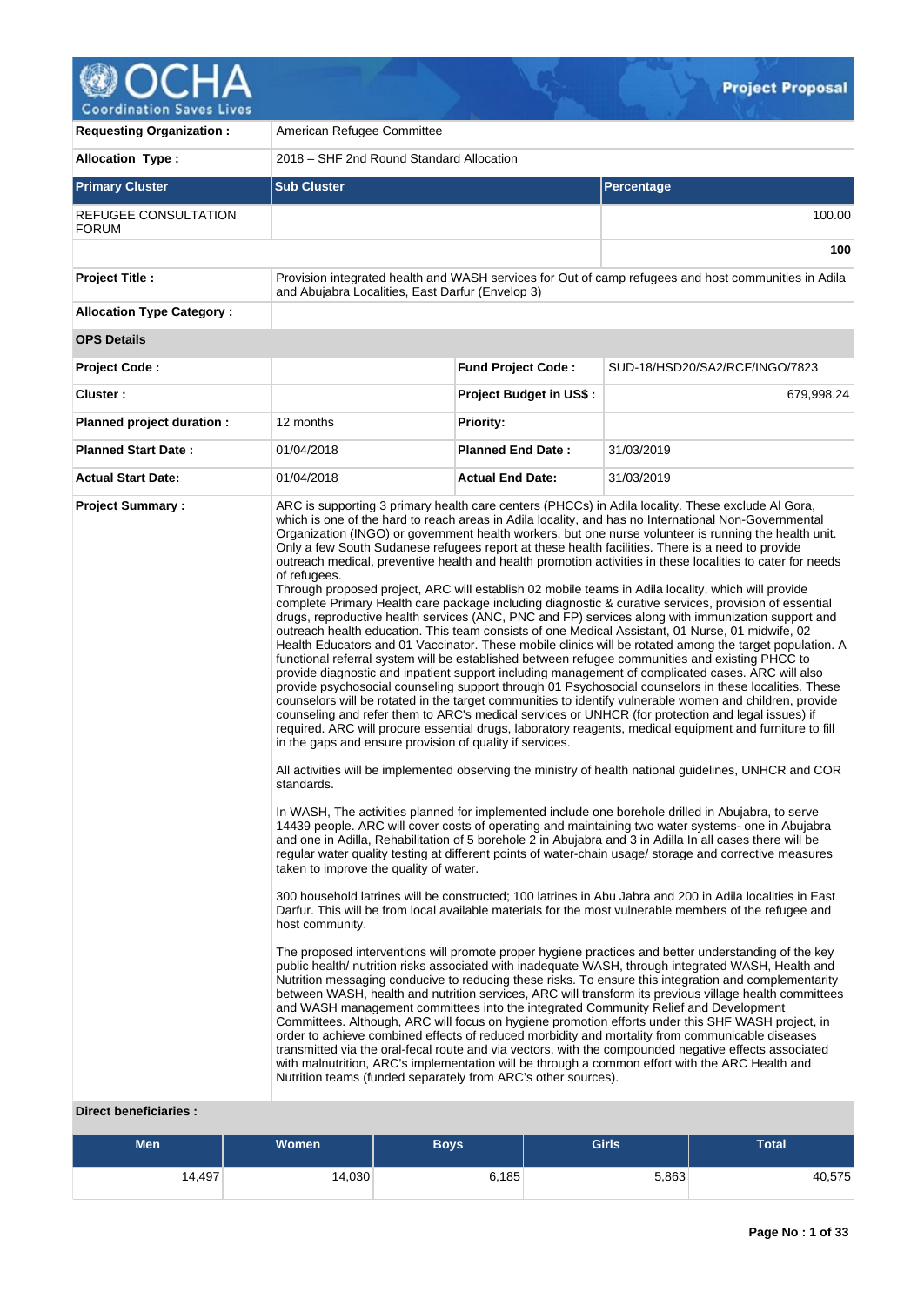## **Other Beneficiaries :**

| <b>Beneficiary name</b>                                              | <b>Men</b> | <b>Women</b> | <b>Boys</b> | <b>Girls</b> | <b>Total</b> |  |  |
|----------------------------------------------------------------------|------------|--------------|-------------|--------------|--------------|--|--|
| Other                                                                | 5,500      | 5,572        | 1,717       | 1,713        | 14,502       |  |  |
| People in Host Communities                                           | 8,997      | 8,458        | 4,468       | 4,150        | 26,073       |  |  |
| <b>Indirect Beneficiaries:</b>                                       |            |              |             |              |              |  |  |
| 46,218 (beneficiaries that will receive services in catchment areas) |            |              |             |              |              |  |  |
| <b>Catchment Population:</b>                                         |            |              |             |              |              |  |  |
| 76,318 (catchment population including refugees)                     |            |              |             |              |              |  |  |
| Link with allocation strategy :                                      |            |              |             |              |              |  |  |

The project is in alignment with outcome 1; LIFESAVING: Populations affected by natural or man-made disasters receive timely assistance during and in the aftermath of the shock, to provide Health and WASH services to Out of Camp Refugees and host community in Adilla and Abujabra localities in East Darfur.

The target localities Abujabra and Adilla (Adilla center and Al Gora site) represents two of the four localities identified by UNHCR, where out of camp South Sudanese Refugees are located in East Darfur.

The project will provide the health facilities and WASH services to both refugees and host population as identified in SHF strategy allocation paper. The projects intervention are in accordance with the eligible actions under the allocation strategy

## **Sub-Grants to Implementing Partners :**

| <b>Partner Name</b> | <b>Partner Type</b> | <b>Budget in US\$</b> |
|---------------------|---------------------|-----------------------|
|                     |                     |                       |

# **Other funding secured for the same project (to date) :**

| <b>Other Funding Source</b>                                                                 | <b>Other Funding Amount</b> |
|---------------------------------------------------------------------------------------------|-----------------------------|
| OFDA (Integrated Health, Nutrition and WASH project in South and East Darfur)<br>(for IDPs) | 6.500.000.00                |
|                                                                                             | 6.500.000.00                |

# **Organization focal point :**

| <b>Name</b>         | <b>Title</b>                      | <b>Email</b>         | <b>IPhone</b> |
|---------------------|-----------------------------------|----------------------|---------------|
| Dula James          | <b>Country Director</b>           | DulaJ@arcrelief.org  | +249901234001 |
| Nyika Musiyazwiriyo | <b>Country Program</b><br>Manager | NyikaM@arcrelief.org | +249902102981 |

# **BACKGROUND**

## **1. Humanitarian context analysis**

The influx of South Sudanese refugees (SSR) in Sudan continues in 2018 as civil war in South Sudan enters its fourth year. Over 420 thousand individuals have arrived in Sudan as of Dec 2017. These SSR are in addition to 352,462 individuals, who remained in Sudan after independence of South Sudan. 195,599 new arrivals registered in 2017 in Sudan alone.

With 46,808 new arrivals, East Darfur received second largest number of SSR in 2017. The total number of SSR in East Darfur has reached 99,745 individuals, which are hosted in 2 camps (Kario and Al Nimir), and 10 settlements in Abu Karinka, Abu Jabra, Adila and Elferdous localities. This influx of South Sudanese refugees has strained the already overburdened and inadequate state infrastructure. It is anticipated that the newly arrived South Sudanese refugees will need to be accommodated in Sudan for a sustained period, at least until the situation in South Sudan is stable. UNHCR and NGO partners are providing protection and different services in designated camps, but the refugees living in refugee settlements are sharing the resources and services with host communities. Such massive population movements usually result in an increased demand for services and in the location where the resources, institutions, and infrastructure do not adequately satisfy increased demand, competition between old residents and new arrivals can occur. Increased demand for water, health care, education, shelter, and land, among other things, can all cause tension between refugees and host communities, pointing to a clear need for host communities.

## **2. Needs assessment**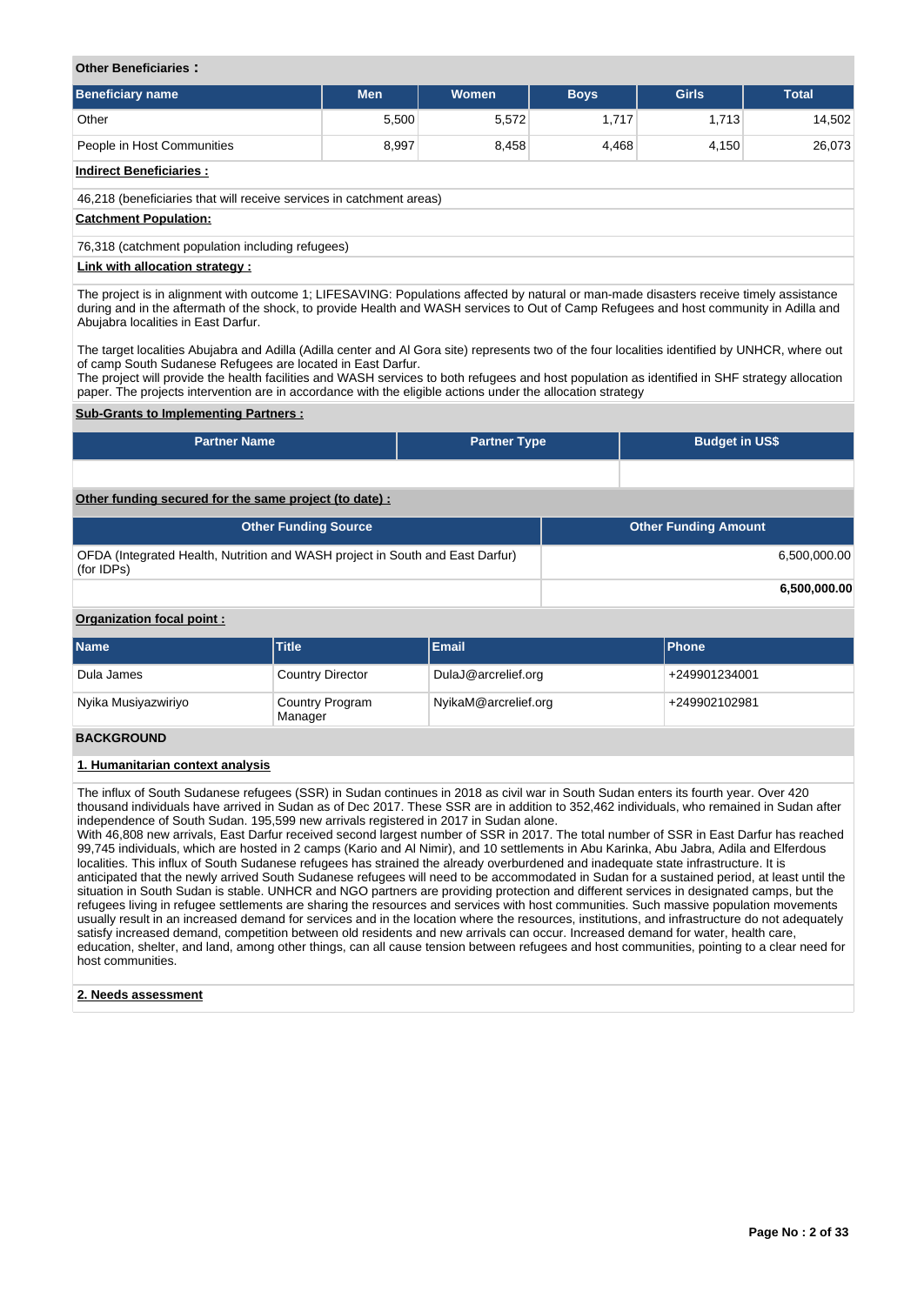In Health according to the an interagency assessment of out of camp refugees in East Darfur conducted in October 2017 highlighted the inadequate medical supplies, and drugs in addition to improved access to primary health care and maternal health services for refugees. Some health facilities require rehabilitation and face acute shortage of skilled human resources including medical and laboratory technicians. Inadequacy of outreach services including health education and preventive health measures for outbreak preparedness, mitigation and response are also required as communicable diseases outbreaks including those of AWD and malaria pose a constant threat in the state. Preventive health measures like immunization campaigns and Health Education are particularly required to prevent these outbreaks and promote healthy behaviors among out of camp refugees as well as host populations.

ARC recently recruited additional medical doctors, nurses, midwifes and laboratory technicians in different PHCCs to strengthen the healthcare services in East Darfur. However, these staff is mostly catering for PHCC based health consultation. Whereas, many of the out of camp refugee settlements are unable to access the PHCCs due to long distances and traveling times to PHCC. An analysis of out of camp refugee distribution in East Darfur reveals that most of refugees are located in the range of 7 to 20 kilometer away from existing PHCCs and only few of them can access the existing services at PHCC.

This was also evident when there were an increased percentage of defaulting cases coming from these areas under ARC's community management of acute malnutrition (CMAM) project. Especially during rainy seasons, when there is an increase in communicable diseases like Diarrhea and Malaria, most of the population from areas of refugee concentration cannot access these PHCCs.

In WASH, according to the same above assessment in Abujabra locality, Out of 58 boreholes in the catchment area, 12 non-functional and five out of 29 are not functioning in Adilla center respectively. The water coverage is only 7 liter/p/d, which is below the sphere standard. The entire localities, including the refugees, purchase water or fetch by donkey cart from remote locations at a cost. The price of water is very high for the refugees who lack means of livelihood to afford, particularly in the peak of the summer season, as one barrel cost around 20 SDG with costs rising due to inflation. The quantity and quality of the water is not adequate to meet household needs for drinking, food preparation and other basic personal hygiene needs. A majority of people have complaints about the quality and salinity of the drinking water. Last year, ARC's team working on the suspected AWD response in the in Abujabra area, noticed that jerry cans are uncleaned regularly and water taps are in bad condition, with neither water treatment/chlorination nor quality monitoring taking place at all. The latrine coverage for both refugees and host communities is very low and open defecation is common practice among the refugees. The hygiene and sanitation awareness support and materials/ skills coverage is missing for the entire community. According to WES, neither water treatments/chlorination nor quality monitoring take place at all. Sanitation coverage is equally poor, as described above in the segment about Abujabra. No support or resources for waste collection and disposal are provided to the locality.

# **3. Description Of Beneficiaries**

The proposed project will cater to health needs of 8,520 out of camp refugee individuals in addition to extending PHC and EmONC and preventive health services to 15,405 (25%) host community members in Adila locality. The beneficiaries include -

1. Refugees: 3500 men, 3590 women, 717 boys and 713 girls

2. Host community: 6329 men, 6456 women, boys 1296, 1324 girls

Majority of South Sudanese refugees are concentrated different sub-locations within Adila and Abujabra locality. Adila locality hosts approximately 8520 refugees. These are further distributed in several villages (sub locations) - Al Gora-SE Adila 18KM, Almazroub-N Adila 20KM, Abu Jabra Elmahatta-W Adila 20KM , Aldareigah-WN Adila 22KM and Sharif-.E Adila 20KM.

### Under WASH;

Direct beneficiaries: Men 3668, 4002 Women, Boys 4169 and girls 4825

In addition to these refugee populations, the mobile services and PHCCs under the project will also serve the host communities of Adila. Overall catchment population including the refugees that have settled in these areas is estimated around 61,623 individuals (UNOCHA 2014)

# **4. Grant Request Justification**

ARC has its current operations in 03 PHCCs in Adila locality. Under proposed project, ARC will fill the gaps in existing services and strengthen the PHCCs in alignment with SHF's priorities for integration of services in national structures. In addition, the project will also provide mobile health services to out of camp refugees, especially those who are located more than 5 kilometer away from the PHCC and have difficulty accessing the health services at PHCC.

These outreach services will be integrated with the minimum basic package of primary healthcare services and strengthened IPD services at respective PHCC with a functional referral system. The project will especially cater to the health needs of vulnerable population. Strengthen the maternal health services through improved provision of antenatal, postnatal and Emergency Obstetric and Neonatal Care (EmONC) services. Clinical Management of Rape survivors will be integrated with regular services at the PHCCs. Psychosocial support will also be provided under the proposed project to distressed refugee populations especially in case of survivors of gender-based violence (GBV). Immunization services and inpatient management of infectious diseases will directly contribute to reduction in infant and child mortality and morbidity. ARC will target elderly population, people with disabilities and women headed households through outreach mobile clinics to provide health services at doorsteps. ARC will also ensure the regular provision of drugs and supplies in PHCC to cater for chronically ill patient. The outreach teams will provide health education to refugee and host communities and establish community structures among refugees and host communities to promote health and harmony between the refugee and host population.

ARC will strengthen community activities emphasizing a focused inter-sectoral approach that ensures synergy from integration and complementary between the sector specific activities of health, nutrition and WASH to achieve combined effects of reduced morbidity and mortality from communicable diseases and hazards resulting from poor sanitation conditions and lack of access to safe potable water. Community Volunteers (Health, nutrition and WASH) will receive training based on a training manual designed through collaboration of the Health, Nutrition and WASH teams, focusing on clear linkages, messaging and practices that achieve common integrated outcomes. The resulting curriculum will constitute the content of the ARC Community Integrated HNW Training Manual. The manuals will espouse the applicable national guidelines, protocols, and quality standards such as Sphere standards for the respective sectors.

ARC has current WASH intervention in Abujabra supporting 8,800 south Sudanese refugee and host community, it include operation and maintenance of one water system, construction of 324 household shared latrine and environmental health and hygiene promotion intervention. In order to augment water supplies in out of camp refugee settlement, one borehole will be drilled in Abu Jabra. ARC will cover costs of operating and maintaining two water systems- one in Abujabra and one in Adilla and rehabilitation of 5 borehole 2 in Abujabra and 3 in Adilla . In all cases there will be regular water quality testing at different points of water-chain usage/ storage and corrective measures taken to improve quality of water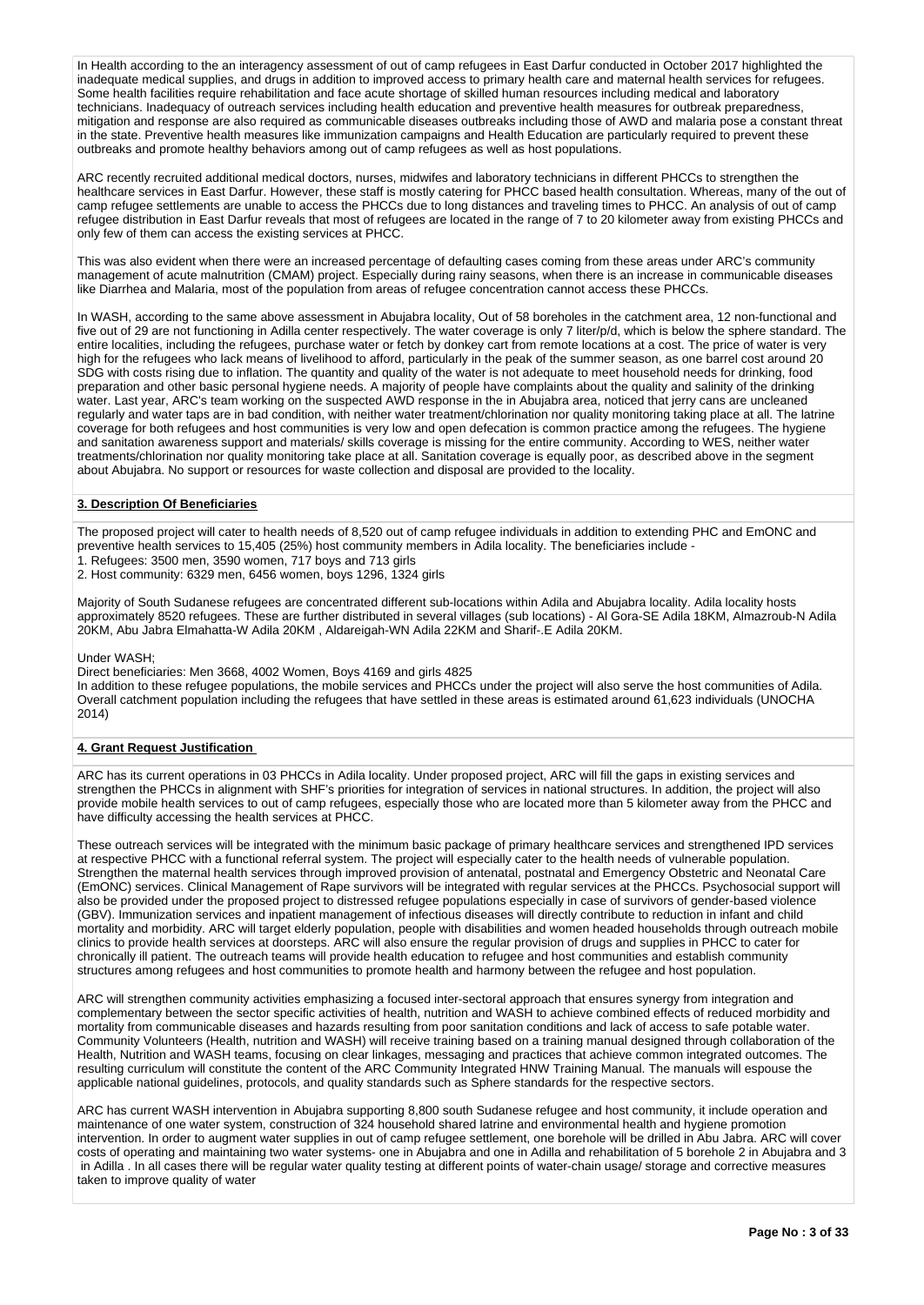# **5. Complementarity**

ARC is currently supporting 03 PHCC in Adilla. These include Adila PHCC, Wadjoda PHCC, Habib Suleman PHCC in Adila locality. The PHCCs supported through ARC's existing OFDA project, aims to serve the host communities and IDPs. ARC has provided qualified medical staff at these health facilities to strengthen the health services. These include medical doctors, health assistants, nurses, laboratory technicians and pharmacists in addition to other support staff under OFDA project. Some clinical and laboratory staff are also seconded from SMOH to ensure the regular services at these PHCCs. Additional support from SHF is requested to fill in the gaps in existing services which are not covered under OFDA grant and to improve the mobile services for Out of camp refugees, which are concentrated in different sub-locations within the catchment areas.

ARC has current WASH intervention in Abujabra supporting 8,800, ARC will use SHF fund to complement the current WASH project in Abujabra for South Sudanese refugee and OFDA supported project targeted protracted IDPs in host community.

# **LOGICAL FRAMEWORK**

## **Overall project objective**

To improve the access of out of camp refugees and host communities to lifesaving curative and preventive health and WASH services in Adila locality including Al Gora site, East Darfur through strengthening existing PHCCs and establishing a mechanism of outreach health services

| <b>REFUGEE CONSULTATION FORUM</b>                                                        |                                                                                                                                                         |                                 |  |  |  |  |  |  |  |
|------------------------------------------------------------------------------------------|---------------------------------------------------------------------------------------------------------------------------------------------------------|---------------------------------|--|--|--|--|--|--|--|
| <b>Cluster objectives</b>                                                                | <b>Strategic Response Plan (SRP) objectives</b>                                                                                                         | <b>Percentage of activities</b> |  |  |  |  |  |  |  |
| Address the lifesaving assistance and<br>protection needs of South Sudanese<br>refugees. | Outcome 1: LIFESAVING: Populations<br>affected by natural or manmade disasters<br>receive timely assistance during and in the<br>aftermath of the shock | 100                             |  |  |  |  |  |  |  |

**Contribution to Cluster/Sector Objectives :** The Health intervention will directly provide lifesaving curative, preventive and maternal health services to unserved out of camp refugee populations through existing 3 PHCCs (Adilla, Habib Suleiman and Wadjoda) in Adilla locality and mobile outreach services including Al gora site. The project will address protection concerns through establishment of psychosocial counseling services to refugee survivors of SGBV and create a referral system with appropriate protection services i.e. medical, shelter and legal services.

The WASH Intervention is designed in line with the cluster priorities and strategies of populations affected by natural or manmade disasters receive timely assistance during and in the aftermath of the shock (HRP 2018). WASH activities will be implemented for refugees out of camp and most vulnerable host community members in Abujabra and Adilla localities of East Darfur. The services will be implemented with the objective of providing emergency live saving basic WASH service through provision of water supply, engagement of WASH management committees by building their capacity to become more self-reliant, as well as ensuring sustainability and improving environmental and hygiene promotion conditions. ARC will work closely with other WASH partners including Rural Water Corporation, WES and the WASH committees to introduce and strengthen the community engagement in operation and maintenance of WASH services with specific focus on improving the quality of the delivered services as per standard practice in areas served by ARC. Ground water monitoring will remain the standard feature, while the support for environmental health and hygiene promotion activities will contribute in reducing the public health threats/risks associated to the vector and water borne diseases. Improving the water quality, raising the awareness of the community to open and clean the drainage system, collection and removal of garbage accumulation sites and vector breeding habitats and access to improved sanitation facilities will be the strategies used

# **Outcome 1**

Decreased morbidity and mortality and improved access to health services for refugee and host communities in Adilla including Al Gora.

# **Output 1.1**

# **Description**

Health Services Delivery through PHCC and mobile teams to refugees and hosting population

# **Assumptions & Risks**

ARC's existing health program continues supporting the PHCCs in Adila and Abu Karinka locality The security situation in Abu Karinka and Adila remains stable and ARC is able to access the refugee settlements There will be no unanticipated breakages in the supplies pipelines for both therapeutic and supplementary food items Refugees are not relocated elsewhere and there will be no mass movement of families from catchment areas

### **Indicators**

|                                                                        |                                                         |                                                                            | <b>End cycle beneficiaries</b> |       |  | End<br>cycle      |               |
|------------------------------------------------------------------------|---------------------------------------------------------|----------------------------------------------------------------------------|--------------------------------|-------|--|-------------------|---------------|
| Code                                                                   | <b>Cluster</b>                                          | <b>Indicator</b>                                                           | <b>Men</b>                     | Women |  | <b>Boys</b> Girls | <b>Target</b> |
| Indicator 1.1.1                                                        | REFUGEE<br><b>CONSULTATION FORUM</b>                    | # of refugees with access to primary health care<br>(HRP 2018)             |                                |       |  |                   | 8,520         |
| <b>Means of Verification:</b> Health facility registers, HMIS reports; |                                                         |                                                                            |                                |       |  |                   |               |
| Indicator 1.1.2                                                        | <b>REFUGEE</b><br><b>CONSULTATION FORUM</b>             | # of refugee households who have increased<br>hygiene awareness (HRP 2018) |                                |       |  |                   | 973           |
|                                                                        | <b>Means of Verification:</b> session reports, pictures |                                                                            |                                |       |  |                   |               |
| Indicator 1.1.3                                                        | <b>REFUGEE</b><br><b>CONSULTATION FORUM</b>             | Number of health workers trained                                           |                                |       |  |                   | 70            |
| <b>Means of Verification:</b> Training reports                         |                                                         |                                                                            |                                |       |  |                   |               |
| <b>Activities</b>                                                      |                                                         |                                                                            |                                |       |  |                   |               |

# **Activity 1.1.1**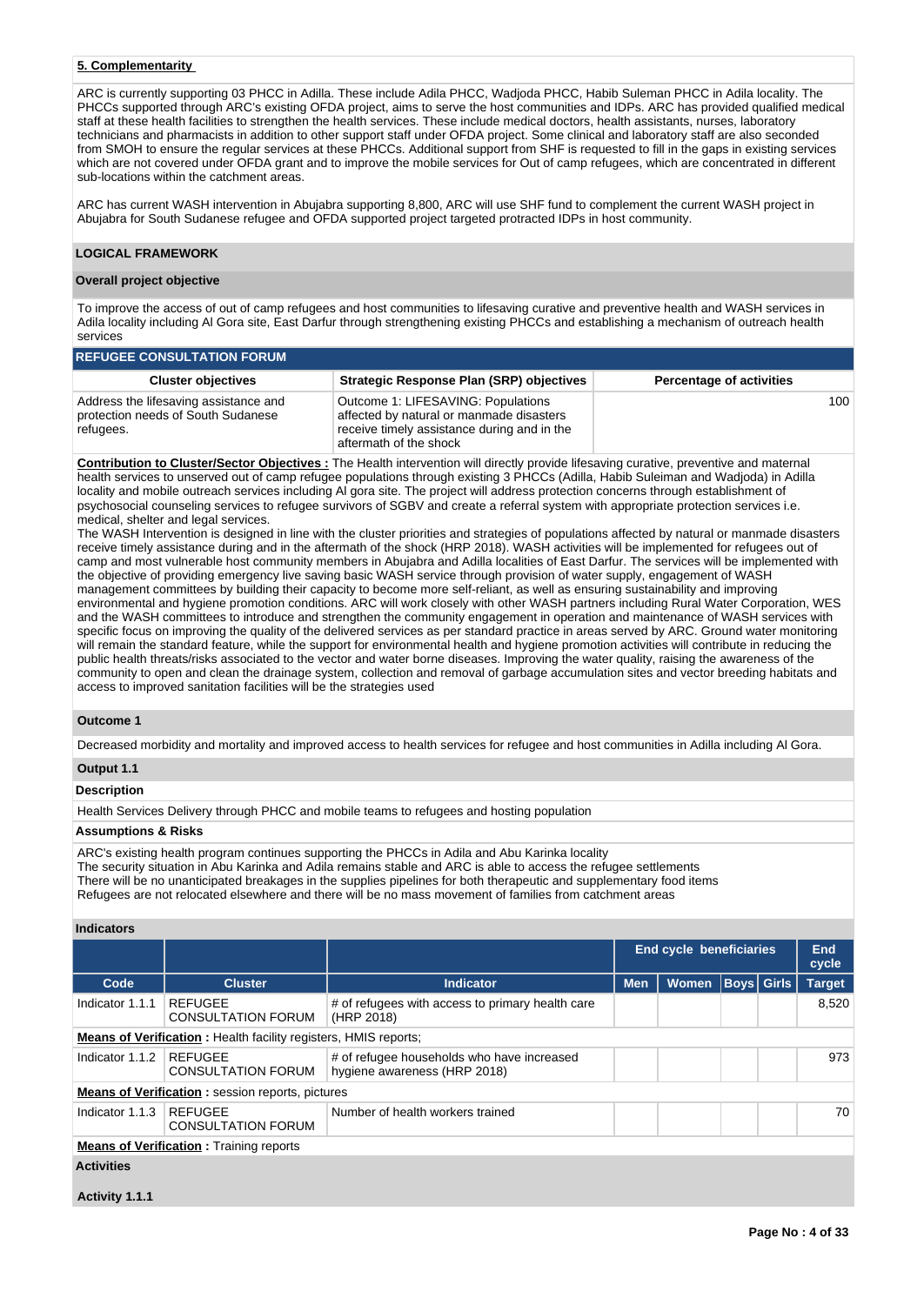## **Standard Activity : Provision of health services for refugees**

Essential Primary Health care services through PHCC and mobile health clinics:

ARC will provide a basic package of primary health care services to refugees and the host communities in Adila, Wadjoda and Habib Suleiman. Two mobile teams will be formulated (consisting of 01 medical assistant, 01 Nurse, 01 midwife, 01 Vaccinator and 02 Community Health Promoters under the SHF project. Two teams will be based in Adila localities. Based out of the PHCCs, these teams will provide mobile health services in each of the refugee settlement to address the issues of access to the health services. Services Rosters will be made for these teams in agreement with the community, which will also depend on number of refugee population in these settlements/villages. Mobile teams will also provide essential curative and preventive services to the host communities and refer appropriately.

ARC rehabilitate Algora BHU.

Rehabilitate temporary shelter for mobile outreach services in the out of camp.

# **Activity 1.1.2**

# **Standard Activity : Provision of health services for refugees**

Strengthening the capacity of Health Teams:

Trainings of PHCC staff and mobile medical teams will be conducted to improve their capacity to provide quality medical services. These trainings will include

1. An orientation training on Primary Health Care,

2. IMCI

3. Rational use of drugs

4. Minimum Initial Services Package for Reproductive Health

5. HMIS

These training will be conducted in coordination with SMoH and inter-agency cluster leads

# **Activity 1.1.3**

# **Standard Activity : Provision of health services for refugees**

Ensure availability of essential medical equipment, drugs, supplies and vaccines: ARC will ensure the regular provision of essential drugs in the PHCC and for mobile medical teams in partnership with WHO/UNFPA and SMOH.

ARC will procure additional essential drugs, laboratory reagents, medical equipment and furniture to fill in the gaps.

## **Activity 1.1.4**

# **Standard Activity : Provision of health services for refugees**

Establish a Functional Referral System between Communities and PHCC:

ARC mobile and outreach teams will establish a functional referral system with the PHCC and onwards. The chronically ill patients, maternal cases with complications and other cases who require expert medical attention will be referred from community to PHCC and higher level health facilities if required.ARC will hire 1 Ambulance (24/7), stationed in Adila PHCC to facilitate referrals from the out of camps for SSRs to PHCC and to secondary care respectively. In addition ARC will support the referral with upkeep cost (food for care taker, lab test and drugs)

# **Activity 1.1.5**

# **Standard Activity : Provision of health services for refugees**

Promoting healthy behaviors through outreach Health education activities:

ARC's health/WASH educators with liaise with community leaders to mobilize and form community relief and development committees within the community. These community health and WASH promoters will conduct education on variety of topics to promote healthy behaviors including safe drinking water, hygiene and sanitation, food safety, balanced diet, use of mosquito nets, immunization and safe motherhood etc.

# **Activity 1.1.6**

# **Standard Activity : Provision of protection services for refugees (Women & Children)**

Provision of health and referral services to survivors of SGBV:

ARC will recruit two psychosocial counselors (one in each locality) to provide psychosocial counseling services to survivors of Rape and violence among target communities. Such cases will be identified from the community through Community Development committees through various methodologies by training and creating a network of protection advocates with refugee communities. The identified cases will be provided psychosocial counseling and referred to appropriate medical, legal and protection (shelter) services. ARC will take measures to maintain the confidentiality of these cases as per SGBV protocols.

ARC will conduct Psychosocial First Aid PFA) to health facility and mobile team outreach to increase their knowledge in identification of the cases.

ARC will construct a temporary shelter in Adilla PHCC for provision of counseling services

# **Activity 1.1.7**

**Standard Activity : Provision of protection services for refugees (Women & Children)**

Training of medical staff on clinical management of Rape:

ARC will coordinate with UNHCR, UNFPA and SMoH to build the capacity of 20 technical staff in clinical management of rape cases. In coordination with UNFPA, ensure availability of Rape Management Kits. Staff will be oriented on Post exposure prophylaxis and provision of psychosocial and medical aid to survivors

# **Activity 1.1.8**

# **Standard Activity : Provision of health services for refugees**

Monitoring of Facility based and Outreach Health activities and collection of reports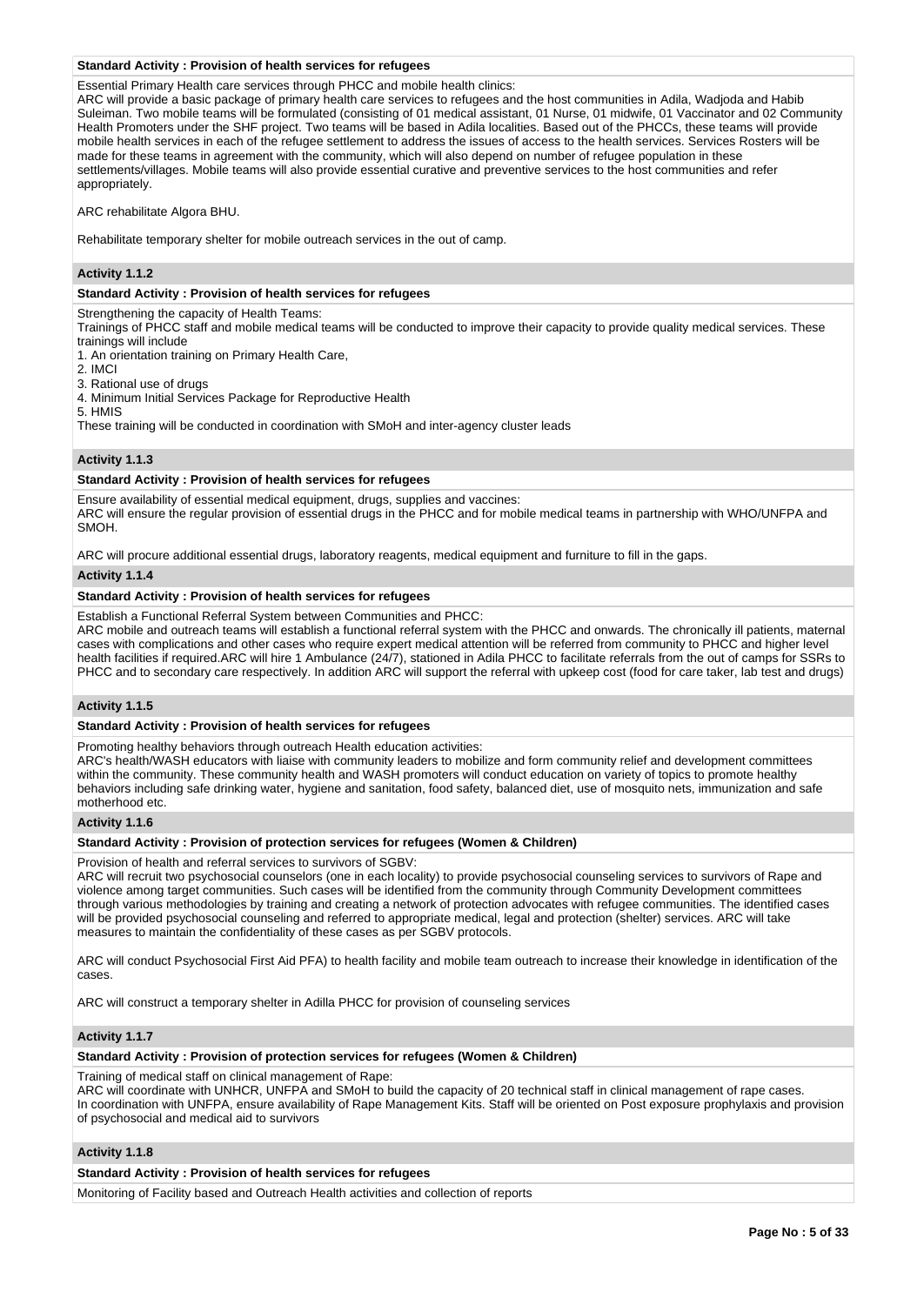# **Activity 1.1.9**

# **Standard Activity : Provision of health services for refugees**

Conduct quarterly Joint supportive monitoring visits with SMoH

# **Outcome 2**

Reduction of maternal and child morbidity and mortality among out of camp refugees and host communities

## **Output 2.1**

**Description**

Provision of Basic Emergency Obstetrics and Neonatal services (BEmONC) to out of camp refugees and host communities

## **Assumptions & Risks**

Availability of skilled workforce in these localities

The security situation remains stable and ARC is able to access the refugee settlements

There will be no unanticipated breakages in the supplies pipelines for drugs and supplies

Refugees are not relocated elsewhere and there will be no mass movement of families from targeted areas

## **Indicators**

|                                              |                                      |                                                                                 | End cycle beneficiaries |              |                   |  | End<br>cycle  |
|----------------------------------------------|--------------------------------------|---------------------------------------------------------------------------------|-------------------------|--------------|-------------------|--|---------------|
| Code                                         | <b>Cluster</b>                       | <b>Indicator</b>                                                                | <b>Men</b>              | <b>Women</b> | <b>Boys Girls</b> |  | <b>Target</b> |
| Indicator 2.1.1                              | REFUGEE<br><b>CONSULTATION FORUM</b> | Number of obstetric emergencies referred to<br>secondary or tertiary care       |                         |              |                   |  | 51            |
| <b>Means of Verification: PHCC registers</b> |                                      |                                                                                 |                         |              |                   |  |               |
| Indicator 2.1.2                              | REFUGEE<br><b>CONSULTATION FORUM</b> | # of clean deliveries assisted by qualified<br>personnel (disaggregated by age) |                         |              |                   |  | 170           |

**Means of Verification :** health facility registers, monthly report

## **Activities**

# **Activity 2.1.1**

# **Standard Activity : Provision of health services for refugees**

Provide basic EMoNC services at PHCC in Adila localities. These services will also include basic reproductive health care services including ANC, PNC, management of STIs and clinical care for the victims of SGBV

# **Activity 2.1.2**

## **Standard Activity : Provision of health services for refugees**

Ensure availability of adequate reproductive health supplies in the health facility (Adilla, Habib Suleiman and Wadjoda PHCCs) including clean delivery and newborn baby kits to be provided by UNFPA

# **Activity 2.1.3**

## **Standard Activity : Provision of health services for refugees**

Provision of Antenatal and Post Natal services and management of STIs through mobile services

**Activity 2.1.4** 

## **Standard Activity : Provision of health services for refugees**

Establish a referral systems from communities with existing 03 PHCC, 02 mobile clinics and then onward to higher level facilities and provide support for referral of complicated cases.

For Basic EmONC services, the cases will be referred to PHCC. The complicated cases requiring comprehensive EmONC services will be referred to Adilla Hospital. An ambulance will be provided to provide emergency cover for transportation. During ANC services by PHCCs or 02 mobile team, the community midwives will identify high risk mothers to facilitate prompt referrals to secondary care. The referred cases will be followed up to secondary care to ensure they received prompt treatment and at the same time update the health facility records.

# **Activity 2.1.5**

## **Standard Activity : Provision of health services for refugees**

Prevention of communicable diseases through Vaccination:

Vaccinators will provide vaccination services through facility based and outreach operations to children under 5 and women of childbearing age to protect against common communicable diseases included in EPI schedule. A supply chain for vaccines will be established with SMoH.

The outreach vaccination teams will conduct 2 sessions/month within the community in coordination with health committees.

# **Outcome 3**

23,932 Refugees out of camp and host vulnerable host community affected by conflict 12684 of them will be women have access to appropriate and sustainable access to the safe clean water supply.

## **Output 3.1**

# **Description**

Access to the safe potable clean drinking water to the target south Sudanese's refugee out of camp and surrounding most vulnerable host community in Abujabra and Adilla localities maintain without interruption . ARC will enusre the Free residual chlorine tests are done periodically to check the level/effectiveness of chlorination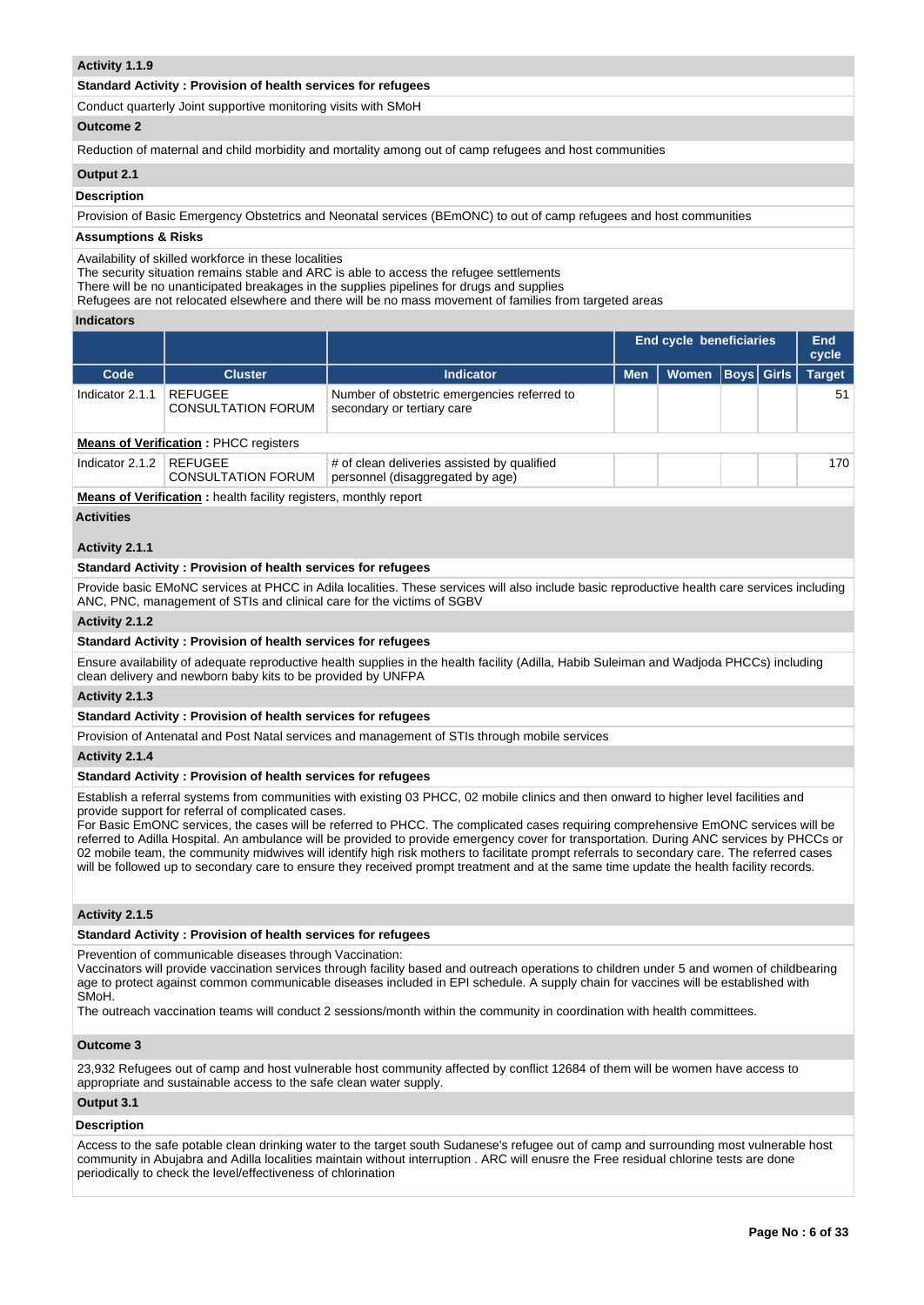## **Assumptions & Risks**

the project locations remain accessible, HAC Continuing secure the permission to the project sites, Economic circumstance of Sudan remain stable , target community remain collaborative and participating in the project implementation, HAC ,COR and the relevant line ministries review and endorse the project TA timely

|                 |                                                                                  |                                                                                                                         | <b>End cycle beneficiaries</b> |              |                   | End<br>cycle |               |  |  |
|-----------------|----------------------------------------------------------------------------------|-------------------------------------------------------------------------------------------------------------------------|--------------------------------|--------------|-------------------|--------------|---------------|--|--|
| Code            | <b>Cluster</b>                                                                   | <b>Indicator</b>                                                                                                        | <b>Men</b>                     | <b>Women</b> | <b>Boys</b> Girls |              | <b>Target</b> |  |  |
| Indicator 3.1.1 | <b>REFUGEE</b><br><b>CONSULTATION FORUM</b>                                      | # of litres of water per person per day (l/p/d) for<br>refugee caseloads (HRP 2018)                                     |                                |              |                   |              | 15            |  |  |
|                 |                                                                                  | <b>Means of Verification:</b> Water Production record and Feild monitoring reports                                      |                                |              |                   |              |               |  |  |
| Indicator 3.1.2 | REFUGEE<br><b>CONSULTATION FORUM</b>                                             | % of water quality tests at chlorinated collection<br>locations with FRC in the range 0.2-2mg/L and<br>turbidity <5NTU5 |                                |              |                   |              | 100           |  |  |
|                 | <b>Means of Verification:</b> Water testing reports and feild monitoring reports |                                                                                                                         |                                |              |                   |              |               |  |  |

**Activities**

# **Activity 3.1.1**

# **Standard Activity : Provision of clean water trucking**

Support Operation and Maintenances of two existing boreholes: ARC will provide fuel, lubricants, fittings, and technical guidance and support for the maintenance and operation of two existing boreholes, one in Adilla and the other in Abujabra. Water treatment protocol at water storage facilities, water quality monitoring, and surveillance will be considered.

ARC will train two WASH management committees, comprised of South Sudanese refugees and host community members, and engage them in the daily operation and maintenance of the water systems. A total of 28325 people (14046 female, 14279 male) people will have equal access to safe drinking water close to their homes. The proposed activity will protect women and girls from the risks of SGBV. Traditionally, women and girls are responsible for provision of water, preparing food, and taking care of the family; when water is in short supply, they travel long distances looking for water and face explicit risk of sexual violence.

ARC will support South Sudanese Refugee and the host community to establish community financing system whereby the host community and Refugee collect water users fee and invest the revenue and contribute at least 25% of the overall water supply system operation and maintenance cost through purchasing of some fuel , lubricant s and engine oil, contribute in minor repairs and paying the incentive of community based volunteers , ARC will train the community relief and Development committee from both Refugee and host community in tariff collection , cord keeping and expenditure monitoring and link them with WES to monitor the user fee collection and expenditures , ARC will link the CRDC and the beneficiaries with the spare part suppliers/providers to purchase their spare part needs in the future

## **Activity 3.1.2**

# **Standard Activity : Provision of clean water trucking**

Rehabilitation of Five borehole 3 in Adilla and 2 in Abujabra localities :The needs assessment and community consultations in targeting rural areas during the design of this project component have identified critical shortage of water in Adilla and Abujabra as the coverage is less than 7 liter/p/d .and 15 liters in Abujbara To address these gaps, ARC will adhere to its standard approach in rehabilitation to bring the water yards up to the level of its standard model utilized in South and East Darfur, rehabilitation may include some or all of the following components:

- Replacement of borehole steel pipes
- Replacement/Repair of pumping equipment
- Rehabilitation of concrete aprons
- Rehabilitation network and distribution point (tap stands, animal trough)
- Rehabilitation of generator room and fencing of the water yard

# **Activity 3.1.3**

## **Standard Activity : Provision of clean water trucking**

ARC will conduct a biological test for fecal coliform bacteria to ensure the water is free from any harmful pathogens in collaboration with SMoH. ARC usually conducts a biological test for fecal coliform bacteria and chlorinates before rehabilitated water points are inaugurated for use by the community. ARC will also continue to provide technical support to the Community Relief and Development Committees in Abujabra and Adilla to ensure the water remains safe from collection to consumption. A well-trained operator will conduct the chlorination process under direct supervision from ARC staff and ensure there is 0.2 – 0.5 mg/l free residual chlorine to prevent further contamination after collection. If at any time changes detected in water quality, or if there is a rapid increase in related illnesses (diarrheas) among water users, further tests will be conducted. ARC will also monitor the water quality regularly during the rainy season to assess any contamination resulting from surface water percolation.

Household water quality will be monitored through collection of randomly selected water samples from households.topromote safe water chanin ARC will conduct routine jerricans cleaning campigns , If fecal contamination detected, adequate measures will be taken (disinfection of the water points and etc.) and household water quality will be linked with the original water source for further corrective measures. This will occur regularly through standard monitoring and evaluation procedures. Safe water chain training will be provided to all Community Relief and Development committee through the CHPs

# **Activity 3.1.4**

### **Standard Activity : Not Selected**

ARC will Conduct WASH Coverage survey at the beginning of the project to assess the actual gaps and before ending of the project to assess the quality of the implementation and the project progress and measure possible outcomes.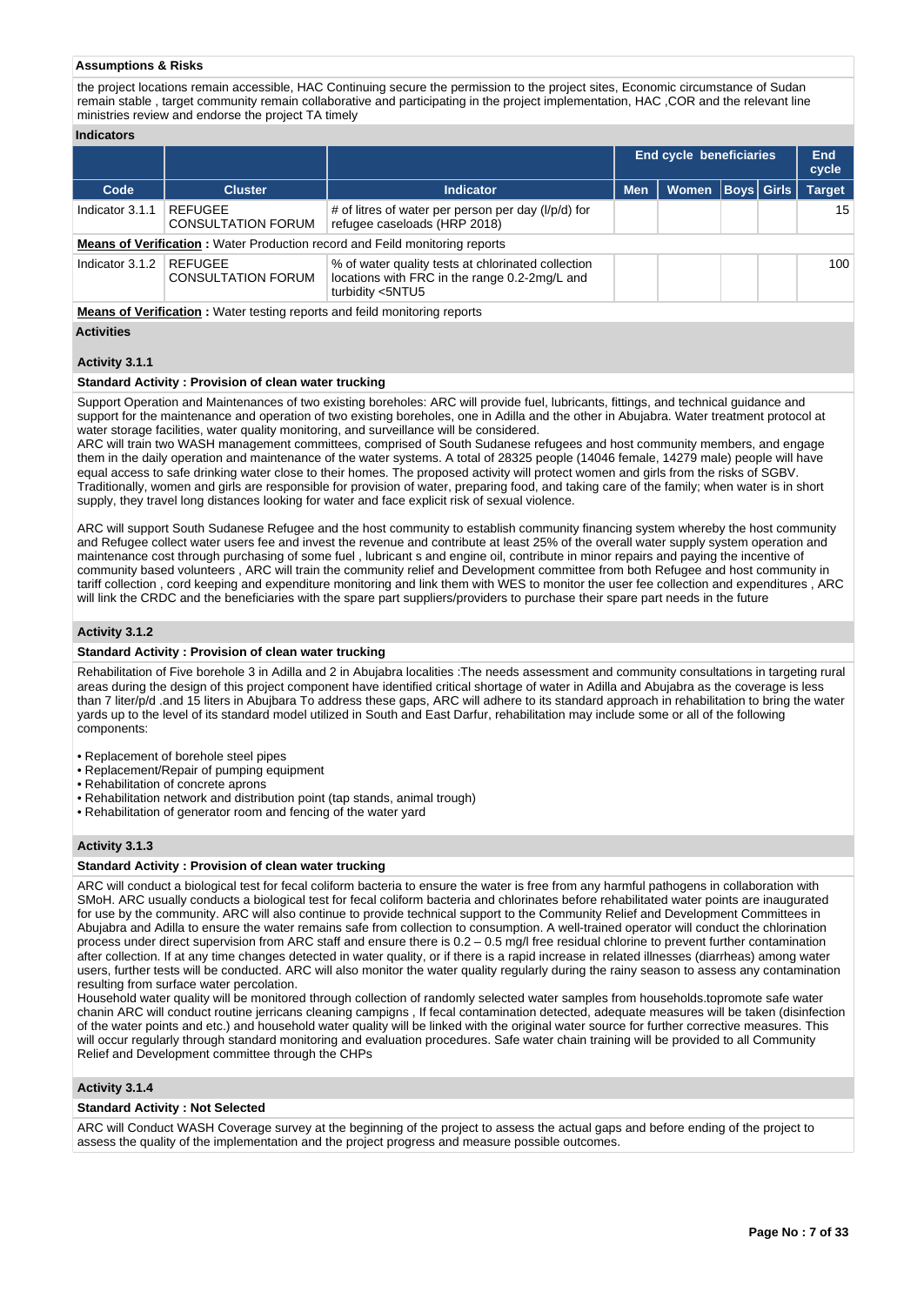# **Outcome 4**

Reduced the public health threats/risks associated with vector and water borne diseases occurrence and outbreaks among conflict affected communities through improve access to sanitation and environmental health services and hygiene promotion conditions .

# **Output 4.1**

# **Description**

Access to sanitation facilities and hygiene services is provided and maintained. ,ARC will consider using the CATs approach strategy in construction of latrine for SSR and CLTS approach in the rural areas

## **Assumptions & Risks**

the project sites remain accessible, HAC remain collaborative and secure permission to access and transport project supplies and target beneficiaries remain collaborative and participate in the project implementation

### **Indicators**

|                                                                                                            |                                      |                                                                           |            | <b>End cycle beneficiaries</b> |  |             | End<br>cycle  |  |
|------------------------------------------------------------------------------------------------------------|--------------------------------------|---------------------------------------------------------------------------|------------|--------------------------------|--|-------------|---------------|--|
| Code                                                                                                       | <b>Cluster</b>                       | <b>Indicator</b>                                                          | <b>Men</b> | Women                          |  | Boys  Girls | <b>Target</b> |  |
| Indicator 4.1.1                                                                                            | REFUGEE<br><b>CONSULTATION FORUM</b> | # of refugee households per latrine. (HRP 2018)                           |            |                                |  |             | 4             |  |
| <b>Means of Verification:</b> Latrine distribution list, Field monitoring report and WASH coverage surveys |                                      |                                                                           |            |                                |  |             |               |  |
| Indicator 4.1.2                                                                                            | REFUGEE<br><b>CONSULTATION FORUM</b> | # of refugees per gender-sensitive latrine (HRP<br>2018)                  | 5          |                                |  | 5           | 20            |  |
|                                                                                                            |                                      | Moone of Varification : Field menitoring report and WASH coverage ourvoys |            |                                |  |             |               |  |

**Means of Verification :** Field monitoring report and WASH coverage surveys

**Activities**

# **Activity 4.1.1**

**Standard Activity : Refugees have safe and dignified access to sanitation facilities and services**

Construction of 300 household latrines: ARC will construct 300 household latrines from locally available materials including concrete slab 0.8m wide x 0.8m length x 0.05 m thickness with foot rest and downward lining of latrines with sand filled sack for stabilization of the latrine, 200 in Adilla 100 in Abujabra for out of camp refugees and host community. Access to sanitation facilities and hygiene services is provided and maintained. ,ARC will consider using the CATs approach strategy in construction of latrine for SSR and CLTS approach in the rural areas , for SSR ARC will provide the latrine materials, including the sanitary slab, superstructure elements such as wooden poles and bamboo screens, the sanitary slab hole cover and ebrig (the hand washing facility), and will also identify sites for latrines. ARC will then provide technical guidance to refugees, enabling them to contribute their own labor in construction of the latrines. In latrine construction, ARC will prioritize female-headed households, pregnant women, elderly, and people with disabilities.

## **Activity 4.1.2**

## **Standard Activity : Provision of sanitation facilities and hygiene services**

Replacement of 100 filled latrines: ARC will help the South Sudanese refugees to decommission and replace 100 filled latrines in Abujabra. Access to sanitation facilities and hygiene services is provided and maintained. ,ARC will consider using the CATs approach strategy in construction of latrine for SSR and CLTS approach in the rural areas , for the case of SSR ARC will provide latrine materials including downward lining of latrines with sand filled sacks, plastic sack for stabilization of latrine, provide training on latrine reconstruction, poles and bamboo screens, the sanitary slab hole cover and ebrig (the hand washing facility), and will also identify sites for latrines. ARC will then provide technical guidance and support to refugees, enabling them to contribute their own labor in decomposing and replacement of the latrines. Female-headed households, pregnant women, elderly, and people with disabilities will be prioritized for latrine replacement. ARC will coach the Health, Nutrition and WASH promoters to follow up the latrine replacement and provide timely feedback for improvement.

# **Activity 4.1.3**

# **Standard Activity : Provision of sanitation facilities and hygiene services**

Conduct 24 clean up campaigns: ARC will support the Community Relief and Development Committees (CRDCs) in Adilla and Abujabra to conduct 24 clean-up campaigns, 12 in Adilla and 12 in Abujabra. The CRDCs will mobilize and sensitize the community to participate in the campaign, collection and transportation of their garbage to the final disposal points. Sanitation tools kits will be centralized. These include rakes, shovels, local baskets, local brooms, and grass cutters. There are health risks associated with the lack of management of the increasing quantities of solid waste at the informal disposal sites. Contamination of water sources and the increasing population density resulting in informal waste collection sites represents one of the factors that cause greater incidence of the vector borne diseases including diarrheal disease as well as malaria. ARC Health data, though latter represents a consequence of a combination of the environmental and awareness factors, besides those created by poor environmental health. Furthermore, ARC will Provide logistic and financial support to SMOH to conduct larvicidal /and indoor residual spraying activities in Abujabra and Adilla to reduce the flies and insect density and reduce the public health threats/risk of vector borne diseases. ARC will provide the fund to the SMOH who will provide the chemical , protective clothes and necessarily technical and semiskilled workers

### **Activity 4.1.4**

## **Standard Activity : Provision of sanitation facilities and hygiene services**

In Abujabra, ARC constructed one waste deposit pit in current SHF project. Under this grant ARC will construct one solid waste final disposal sites in Adilla. The pit will be 10m long x 6m wide x 2m deep, and made from cement bricks. ARC will mobilize the host community and out of camp refugees to identify, the land and safe guard and manage the disposal pits/sites. The disposal sites will be constructed outside of the populated areas, a minimum of 200 meters away from the nearest household dwellings, ARC will fence those sites to protect/prevent children and avoid any risk associated with unauthorized access. The WASH management committees under the supervision of WES and ARC will manage the disposal sites and ensure the maintenance of these sites that represent the terminal locations in the waste management process, to which the waste from the temporary collection sites in the camp is delivered for separation of reusable components and incineration of the rest. Per standard practices developed by ARC, the (CRDCs) members use donkey carts to transport the waste to the final disposal sites and carry out the basic maintenance. Maintenance in this context represents removal of ash and its use in agriculture and cleaning/ sanitation of public facilities

### **Activity 4.1.5**

**Standard Activity : Provision of sanitation facilities and hygiene services**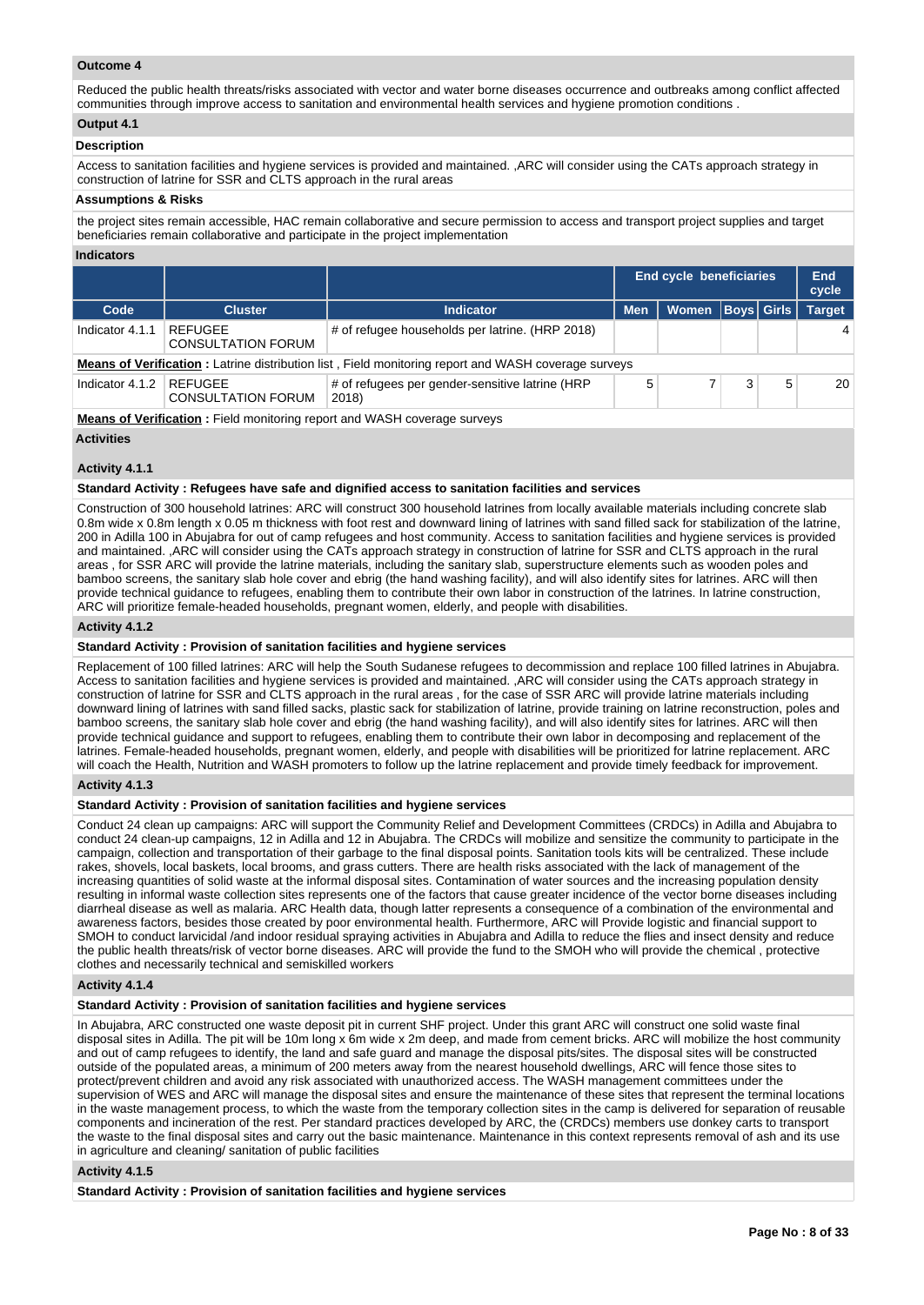Construction of VIP latrine with 4 stance in Algora PHCC: ARC will construct institutional latrines at the Al gora ARC supported basic health unit. This will improve the health care environment and achieve integration between health and WASH in terms of impact on public health The normal institutional VIP latrines constructed out of cement bricks with cement mortar for lining. The roof will be made from zeenic sheets and 2 PVC pipes covered by mosquito nets, painted in black, and used for ventilation. Mesh wire sited above the PVC hole to prevent the breeding of flies

the VIP latrine will be with gender separation, clear sign for women and men posted in front of the latrines and hand washing facilities

# **Outcome 5**

Improved Hygiene Awareness and Practices for 24,325 refugee out of camp and most vulnerable host community through an integrated Health/WASH/Nutrition team effort

# **Output 5.1**

# **Description**

Training manuals combined; Timed & Targeted Counseling ttC) methodology, including Participatory Hygiene and Sanitation transformation (PHAST) and Baby WASH (Hygiene Promotion segment) designed

Training the Health , Nutrition and WASH (HNW) volunteers in the combined methodology developed in the Health , Nutrition and WASH HNW manual trained TTC through PHAST and Baby WASH in combination with the Health and Nutrition messaging provided

## **Assumptions & Risks**

The project sites remain accessible, HAC remain collaborative and secure permission for staff and supplies movement.

- The refugee will remain in the current sites

### **Indicators**

|                 |                                                                                 |                                                                                                            |            | <b>End cycle beneficiaries</b> |                   | <b>End</b><br>cycle |
|-----------------|---------------------------------------------------------------------------------|------------------------------------------------------------------------------------------------------------|------------|--------------------------------|-------------------|---------------------|
| Code            | <b>Cluster</b>                                                                  | <b>Indicator</b>                                                                                           | <b>Men</b> | <b>Women</b>                   | <b>Boys Girls</b> | <b>Target</b>       |
| Indicator 5.1.1 | <b>REFUGEE</b><br><b>CONSULTATION FORUM</b>                                     | Number of persons per hygiene promoter                                                                     |            |                                |                   | 500                 |
|                 | <b>Means of Verification:</b> hygiene promoters training and field visit report |                                                                                                            |            |                                |                   |                     |
| Indicator 5.1.2 | REFUGEE<br><b>CONSULTATION FORUM</b>                                            | # of refugee households who have increased<br>hygiene awareness (HRP 2018)                                 |            |                                |                   | 3.600               |
|                 |                                                                                 | <b>Means of Verification:</b> Household visit records, WASH Coverage surveys and field visit reports       |            |                                |                   |                     |
| Indicator 5.1.3 | <b>REFUGEE</b><br><b>CONSULTATION FORUM</b>                                     | # of refugee women who received personal<br>hygiene kits (disaggregated by age)                            |            | 2.891                          | 1,10<br>9         | 4.000               |
|                 |                                                                                 | <b>Means of Verification:</b> Distribution list, Post distribution monitring report and feild visit report |            |                                |                   |                     |

# **Activities**

## **Activity 5.1.1**

**Standard Activity : Provision of sanitation facilities and hygiene services**

HNW Capacity Building – Integrated Committees and Volunteers: develop Training manuals per combined TTC (timed Targeted counseling ) methodology, including PHAST and Baby WASH (Hygiene Promotion segment)

These manuals will be designed through collaboration of the Health, Nutrition and WASH teams, focusing on coming up with a concerted effort to achieve the outcome described in detail above. Clearly, it is not realistic or feasible that a volunteer will internalize and be able to practice the full Hygiene Promoter, Community Health Promoter/Worker and Nutrition Volunteer as these curricula and work TOR are simply too expansive for one person (volunteer) to be able to practice on daily basis. Nevertheless, ARC specialists / practitioners in these three sectors agree that a common, synergetic service package be developed using the elements of each of the three sectors. The resulting curriculum will constitute the content of the ARC Community Integrated HNW Training Manual.

Trainings of 30 HNW volunteers in the combined methodology developed in the HNW manual.

Their peer/community members will select the HNW Volunteers among the men, women, adolescent boys and girls in the community with inclusion of the older people and individuals with special needs as appropriate in order to ensure provision of services to different audiences. ARC will also insure adequate representation of people from different settlement sectors and locations. Training methodology and approaches will include elements of the training curricula mandated by the respective clusters/ sectors. Under WASH, the focus will be on PHAST and Baby WASH. Upon successful completion of the training, attendants will be issued with certificates, develop TORs with their supervisors and receive stationery, visibility items and in-kind incentives for their work. Weekly review of accomplishments will be a standard practice

# **Activity 5.1.2**

**Standard Activity : Provision of sanitation facilities and hygiene services**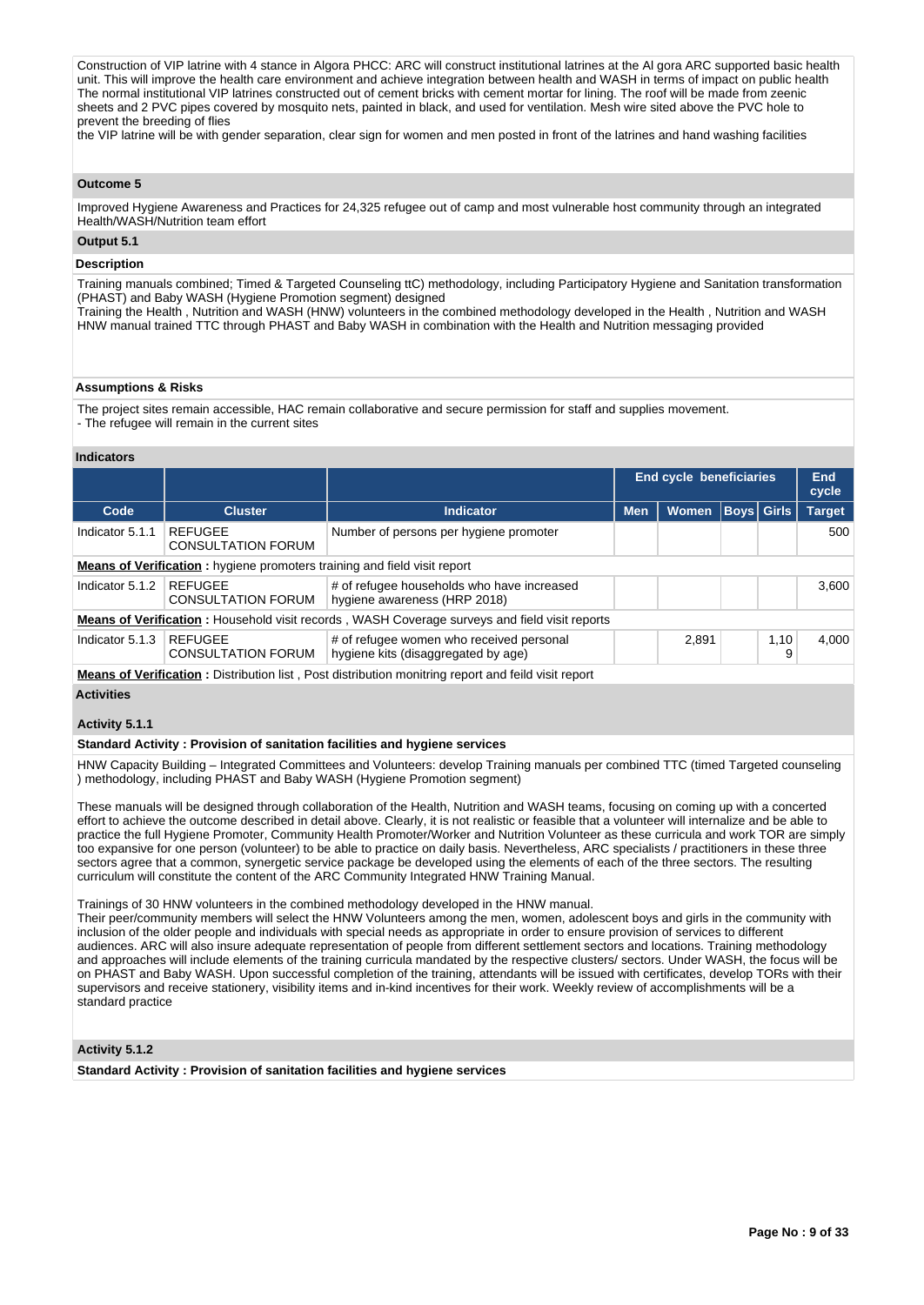TTC (Timed and Targeted counseling) through PHAST and Baby WASH in combination with the Health and Nutrition messaging. Through improving the behaviors and creating safer environment and practices during the first 1000 days, HNW teams will help pregnant women/ new mothers and their partner's/ household members practice behaviors that are desirable at different stages, ranging from improving safety and health of the pregnant women and preparation for arrival of the child, support to new mother and newborn. At each step, ARC HNW team will provide a set of advices and actions towards reduction of the rate of diseases leading to abrupt excretion of nutrients, minerals, vitamins and electrolytes, in combination with the healthy practices advice and minor curative health interventions, and improved nutrition. In the WASH context, this includes emphasizing safe food preparation methods (thermic) and use of covers to prevent access by vectors after preparation, safe food storage, handwashing before breastfeeding and after removing used diapers and cleaning the access by vectors after preparation, safe food storage, handwashing before breastfee child, signs of acute watery diarrhea and cholera, signs of dehydration, preparation and administration of oral rehydration salts. This approach will include sensitizing on health risks from inadequate keeping of domestic animals and safe alternatives such as preventing access into the shelter and immediate surroundings; where, women are feeding newborns or toddlers may be playing, creating a separate compound/pen for animals, sanitizing the home/enclosed area from animal fluids, blood, excreta, and tissues; and creating a safe floor area covered by a plastic sheet for infants and toddlers to move and play. Involving all members of the household, particularly the fathers/ lifepartners is critical for the success of this approach

During the project life time 3600 south Sudanese's and host community household will be visited and reached with TTC and baby WASH messaging.

# **Activity 5.1.3**

# **Standard Activity : Provision of sanitation facilities and hygiene services**

Distribution of dignity hygiene kits for 4,000 ( 2480 in Abujabra &1520 in Adilla ) adolescent girls and women in reproductive age living in , the dignity kits will include Sanitary pads ,Underwear ,Hand soap ,Toothbrushes ,Toothpaste

# **Additional Targets :**

# **M & R**

# **Monitoring & Reporting plan**

A smart, logical framework with clear targets, detailed implementation plan, and robust monitoring plan are developed prior to project implementation to guide project work. At the start of the project, a participatory grant-opening meeting will be conducted at the field level to review all project plans and develop additional grant management tools, building on existing ARC tools and incorporating lessons learned. The tools will be reviewed on monthly basis to ensure the activities planned for are achieved timely ad effectively in line with life grant spending plan. Where activities are not achieved as planned, program staff will address the issues leading to the low/no achievement and implement a remedial action plan. In addition, ARC health and WASH program coordinators will conduct monthly meeting to review budget verses actuals. This will help in monitoring the budget and making prompt decisions regarding the underspent and overspent expenditures. At the midterm implementation of the project, ARC will conduct midterm review meeting. At this meeting, program staff and other supporting departments (Finance, Human resource and operations) will discuss on the achievement for 6 month implementation, successes and challenges and update the program management tools (Work plan, life grant spending plan and procurement plan)..

MEAL, health and WASH program staff will monitor the process of implementing project activities against predefined quality benchmarks and monitor outputs in terms of quality. Monthly field monitoring visits and spot checks will also be conducted and field-monitoring reports (FMRs) compiled and shared across the project team. Course correction plans based on learning from monitoring reports will be developed and properly tracked through an action plan tracker. ARC will conduct quarterly joint monitoring and supervision visits with the state ministry of health (SMoH), Water Environmental, and Sanitation department (WES) respectively, identify gaps/challenges and develop effective remedial measures to address them. In order to improve the skills and the knowledge of health facility staffs, ARC will continue to conduct on the job and in-service training. In addition, ARC will conduct similar visits with SHF monitoring and reporting focal persons when scheduled. ARC's expatriate State Program Manager for East Darfur will provide programmatic and operational support to the program with support from the Country Program Manager based in Khartoum. Overall, ARC's Country Director based in Khartoum will provide strategic direction to this project.

Through a well-structured Health Information System (HIS), ARC will capture data and submit weekly epidemiology reports to the SMoH including key health indicators on a monthly basis. Data collected will be dis-aggregated by sex and age. An Indicator Performance Tracking Table (IPTT), including all project indicators and targets will be developed to help monitor project progress. Project managers will populate and share this tracker with the MEAL team on a monthly-basis who will monitor and analyze progress towards targets set for each sector and support evidence based decision-making.

# **Workplan**

| <b>Activitydescription</b>                                                                                                                                                                                                                                                                                                                                                                                                                                                                                                                                                                                                                                                                                                                                                                                                                                     | Year |    | $\overline{2}$ | 3            |   | 5 |   |              | 8   | 9  |          |   |   |
|----------------------------------------------------------------------------------------------------------------------------------------------------------------------------------------------------------------------------------------------------------------------------------------------------------------------------------------------------------------------------------------------------------------------------------------------------------------------------------------------------------------------------------------------------------------------------------------------------------------------------------------------------------------------------------------------------------------------------------------------------------------------------------------------------------------------------------------------------------------|------|----|----------------|--------------|---|---|---|--------------|-----|----|----------|---|---|
| Activity 1.1.1: Essential Primary Health care services through PHCC and mobile<br>health clinics:                                                                                                                                                                                                                                                                                                                                                                                                                                                                                                                                                                                                                                                                                                                                                              | 2018 |    |                |              | x | X | X | $\mathsf{X}$ | ΙX. | X. | $\times$ | X | X |
| ARC will provide a basic package of primary health care services to refugees and<br>the host communities in Adila, Wadjoda and Habib Suleiman. Two mobile teams<br>will be formulated (consisting of 01 medical assistant, 01 Nurse, 01 midwife, 01<br>Vaccinator and 02 Community Health Promoters under the SHF project. Two<br>teams will be based in Adila localities. Based out of the PHCCs, these teams will<br>provide mobile health services in each of the refugee settlement to address the<br>issues of access to the health services. Services Rosters will be made for these<br>teams in agreement with the community, which will also depend on number of<br>refugee population in these settlements/villages. Mobile teams will also provide<br>essential curative and preventive services to the host communities and refer<br>appropriately. | 2019 | X. | IX.            | $\mathsf{X}$ |   |   |   |              |     |    |          |   |   |
| ARC rehabilitate Algora BHU.                                                                                                                                                                                                                                                                                                                                                                                                                                                                                                                                                                                                                                                                                                                                                                                                                                   |      |    |                |              |   |   |   |              |     |    |          |   |   |
| Rehabilitate temporary shelter for mobile outreach services in the out of camp.                                                                                                                                                                                                                                                                                                                                                                                                                                                                                                                                                                                                                                                                                                                                                                                |      |    |                |              |   |   |   |              |     |    |          |   |   |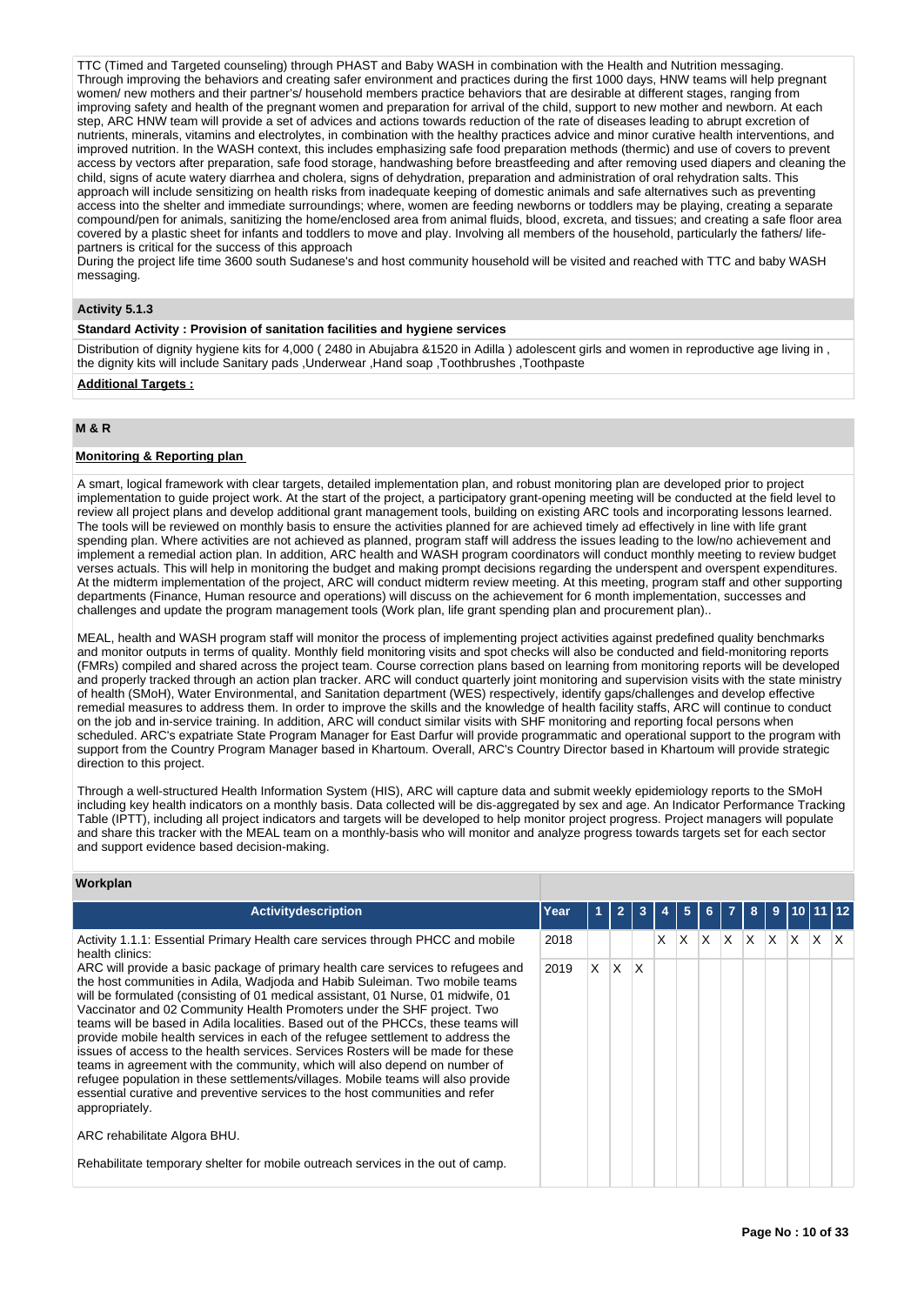| Activity 1.1.2: Strengthening the capacity of Health Teams:<br>Trainings of PHCC staff and mobile medical teams will be conducted to improve                                                                                                                                                                                                                                                                                                                                      | 2018 |            |    |              |    | Χ  |          | X            |             | X            |              | Х            |              |
|-----------------------------------------------------------------------------------------------------------------------------------------------------------------------------------------------------------------------------------------------------------------------------------------------------------------------------------------------------------------------------------------------------------------------------------------------------------------------------------|------|------------|----|--------------|----|----|----------|--------------|-------------|--------------|--------------|--------------|--------------|
| their capacity to provide quality medical services. These trainings will include                                                                                                                                                                                                                                                                                                                                                                                                  | 2019 |            |    |              |    |    |          |              |             |              |              |              |              |
| 1. An orientation training on Primary Health Care,<br>2. IMCI                                                                                                                                                                                                                                                                                                                                                                                                                     |      |            |    |              |    |    |          |              |             |              |              |              |              |
| 3. Rational use of drugs<br>4. Minimum Initial Services Package for Reproductive Health                                                                                                                                                                                                                                                                                                                                                                                           |      |            |    |              |    |    |          |              |             |              |              |              |              |
| 5. HMIS                                                                                                                                                                                                                                                                                                                                                                                                                                                                           |      |            |    |              |    |    |          |              |             |              |              |              |              |
| These training will be conducted in coordination with SMoH and inter-agency<br>cluster leads                                                                                                                                                                                                                                                                                                                                                                                      |      |            |    |              |    |    |          |              |             |              |              |              |              |
| Activity 1.1.3: Ensure availability of essential medical equipment, drugs, supplies<br>and vaccines:                                                                                                                                                                                                                                                                                                                                                                              | 2018 |            |    |              | X  | X  | X        | X            | X.          | X.           | ΙX.          | ΙX.          | $\mathsf{X}$ |
| ARC will ensure the regular provision of essential drugs in the PHCC and for<br>mobile medical teams in partnership with WHO/UNFPA and SMOH.                                                                                                                                                                                                                                                                                                                                      | 2019 | X          | X  | X            |    |    |          |              |             |              |              |              |              |
| ARC will procure additional essential drugs, laboratory reagents, medical<br>equipment and furniture to fill in the gaps.                                                                                                                                                                                                                                                                                                                                                         |      |            |    |              |    |    |          |              |             |              |              |              |              |
| Activity 1.1.4: Establish a Functional Referral System between Communities and<br>PHCC:                                                                                                                                                                                                                                                                                                                                                                                           | 2018 |            |    |              |    | X  | X        | X            | IX.         | X            | $\mathsf{X}$ | X            | $\mathsf{X}$ |
| ARC mobile and outreach teams will establish a functional referral system with the<br>PHCC and onwards. The chronically ill patients, maternal cases with complications<br>and other cases who require expert medical attention will be referred from                                                                                                                                                                                                                             | 2019 | X.         | X. | X            |    |    |          |              |             |              |              |              |              |
| community to PHCC and higher level health facilities if required. ARC will hire 1<br>Ambulance (24/7), stationed in Adila PHCC to facilitate referrals from the out of<br>camps for SSRs to PHCC and to secondary care respectively. In addition ARC will<br>support the referral with upkeep cost (food for care taker, lab test and drugs)                                                                                                                                      |      |            |    |              |    |    |          |              |             |              |              |              |              |
| Activity 1.1.5: Promoting healthy behaviors through outreach Health education<br>activities:                                                                                                                                                                                                                                                                                                                                                                                      | 2018 |            |    |              |    | X. | X.       | ΙX.          | $ X $ $ X $ |              | ΙX.          | $\mathsf{X}$ | X            |
| ARC's health/WASH educators with liaise with community leaders to mobilize and<br>form community relief and development committees within the community. These                                                                                                                                                                                                                                                                                                                    | 2019 | X.         | X. | ΙX.          |    |    |          |              |             |              |              |              |              |
| community health and WASH promoters will conduct education on variety of topics<br>to promote healthy behaviors including safe drinking water, hygiene and sanitation,<br>food safety, balanced diet, use of mosquito nets, immunization and safe<br>motherhood etc.                                                                                                                                                                                                              |      |            |    |              |    |    |          |              |             |              |              |              |              |
| Activity 1.1.6: Provision of health and referral services to survivors of SGBV:<br>ARC will recruit two psychosocial counselors (one in each locality) to provide                                                                                                                                                                                                                                                                                                                 | 2018 |            |    |              |    |    | X        | X            | X.          | $\times$     | ΙX.          | $\mathsf{X}$ | ΙX.          |
| psychosocial counseling services to survivors of Rape and violence among target                                                                                                                                                                                                                                                                                                                                                                                                   | 2019 | X.         | X  | X            |    |    |          |              |             |              |              |              |              |
| communities. Such cases will be identified from the community through Community<br>Development committees through various methodologies by training and creating a<br>network of protection advocates with refugee communities. The identified cases<br>will be provided psychosocial counseling and referred to appropriate medical, legal<br>and protection (shelter) services. ARC will take measures to maintain the<br>confidentiality of these cases as per SGBV protocols. |      |            |    |              |    |    |          |              |             |              |              |              |              |
| ARC will conduct Psychosocial First Aid PFA) to health facility and mobile team<br>outreach to increase their knowledge in identification of the cases.                                                                                                                                                                                                                                                                                                                           |      |            |    |              |    |    |          |              |             |              |              |              |              |
| ARC will construct a temporary shelter in Adilla PHCC for provision of counseling<br>services                                                                                                                                                                                                                                                                                                                                                                                     |      |            |    |              |    |    |          |              |             |              |              |              |              |
| Activity 1.1.7: Training of medical staff on clinical management of Rape:<br>ARC will coordinate with UNHCR, UNFPA and SMoH to build the capacity of 20                                                                                                                                                                                                                                                                                                                           | 2018 |            |    |              |    |    |          | X            |             |              |              |              |              |
| technical staff in clinical management of rape cases.<br>In coordination with UNFPA, ensure availability of Rape Management Kits. Staff                                                                                                                                                                                                                                                                                                                                           | 2019 |            |    |              |    |    |          |              |             |              |              |              |              |
| will be oriented on Post exposure prophylaxis and provision of psychosocial and<br>medical aid to survivors                                                                                                                                                                                                                                                                                                                                                                       |      |            |    |              |    |    |          |              |             |              |              |              |              |
| Activity 1.1.8: Monitoring of Facility based and Outreach Health activities and                                                                                                                                                                                                                                                                                                                                                                                                   | 2018 |            |    |              | X. | X. | X.       | $\mathsf{X}$ | IX I        | X.           | X.           | $\mathsf{X}$ | ΙX.          |
| collection of reports                                                                                                                                                                                                                                                                                                                                                                                                                                                             | 2019 | $x \mid x$ |    | $\mathsf{X}$ |    |    |          |              |             |              |              |              |              |
| Activity 1.1.9: Conduct quarterly Joint supportive monitoring visits with SMoH                                                                                                                                                                                                                                                                                                                                                                                                    | 2018 |            |    |              |    |    | X        |              |             | X            |              |              | X            |
|                                                                                                                                                                                                                                                                                                                                                                                                                                                                                   | 2019 |            |    | X            |    |    |          |              |             |              |              |              |              |
| Activity 2.1.1: Provide basic EMoNC services at PHCC in Adila localities. These                                                                                                                                                                                                                                                                                                                                                                                                   | 2018 |            |    |              | X. | X  | <b>X</b> | X            | ΙX.         | X            | $\mathsf{X}$ | X            | $\mathsf{X}$ |
| services will also include basic reproductive health care services including ANC,<br>PNC, management of STIs and clinical care for the victims of SGBV                                                                                                                                                                                                                                                                                                                            | 2019 | X          | X. | $\mathsf{X}$ |    |    |          |              |             |              |              |              |              |
| Activity 2.1.2: Ensure availability of adequate reproductive health supplies in the<br>health facility (Adilla, Habib Suleiman and Wadjoda PHCCs) including clean                                                                                                                                                                                                                                                                                                                 | 2018 |            |    |              | X. | X  | X        | X            | X.          | X            | $\mathsf{X}$ | X            | $\mathsf{X}$ |
| delivery and newborn baby kits to be provided by UNFPA                                                                                                                                                                                                                                                                                                                                                                                                                            | 2019 | $\times$   | X. | $\mathsf{X}$ |    |    |          |              |             |              |              |              |              |
| Activity 2.1.3: Provision of Antenatal and Post Natal services and management of<br>STIs through mobile services                                                                                                                                                                                                                                                                                                                                                                  | 2018 |            |    |              |    | X. | X        | X.           | IX.         | $\mathsf{X}$ | X.           | $\mathsf{X}$ | $\mathsf{X}$ |
|                                                                                                                                                                                                                                                                                                                                                                                                                                                                                   | 2019 | X          | X. | $\mathsf{X}$ |    |    |          |              |             |              |              |              |              |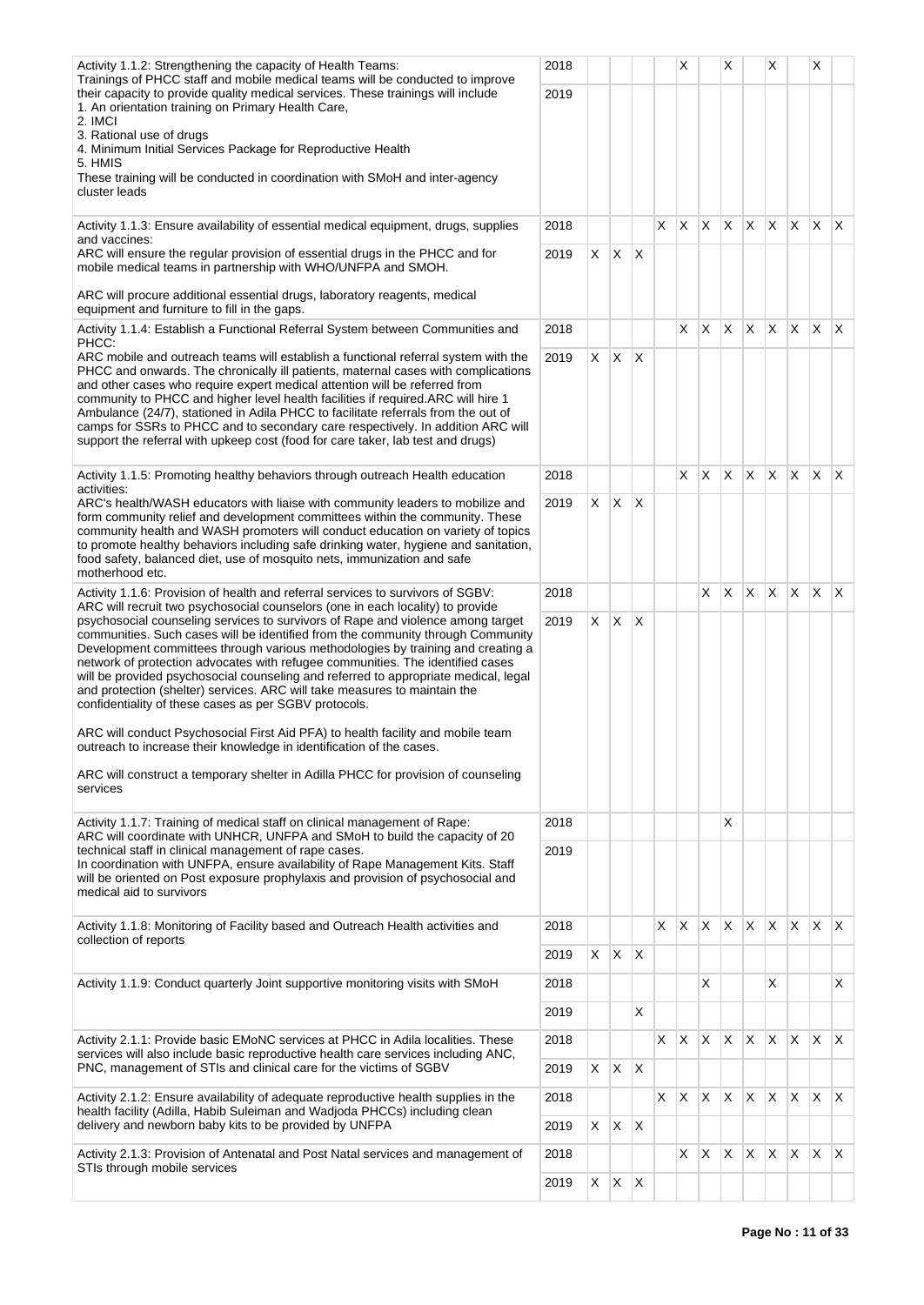| Activity 2.1.4: Establish a referral systems from communities with existing 03                                                                                                                                                                                                                                                                                                                                                                                                                                                                                                                                                                                                                                                                                                                                                                                                                                                                                                                                                                                                                                                                                                                                                                                                                                                                                                                                                                                                                                                                                                                                                                                                                                                                                       | 2018 |    |              |              |    | X. | X  | X            |              | X X X        |          | X. | $\mathsf{I} \mathsf{X}$ |
|----------------------------------------------------------------------------------------------------------------------------------------------------------------------------------------------------------------------------------------------------------------------------------------------------------------------------------------------------------------------------------------------------------------------------------------------------------------------------------------------------------------------------------------------------------------------------------------------------------------------------------------------------------------------------------------------------------------------------------------------------------------------------------------------------------------------------------------------------------------------------------------------------------------------------------------------------------------------------------------------------------------------------------------------------------------------------------------------------------------------------------------------------------------------------------------------------------------------------------------------------------------------------------------------------------------------------------------------------------------------------------------------------------------------------------------------------------------------------------------------------------------------------------------------------------------------------------------------------------------------------------------------------------------------------------------------------------------------------------------------------------------------|------|----|--------------|--------------|----|----|----|--------------|--------------|--------------|----------|----|-------------------------|
| PHCC, 02 mobile clinics and then onward to higher level facilities and provide<br>support for referral of complicated cases.<br>For Basic EmONC services, the cases will be referred to PHCC. The complicated<br>cases requiring comprehensive EmONC services will be referred to Adilla Hospital.<br>An ambulance will be provided to provide emergency cover for transportation.<br>During ANC services by PHCCs or 02 mobile team, the community midwives will<br>identify high risk mothers to facilitate prompt referrals to secondary care. The<br>referred cases will be followed up to secondary care to ensure they received<br>prompt treatment and at the same time update the health facility records.                                                                                                                                                                                                                                                                                                                                                                                                                                                                                                                                                                                                                                                                                                                                                                                                                                                                                                                                                                                                                                                   | 2019 | X. | $\mathsf{X}$ | $\mathsf{X}$ |    |    |    |              |              |              |          |    |                         |
| Activity 2.1.5: Prevention of communicable diseases through Vaccination:<br>Vaccinators will provide vaccination services through facility based and outreach                                                                                                                                                                                                                                                                                                                                                                                                                                                                                                                                                                                                                                                                                                                                                                                                                                                                                                                                                                                                                                                                                                                                                                                                                                                                                                                                                                                                                                                                                                                                                                                                        | 2018 |    |              |              | X. | X. | X. | $\mathsf{X}$ | $ X $ $ X $  |              | <b>X</b> | X. | $\mathsf{X}$            |
| operations to children under 5 and women of childbearing age to protect against<br>common communicable diseases included in EPI schedule. A supply chain for<br>vaccines will be established with SMoH.<br>The outreach vaccination teams will conduct 2 sessions/month within the<br>community in coordination with health committees.                                                                                                                                                                                                                                                                                                                                                                                                                                                                                                                                                                                                                                                                                                                                                                                                                                                                                                                                                                                                                                                                                                                                                                                                                                                                                                                                                                                                                              | 2019 | X. | IX.          | $\mathsf{X}$ |    |    |    |              |              |              |          |    |                         |
| Activity 3.1.1: Support Operation and Maintenances of two existing boreholes: ARC<br>will provide fuel, lubricants, fittings, and technical guidance and support for the                                                                                                                                                                                                                                                                                                                                                                                                                                                                                                                                                                                                                                                                                                                                                                                                                                                                                                                                                                                                                                                                                                                                                                                                                                                                                                                                                                                                                                                                                                                                                                                             | 2018 |    |              |              | X  | X  | X  | Χ            | IX.          | $\mathsf{X}$ | $\times$ | X. | ΙX.                     |
| maintenance and operation of two existing boreholes, one in Adilla and the other in<br>Abujabra. Water treatment protocol at water storage facilities, water quality<br>monitoring, and surveillance will be considered.<br>ARC will train two WASH management committees, comprised of South Sudanese<br>refugees and host community members, and engage them in the daily operation<br>and maintenance of the water systems. A total of 28325 people (14046 female,<br>14279 male) people will have equal access to safe drinking water close to their<br>homes. The proposed activity will protect women and girls from the risks of SGBV.<br>Traditionally, women and girls are responsible for provision of water, preparing<br>food, and taking care of the family; when water is in short supply, they travel long<br>distances looking for water and face explicit risk of sexual violence.<br>ARC will support South Sudanese Refugee and the host community to establish<br>community financing system whereby the host community and Refugee collect<br>water users fee and invest the revenue and contribute at least 25% of the overall<br>water supply system operation and maintenance cost through purchasing of some<br>fuel, lubricant s and engine oil, contribute in minor repairs and paying the incentive<br>of community based volunteers, ARC will train the community relief and<br>Development committee from both Refugee and host community in tariff collection<br>, cord keeping and expenditure monitoring and link them with WES to monitor the<br>user fee collection and expenditures, ARC will link the CRDC and the beneficiaries<br>with the spare part suppliers/providers to purchase their spare part needs in the<br>future | 2019 | X  | X            | <sup>X</sup> |    |    |    |              |              |              |          |    |                         |
| Activity 3.1.2: Rehabilitation of Five borehole 3 in Adilla and 2 in Abujabra localities<br>: The needs assessment and community consultations in targeting rural areas                                                                                                                                                                                                                                                                                                                                                                                                                                                                                                                                                                                                                                                                                                                                                                                                                                                                                                                                                                                                                                                                                                                                                                                                                                                                                                                                                                                                                                                                                                                                                                                              | 2018 |    |              |              |    |    |    | X            | $\mathsf{X}$ | $\mathsf{X}$ |          |    |                         |
| during the design of this project component have identified critical shortage of<br>water in Adilla and Abujabra as the coverage is less than 7 liter/p/d .and 15 liters in<br>Abujbara To address these gaps, ARC will adhere to its standard approach in<br>rehabilitation to bring the water yards up to the level of its standard model utilized<br>in South and East Darfur, rehabilitation may include some or all of the following<br>components:<br>• Replacement of borehole steel pipes<br>• Replacement/Repair of pumping equipment<br>• Rehabilitation of concrete aprons<br>• Rehabilitation network and distribution point (tap stands, animal trough)<br>• Rehabilitation of generator room and fencing of the water yard                                                                                                                                                                                                                                                                                                                                                                                                                                                                                                                                                                                                                                                                                                                                                                                                                                                                                                                                                                                                                             | 2019 |    |              |              |    |    |    |              |              |              |          |    |                         |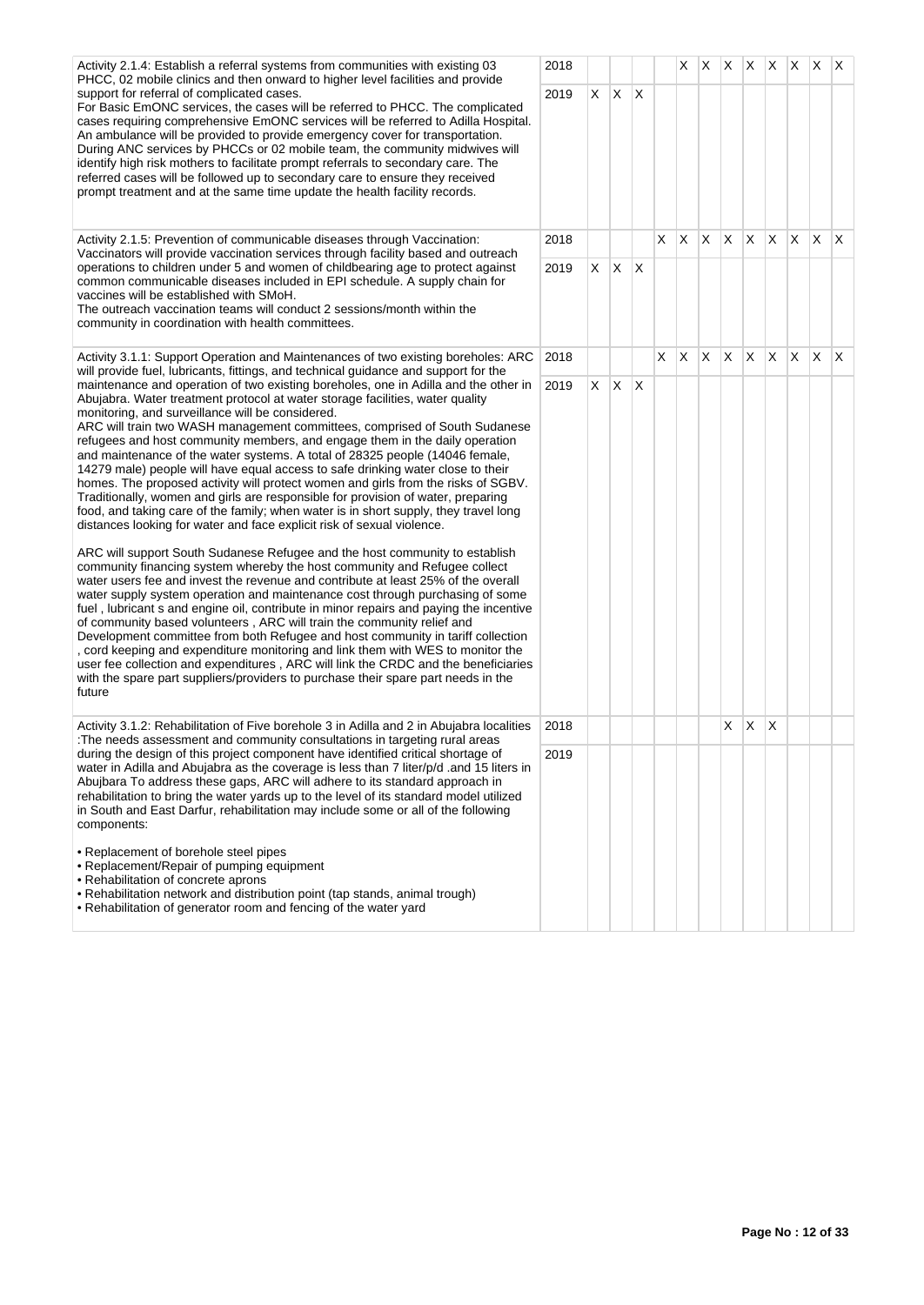Activity 3.1.3: ARC will conduct a biological test for fecal coliform bacteria to ensure the water is free from any harmful pathogens in collaboration with SMoH. ARC usually conducts a biological test for fecal coliform bacteria and chlorinates before rehabilitated water points are inaugurated for use by the community. ARC will also continue to provide technical support to the Community Relief and Development Committees in Abujabra and Adilla to ensure the water remains safe from collection to consumption. A well-trained operator will conduct the chlorination process under direct supervision from ARC staff and ensure there is 0.2 – 0.5 mg/l free residual chlorine to prevent further contamination after collection. If at any time changes detected in water quality, or if there is a rapid increase in related illnesses (diarrheas) among water users, further tests will be conducted. ARC will also monitor the water quality regularly during the rainy season to assess any contamination resulting from surface water percolation. Household water quality will be monitored through collection of randomly selected water samples from households.topromote safe water chanin ARC will conduct routine jerricans cleaning campigns , If fecal contamination detected, adequate measures will be taken (disinfection of the water points and etc.) and household water quality will be linked with the original water source for further corrective measures. This will occur regularly through standard monitoring and evaluation procedures. Safe water chain training will be provided to all Community Relief and Development committee through the CHPs

Activity 3.1.4: ARC will Conduct WASH Coverage survey at the beginning of the project to assess the actual gaps and before ending of the project to assess the quality of the implementation and the project progress and measure possible outcomes.

Activity 4.1.1: Construction of 300 household latrines: ARC will construct 300 household latrines from locally available materials including concrete slab 0.8m wide x 0.8m length x 0.05 m thickness with foot rest and downward lining of latrines with sand filled sack for stabilization of the latrine, 200 in Adilla 100 in Abujabra for out of camp refugees and host community. Access to sanitation facilities and hygiene services is provided and maintained. ,ARC will consider using the CATs approach strategy in construction of latrine for SSR and CLTS approach in the rural areas , for SSR ARC will provide the latrine materials, including the sanitary slab, superstructure elements such as wooden poles and bamboo screens, the sanitary slab hole cover and ebrig (the hand washing facility), and will also identify sites for latrines. ARC will then provide technical guidance to refugees, enabling them to contribute their own labor in construction of the latrines. In latrine construction, ARC will prioritize female-headed households, pregnant women, elderly, and people with disabilities.

Activity 4.1.2: Replacement of 100 filled latrines: ARC will help the South Sudanese refugees to decommission and replace 100 filled latrines in Abujabra. Access to sanitation facilities and hygiene services is provided and maintained. ,ARC will consider using the CATs approach strategy in construction of latrine for SSR and CLTS approach in the rural areas , for the case of SSR ARC will provide latrine materials including downward lining of latrines with sand filled sacks, plastic sack for stabilization of latrine, provide training on latrine reconstruction, poles and bamboo screens, the sanitary slab hole cover and ebrig (the hand washing facility), and will also identify sites for latrines. ARC will then provide technical guidance and support to refugees, enabling them to contribute their own labor in decomposing and replacement of the latrines. Female-headed households, pregnant women, elderly, and people with disabilities will be prioritized for latrine replacement. ARC will coach the Health, Nutrition and WASH promoters to follow up the latrine replacement and provide timely feedback for improvement.

Activity 4.1.3: Conduct 24 clean up campaigns: ARC will support the Community Relief and Development Committees (CRDCs) in Adilla and Abujabra to conduct 24 clean-up campaigns, 12 in Adilla and 12 in Abujabra. The CRDCs will mobilize and sensitize the community to participate in the campaign, collection and transportation of their garbage to the final disposal points. Sanitation tools kits will be centralized. These include rakes, shovels, local baskets, local brooms, and grass cutters. There are health risks associated with the lack of management of the increasing quantities of solid waste at the informal disposal sites. Contamination of water sources and the increasing population density resulting in informal waste collection sites represents one of the factors that cause greater incidence of the vector borne diseases including diarrheal disease as well as malaria. ARC Health data, though latter represents a consequence of a combination of the environmental and awareness factors, besides those created by poor environmental health. Furthermore, ARC will Provide logistic and financial support to SMOH to conduct larvicidal /and indoor residual spraying activities in Abujabra and Adilla to reduce the flies and insect density and reduce the public health threats/risk of vector borne diseases. ARC will provide the fund to the SMOH who will provide the chemical , protective clothes and necessarily technical and semiskilled workers

| 2018 |                         |              |                         | $\overline{X}$          |                         | $x \mid x \mid x \mid x$ |                         |                         | $\overline{X}$          | $x \mid x$              |                | X |
|------|-------------------------|--------------|-------------------------|-------------------------|-------------------------|--------------------------|-------------------------|-------------------------|-------------------------|-------------------------|----------------|---|
| 2019 | $\pmb{\mathsf{X}}$      | X            | $\pmb{\times}$          |                         |                         |                          |                         |                         |                         |                         |                |   |
| 2018 |                         |              |                         |                         | X                       |                          |                         |                         |                         |                         |                |   |
| 2019 |                         |              |                         |                         |                         |                          |                         |                         |                         |                         |                |   |
| 2018 |                         |              |                         |                         |                         |                          | $\overline{\mathsf{X}}$ | $\overline{\mathsf{X}}$ | $\sf X$                 |                         |                |   |
| 2019 |                         |              |                         |                         |                         |                          |                         |                         |                         |                         |                |   |
| 2018 |                         |              |                         | $\overline{\mathsf{x}}$ | $\overline{\mathsf{x}}$ | $\overline{X}$           | $\overline{X}$          | $\bar{\mathsf{X}}$      | $\overline{X}$          | $\overline{\mathsf{x}}$ | $\overline{X}$ | X |
| 2019 | $\mathsf X$             | X            | $\overline{\mathsf{X}}$ |                         |                         |                          |                         |                         |                         |                         |                |   |
| 2018 |                         |              |                         | X                       | $\mathsf{X}$            | $\mathsf X$              | $x \mid x$              |                         | $\overline{\mathsf{X}}$ | $\mathsf{X}^-$          | $\mathsf X$    | X |
| 2019 | $\overline{\mathsf{x}}$ | $\mathsf{X}$ | $\pmb{\times}$          |                         |                         |                          |                         |                         |                         |                         |                |   |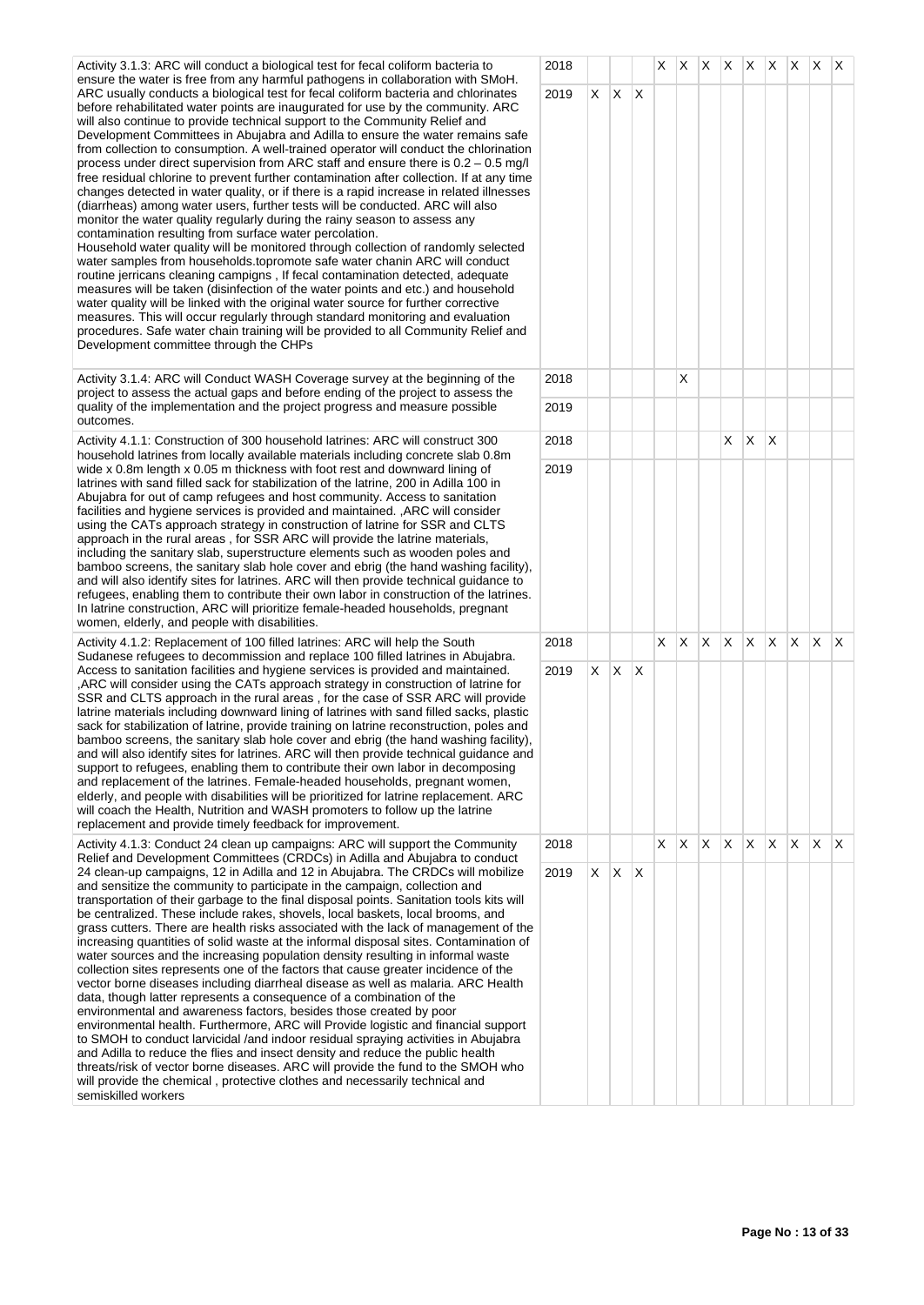| Activity 4.1.4: In Abujabra, ARC constructed one waste deposit pit in current SHF<br>project. Under this grant ARC will construct one solid waste final disposal sites in                                                                                                                                                                                                                                                                                                                                                                                                                                                                                                                                                                                                                                                                                                                                                                                                                                                                                                                                                                                                                                | 2018 |  |  | X  | X |  |  |
|----------------------------------------------------------------------------------------------------------------------------------------------------------------------------------------------------------------------------------------------------------------------------------------------------------------------------------------------------------------------------------------------------------------------------------------------------------------------------------------------------------------------------------------------------------------------------------------------------------------------------------------------------------------------------------------------------------------------------------------------------------------------------------------------------------------------------------------------------------------------------------------------------------------------------------------------------------------------------------------------------------------------------------------------------------------------------------------------------------------------------------------------------------------------------------------------------------|------|--|--|----|---|--|--|
| Adilla. The pit will be 10m long x 6m wide x 2m deep, and made from cement<br>bricks. ARC will mobilize the host community and out of camp refugees to identify,<br>the land and safe guard and manage the disposal pits/sites. The disposal sites will<br>be constructed outside of the populated areas, a minimum of 200 meters away<br>from the nearest household dwellings, ARC will fence those sites to protect/prevent<br>children and avoid any risk associated with unauthorized access. The WASH<br>management committees under the supervision of WES and ARC will manage the<br>disposal sites and ensure the maintenance of these sites that represent the<br>terminal locations in the waste management process, to which the waste from the<br>temporary collection sites in the camp is delivered for separation of reusable<br>components and incineration of the rest. Per standard practices developed by<br>ARC, the (CRDCs) members use donkey carts to transport the waste to the final<br>disposal sites and carry out the basic maintenance. Maintenance in this context<br>represents removal of ash and its use in agriculture and cleaning/sanitation of<br>public facilities | 2019 |  |  |    |   |  |  |
| Activity 4.1.5: Construction of VIP latrine with 4 stance in Algora PHCC: ARC will<br>construct institutional latrines at the AI gora ARC supported basic health unit. This                                                                                                                                                                                                                                                                                                                                                                                                                                                                                                                                                                                                                                                                                                                                                                                                                                                                                                                                                                                                                              | 2018 |  |  | X. | X |  |  |
| will improve the health care environment and achieve integration between health<br>and WASH in terms of impact on public health<br>The normal institutional VIP latrines constructed out of cement bricks with cement<br>mortar for lining. The roof will be made from zeenic sheets and 2 PVC pipes<br>covered by mosquito nets, painted in black, and used for ventilation. Mesh wire<br>sited above the PVC hole to prevent the breeding of flies<br>the VIP latrine will be with gender separation, clear sign for women and men<br>posted in front of the latrines and hand washing facilities                                                                                                                                                                                                                                                                                                                                                                                                                                                                                                                                                                                                      | 2019 |  |  |    |   |  |  |
| Activity 5.1.1: HNW Capacity Building – Integrated Committees and Volunteers:<br>develop Training manuals per combined TTC (timed Targeted counseling)                                                                                                                                                                                                                                                                                                                                                                                                                                                                                                                                                                                                                                                                                                                                                                                                                                                                                                                                                                                                                                                   | 2018 |  |  | X  |   |  |  |
| methodology, including PHAST and Baby WASH (Hygiene Promotion segment)<br>These manuals will be designed through collaboration of the Health, Nutrition and<br>WASH teams, focusing on coming up with a concerted effort to achieve the<br>outcome described in detail above. Clearly, it is not realistic or feasible that a<br>volunteer will internalize and be able to practice the full Hygiene Promoter,<br>Community Health Promoter/Worker and Nutrition Volunteer as these curricula and<br>work TOR are simply too expansive for one person (volunteer) to be able to<br>practice on daily basis. Nevertheless, ARC specialists / practitioners in these three<br>sectors agree that a common, synergetic service package be developed using the<br>elements of each of the three sectors. The resulting curriculum will constitute the<br>content of the ARC Community Integrated HNW Training Manual.                                                                                                                                                                                                                                                                                        | 2019 |  |  |    |   |  |  |
| Trainings of 30 HNW volunteers in the combined methodology developed in the<br>HNW manual.<br>Their peer/community members will select the HNW Volunteers among the men,<br>women, adolescent boys and girls in the community with inclusion of the older<br>people and individuals with special needs as appropriate in order to ensure<br>provision of services to different audiences. ARC will also insure adequate<br>representation of people from different settlement sectors and locations. Training<br>methodology and approaches will include elements of the training curricula<br>mandated by the respective clusters/ sectors. Under WASH, the focus will be on<br>PHAST and Baby WASH. Upon successful completion of the training, attendants<br>will be issued with certificates, develop TORs with their supervisors and receive<br>stationery, visibility items and in-kind incentives for their work. Weekly review of<br>accomplishments will be a standard practice                                                                                                                                                                                                                 |      |  |  |    |   |  |  |
|                                                                                                                                                                                                                                                                                                                                                                                                                                                                                                                                                                                                                                                                                                                                                                                                                                                                                                                                                                                                                                                                                                                                                                                                          |      |  |  |    |   |  |  |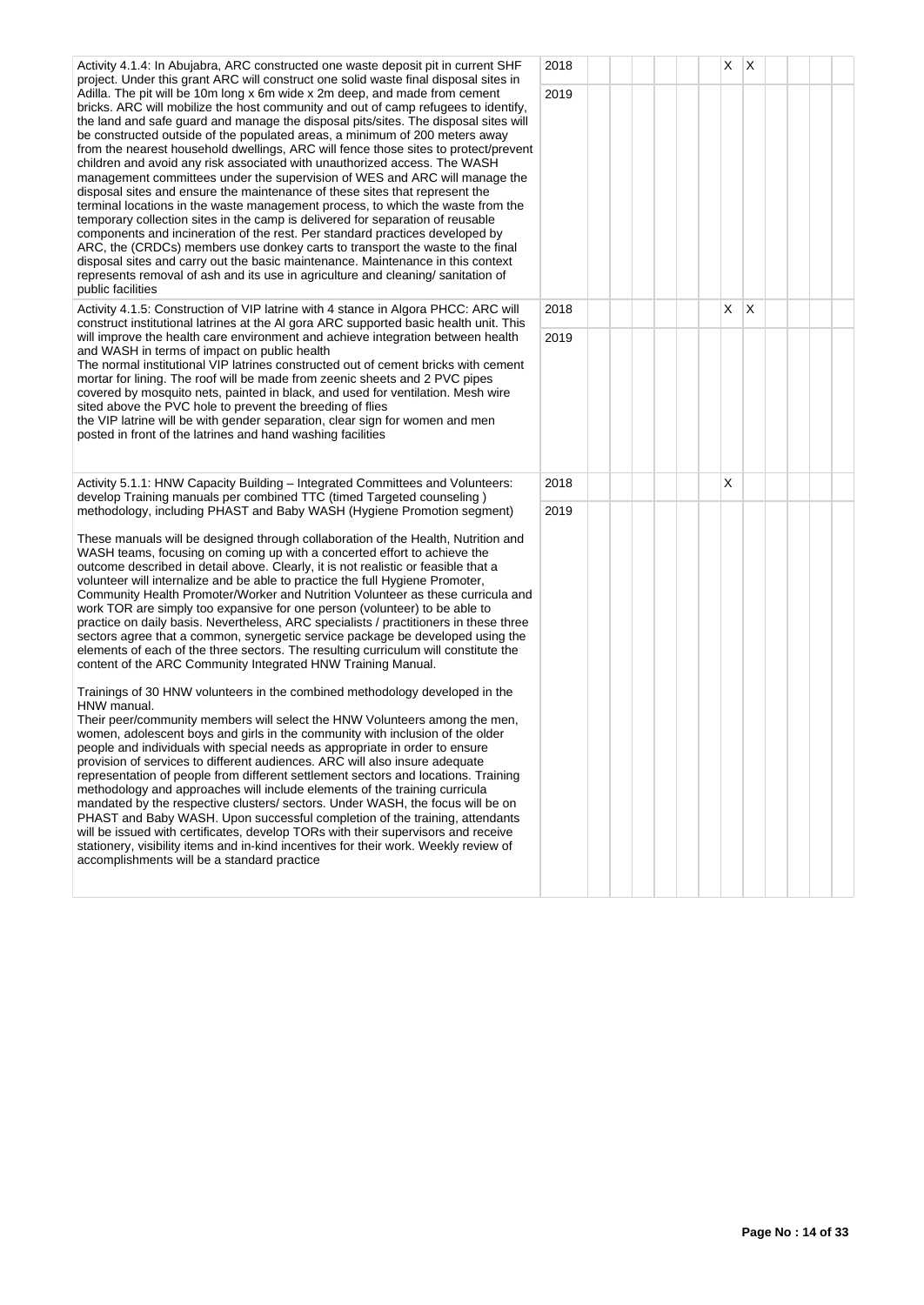| Activity 5.1.2: TTC (Timed and Targeted counseling) through PHAST and Baby<br>WASH in combination with the Health and Nutrition messaging.                                                                                                                                                                                                                                                                                                                                                                                                                                                                                                                                                                                                                                                                                                                                                                                                                                                                                                                                                                                                                                                                                                                                                                                                                                                                                                                                                                                                                                                                                                                                                                                                                                                                                                                                                                                                                                | 2018 |  |        |        |        | X      |        |        |        |        |  |
|---------------------------------------------------------------------------------------------------------------------------------------------------------------------------------------------------------------------------------------------------------------------------------------------------------------------------------------------------------------------------------------------------------------------------------------------------------------------------------------------------------------------------------------------------------------------------------------------------------------------------------------------------------------------------------------------------------------------------------------------------------------------------------------------------------------------------------------------------------------------------------------------------------------------------------------------------------------------------------------------------------------------------------------------------------------------------------------------------------------------------------------------------------------------------------------------------------------------------------------------------------------------------------------------------------------------------------------------------------------------------------------------------------------------------------------------------------------------------------------------------------------------------------------------------------------------------------------------------------------------------------------------------------------------------------------------------------------------------------------------------------------------------------------------------------------------------------------------------------------------------------------------------------------------------------------------------------------------------|------|--|--------|--------|--------|--------|--------|--------|--------|--------|--|
| Through improving the behaviors and creating safer environment and practices<br>during the first 1000 days, HNW teams will help pregnant women/ new mothers<br>and their partner's/household members practice behaviors that are desirable at<br>different stages, ranging from improving safety and health of the pregnant women<br>and preparation for arrival of the child, support to new mother and newborn. At<br>each step, ARC HNW team will provide a set of advices and actions towards<br>reduction of the rate of diseases leading to abrupt excretion of nutrients, minerals,<br>vitamins and electrolytes, in combination with the healthy practices advice and<br>minor curative health interventions, and improved nutrition. In the WASH context,<br>this includes emphasizing safe food preparation methods (thermic) and use of<br>covers to prevent access by vectors after preparation, safe food storage,<br>handwashing before breastfeeding and after removing used diapers and cleaning<br>the child, signs of acute watery diarrhea and cholera, signs of dehydration,<br>preparation and administration of oral rehydration salts. This approach will include<br>sensitizing on health risks from inadequate keeping of domestic animals and safe<br>alternatives such as preventing access into the shelter and immediate<br>surroundings; where, women are feeding newborns or toddlers may be playing,<br>creating a separate compound/pen for animals, sanitizing the home/enclosed area<br>from animal fluids, blood, excreta, and tissues; and creating a safe floor area<br>covered by a plastic sheet for infants and toddlers to move and play. Involving all<br>members of the household, particularly the fathers/life-partners is critical for the<br>success of this approach<br>During the project life time 3600 south Sudanese's and host community household<br>will be visited and reached with TTC and baby WASH messaging. | 2019 |  |        |        |        |        |        |        |        |        |  |
| Activity E 4.0. Distribution of dignity business life for 4.000 (.0400 in Abujobro                                                                                                                                                                                                                                                                                                                                                                                                                                                                                                                                                                                                                                                                                                                                                                                                                                                                                                                                                                                                                                                                                                                                                                                                                                                                                                                                                                                                                                                                                                                                                                                                                                                                                                                                                                                                                                                                                        | 0010 |  | $\vee$ | $\vee$ | $\vee$ | $\vee$ | $\vee$ | $\vee$ | $\vee$ | $\vee$ |  |

tivity 5.1.3: Distribution of dignity hygiene kits for 4,000 (2480 in Abujabra &1520 in Adilla ) adolescent girls and women in reproductive age living in , the dignity kits will include Sanitary pads ,Underwear ,Hand soap ,Toothbrushes ,Toothpaste

# 2018 X X X X X X X X X 2019  $\vert x \vert x \vert x$

# **OTHER INFO**

## **Accountability to Affected Populations**

ARC ensures community participation at all stages from pre-design to implementation up to evaluation. Different community based project management structures, which act as vehicles for interface between ARC, and communities have been set up to foster two-way communication channels increase community involvement in matters that affect them.

To ensure sustainability of these basic services, ARC works closely with the government line ministries, COR/HAC, community based organizations and national NGOs who will help to operate and sustain services. Under this grant, ARC will work with established community relief development committees in increasing the role of the community participation in maintaining the services. The committees with include both host and refugee community members. In addition, through the established community feedback and response mechanism ARC will continue to facilitate community consultation meetings to ensure active community participation, transparency and handling community feedback. The community members and beneficiaries provide feedback and seek responses in relation to activities provided by ARC and other development partners in their communities in a manner that is safe, non-threatening and accessible to improve accountability across ARC operational areas.

ARC is committed to the principle of `do no harm' in humanitarian actions. The interventions are designed in a way to mainstream the four main protection principles in project interventions i-e avoiding exposing people to further harm; ensure access to impartial assistance; protect people from physical and psychological harm arising from violence and coercion and assisting people to claim their rights, access available remedies and recover from the effects of abuse. While the main scope of the interventions is to continue the provision of lifesaving health and WASH services, it also supports safety, dignity, access and protection of beneficiaries. The project services will be accessible to avoid exposing the beneficiaries, particularly women, to any risks. Services will be provided at high quality standards and ensure dignity and rights of beneficiaries to health services. The project will ensure that the provided interventions are acceptable to the community and they take part in it through involvement of community leaders and community volunteers. Necessary measures will be taken to preserve the privacy and dignity of the target beneficiaries by using screens, curtains and doors during consultations. Services are provided with impartiality regardless of sex, gender, ethnicity or religious affiliation. ARC understands that every beneficiary has a right to life and therefore strives to provide high quality and life-saving interventions to all beneficiaries.

## **Implementation Plan**

ARC will implement activities in close collaboration with SMoH and WES, ensuring adherence to the national guidelines and protocols. Under heath, the mobile team staffs will be recruited through support of SMoH. ARC's medical doctors at PHCC will supervise Adila PHCC staff. ARC's Adila sub office headed by an Area Coordinator will provide logistic support to the project. Health officer in Adila and MEAL staff will provide the technical, implementation and MEAL support.

ARC's office in El Daein headed by an Expatriate State Program Manager, Health Coordinator and WASH manger will also provide technical and implementation oversight to project in addition to coordination with SMoH, WES and UNHCR. Senior Health coordinator, Senior WASH coordinator and Country Program Manager will also provide technical support to the project. ARC's health and protection advisors based in HQ will also be involved to provide technical guidance and support to project.

ARC will conduct joint planning, supportive supervision and training in close collaboration with the line ministries, HAC, local partners and donors. In order to ensure project ownership and sustainability, ARC will work with refugees including local leaders to implement activities. Community organizational structures will be established to sustain the project activities. These structures will be linked to PHCC.

ARC is a regular participant of Health cluster, Health and Nutrition Technical Advisory group, WASH cluster and various other fora. ARC also maintains good relationship with HAC and SMoH. Regular coordination meeting will be conducted to share the progress and challenges and to get support from various partners including UNHCR, UNFPA, WHO.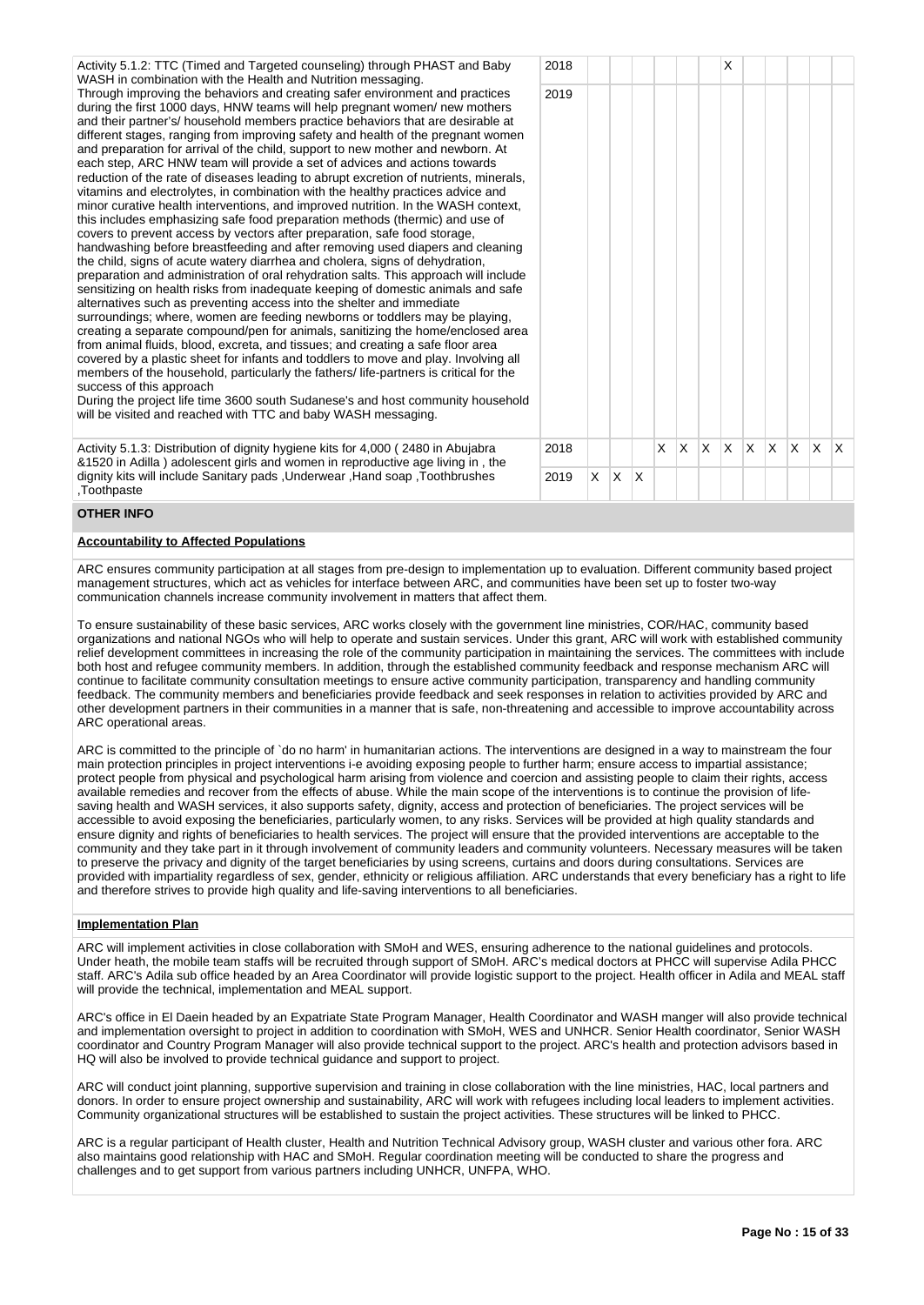# **Coordination with other Organizations in project area**

| Name of the organization                                               | Areas/activities of collaboration and rationale                                                                                                                                                                                                                                                                                                                            |
|------------------------------------------------------------------------|----------------------------------------------------------------------------------------------------------------------------------------------------------------------------------------------------------------------------------------------------------------------------------------------------------------------------------------------------------------------------|
| State ministry of Health (East Darfur) and Federal Ministry of Health, | ARC will work with FMOH and SMOH and other stakeholders to<br>provide services in PHCC through seconded staff where possible<br>and mobilize SMoH resources where needed. In addition, ARC will<br>attend all sector-led coordination meetings on a monthly basis at<br>State and Federal levels and participate in any international day<br>events organized by the SMoH, |
| United Nations Population Fund Agency (UNFPA)                          | ARC will work with UNFPA to ensure sufficient clean delivery kits<br>and other Reproductive health supplies are available.                                                                                                                                                                                                                                                 |
| World Health Organization (WHO)                                        | ARC will work closely with WHO to ensure essential drugs and<br>medical equipment are available in order to enhance service delivery<br>to South Sudanese refugees. ARC will collaborate technically with<br>WHO to respond to outbreak of endemic diseases in East Darfur                                                                                                 |
| United Nations Humanitarian Commission of Refugees (UNHCR)             | ARC will work with UNHCR to share regular updates on activities<br>and technical assistance on protection issues. Where possible                                                                                                                                                                                                                                           |

## **Environment Marker Of The Project**

A: Neutral Impact on environment with No mitigation

### **Gender Marker Of The Project**

2b- The principal purpose of the project is to advance gender equality

## **Justify Chosen Gender Marker Code**

ARC will promote gender equitable access and utilization of health and WASH services. ARC health services in the supported PHCCs and SSRs in the out of camps target all genders and age groups (men, women, elderly men and women, women of reproductive health, adolescents boys and girls, children <5).

The routine EPI service targets all children <1 year and women of reproductive age (15 – 49 years) while the Reproductive Health services (antenatal care, peri -natal care, postnatal care, family planning) target women in the reproductive age group including pregnant and lactating women. Necessary measures are taken to preserve the privacy and dignity of the patients by using screens, curtains and doors. Considering the social and cultural relationships between women and men and how they influence women's access to obstetric care, trained midwives will provide RH services to women in the health facility.

## **Protection Mainstreaming**

ARC places protection at the center of its programming by undertaking efforts for immediate and life-saving activities throughout the duration of a crisis and consistently working with the affected communities to strengthen community-based protection. ARC employs a strategic, comprehensive and collective approach to protection in order to enhance the overall ability of our staff to analyze, prioritize and respond effectively to protection needs of the affected populations including the risks and consequences of violence, abuse, coercion and deprivation.

ARC adheres to the set of guidelines that are an intrinsic part of our program design paradigm. Besides the IASC/ global Protection Cluster Guidelines for Integrating Gender-Based Violence Interventions in Humanitarian Action, per different Thematic Area Guides (TAGs), and the Handicap International guidelines on design of interventions for people with disability, ARC provides special consideration to making the services accessible to older people. ARC invests extra effort in design of services to ensure their accessibility across the age categories and vulnerability scenarios, with special provisions for pregnant women/ new mothers and infants, older and severely ill and people with disability. ARC will ensures all persons with special needs, elderly persons, women, children and all persons assessed to be a higher protection risk are prioritized. We shall ensure their active participation through routine assessments, individual, group assessments, and, where possible, encourage their participation and representation in all affairs of their communities. ARC will work with other members of the community to strengthen the social protection for people with specific needs through mobilizing community support.

# **Country Specific Information**

### **Safety and Security**

ARC will work closely with United Nations Department of Safety and Security (UNDSS) to monitor the security situation in East Darfur. ARC has put in place contingency plans in each area prone to insecurity to avoid interruption of activities in case of relocation of staff recruited from outside of the operational area. The contingency plan includes management structures by local staff in case of relocation of senior management staff. Some of the ARC local staff are very experienced and are able to maintain basic service delivery and implementation of activities with remote support from relocated senior staff.

# **Access**

ARC's experience gained over years of implementing humanitarian activities in East Darfur will enable it to access these areas. With East Darfur technical agreements approved by SMoH and HAC at State and Federal levels, ARC will be able to implement activities with minimal constraints. In order to mitigate security incidents that could negatively affect ARC's routine program activities, ARC has recruited local staff in East Darfur who have an in-depth understanding of local dynamics and the security situation and are able to keep ARC abreast with regard to the same. There have been conflicts between Rezegat and Maalia tribes in East Darfur for a year but ARC's experience in the area enabled it to continue with its operations in East Darfur including Adila locality. Currently, the situation is relatively calm, ARC will even be able to expand its operation to out of camp refugee communities.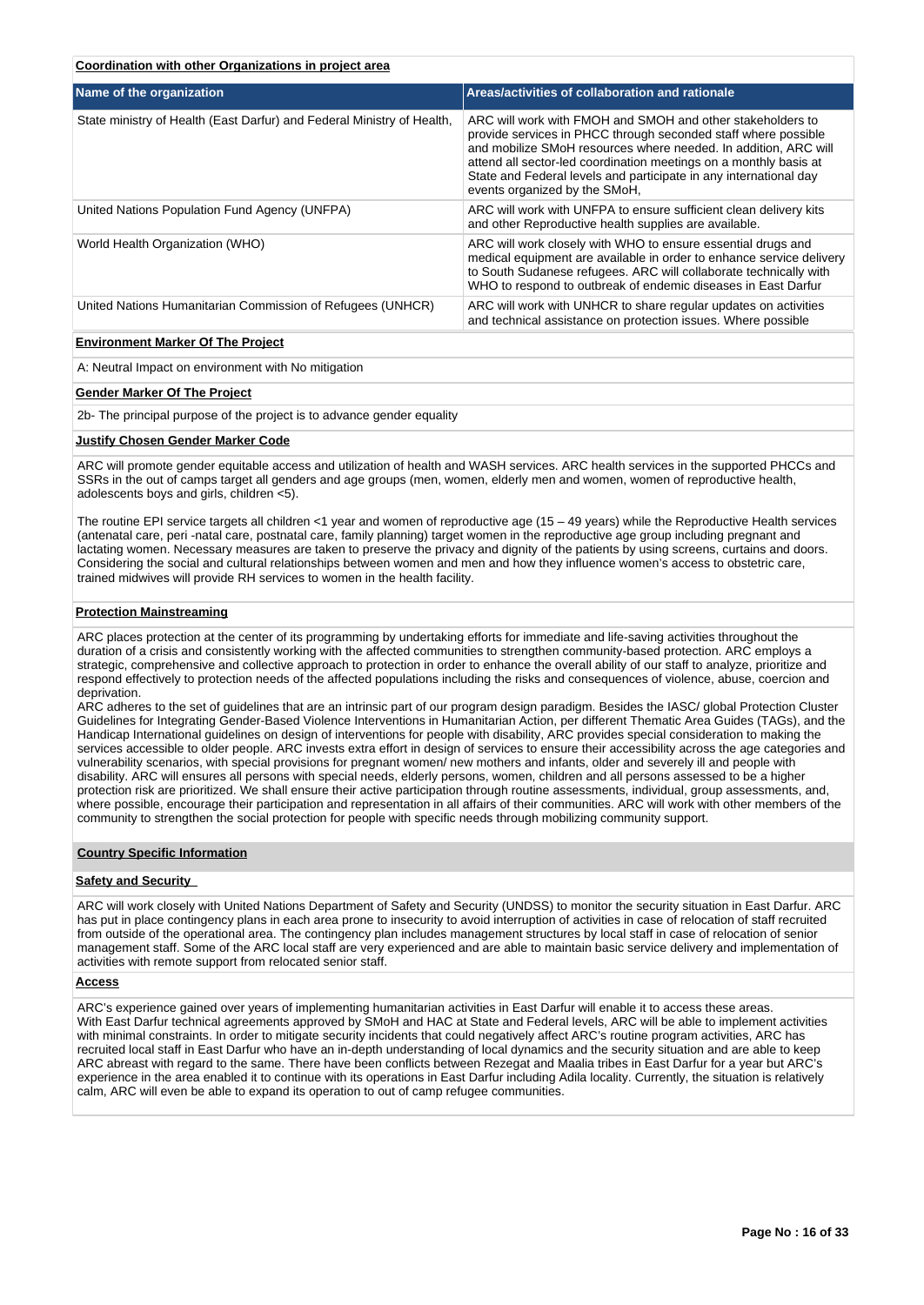# **BUDGET**

| Code | <b>Budget Line Description</b>                                                                                                                                                                                                                                                                                                                                                                                                                                                                                                                                                                                                     |   | D / S Quantity Unit | cost                   | <b>Duration</b><br>Recurran charged<br>ce | $\frac{9}{6}$<br>to CHF | <b>Total Cost</b> |
|------|------------------------------------------------------------------------------------------------------------------------------------------------------------------------------------------------------------------------------------------------------------------------------------------------------------------------------------------------------------------------------------------------------------------------------------------------------------------------------------------------------------------------------------------------------------------------------------------------------------------------------------|---|---------------------|------------------------|-------------------------------------------|-------------------------|-------------------|
|      | 1. Staff and Other Personnel Costs                                                                                                                                                                                                                                                                                                                                                                                                                                                                                                                                                                                                 |   |                     |                        |                                           |                         |                   |
| 1.1  | Country Director - International                                                                                                                                                                                                                                                                                                                                                                                                                                                                                                                                                                                                   | S |                     | $1 \, 8,700$<br>.00    | 12                                        | 5.00                    | 5,220.00          |
|      | The Country Director (1) will oversee the entire Sudan country program and will be a direct liaison with the donor concerning<br>administrative matters related to this project. The Country director will dedicate 5% of their time to the project throughout its<br>duration. Breakdown: (Contribution toward salary only and nothing toward benefits) Country Director (1) x \$8,700 x 12 months x<br>5%= \$5220                                                                                                                                                                                                                |   |                     |                        |                                           |                         |                   |
| 1.2  | Finance Controller - International                                                                                                                                                                                                                                                                                                                                                                                                                                                                                                                                                                                                 | S |                     | $1 \mid 5,300$<br>.00  | 12                                        | 5.00                    | 3,180.00          |
|      | The Finance Controller (1) will oversee the finances for the entire country program. Other job responsibilities include providing<br>oversight for state offices. The Finance Controller will be working directly with the donor on finance matters and lead the<br>programs donor specific financial reporting. This position will be funded at 5% for the duration of the project. Breakdown:<br>(Contribution toward salary only and nothing toward benefits) Finance Director (1) x \$5300 x 12 months x 5%= \$ 3180                                                                                                           |   |                     |                        |                                           |                         |                   |
| 1.3  | Country Operation Manager - International                                                                                                                                                                                                                                                                                                                                                                                                                                                                                                                                                                                          | S |                     | $1 \mid 5,300$<br>.00  | 12                                        | 5.00                    | 3,180.00          |
|      | The Operations Manager will oversee the country programs administration office and provide oversight for all procurement,<br>warehousing and communication in country. This position will be charged 5% for the duration of the project. Breakdown:<br>(Contribution toward salary only and nothing toward benefits) Operations Manager(1) x \$5,300 x 12 months x 5%= \$ 3180                                                                                                                                                                                                                                                     |   |                     |                        |                                           |                         |                   |
| 1.4  | Country Program Manager - International                                                                                                                                                                                                                                                                                                                                                                                                                                                                                                                                                                                            | D |                     | $1 \mid 5,300$<br>.00  | 12                                        | 5.00                    | 3.180.00          |
|      | Country Program Manager (1) (CPM)will be responsible for all in country programs and will ensure that all health programs are<br>well coordinated with other sector programs. The CPM will oversee all the senior program staff including the Health Coordinators.<br>The CPMs will dedicate 5% of their time to this project throughout its duration. Breakdown: (contribution towards salary only) 1 $x$<br>\$5,300 x 12 months $x 5% = $3180$                                                                                                                                                                                   |   |                     |                        |                                           |                         |                   |
| 1.5  | State program Manager (East Darfur) - International                                                                                                                                                                                                                                                                                                                                                                                                                                                                                                                                                                                | D |                     | $1 \mid 5,200$<br>.00  | 12                                        | 10.00                   | 6,240.00          |
|      | The State Program Manager will lead and coordinate all activities of their teams in their respective states, overseeing programs<br>and supporting department functions. He will dedicate 10% of their time for the duration of the project. Breakdown (contribution<br>towards salary only) $1 \times $5200 \times 12 \times 10\% = $6240$                                                                                                                                                                                                                                                                                        |   |                     |                        |                                           |                         |                   |
| 1.6  | <b>MEAL Coordintor - International</b>                                                                                                                                                                                                                                                                                                                                                                                                                                                                                                                                                                                             | S | 1 <sup>1</sup>      | 4,800<br>.00           | 12                                        | 5.00                    | 2,880.00          |
|      | The MEAL Coordinator (1) will guide the field teams by monitoring and evaluating ongoing projects. This will ensure projects are<br>completed in timeliness and quality, ensuring donor and agency compliance. This position will be funded at 5% during the<br>duration of the project. Breakdown: (Contribution toward salary only and nothing toward benefits) MEAL Coordinator 1 x \$4,800 x<br>12 months x 5%= \$2880                                                                                                                                                                                                         |   |                     |                        |                                           |                         |                   |
| 1.7  | Senior Health Coordinator (Roving) - International                                                                                                                                                                                                                                                                                                                                                                                                                                                                                                                                                                                 | D |                     | $1 \, 4.900$<br>.00    | 12                                        | 10.00                   | 5.880.00          |
|      | He/ She will work with the Country Program Manager, State Program Managers and national Health coordinators to ensure the<br>coordination of all ARC public health and reproductive health activities in the country program and in particular, is responsible for<br>building the capacities of National health staff. The position will be funded 10% for duration of the project. Breakdown:<br>(Contribution toward salary only and nothing toward benefits) Senior Health Coordinator (1) x \$4900 x 12 months x10%= \$5880                                                                                                   |   |                     |                        |                                           |                         |                   |
| 1.8  | Health Coordintor - National -ED                                                                                                                                                                                                                                                                                                                                                                                                                                                                                                                                                                                                   | D |                     | $1 \quad 2,543$<br>.86 | 12                                        | 10.00                   | 3,052.63          |
|      | this position works with the national and expatriate Senior Health Coordinator to ensure the coordination of all ARC public health<br>activities, proper management of data and assistance in conducting training related to public health activities. The position will be<br>funded 10 % for the duration of the project. Benefits = 17% of gross salary (includes social insurance). . Benefits = 17% of gross<br>salary (includes social insurance). Monthly: benefits = \$369.62 and salary = \$2174.24. Breakdown; Health Coordinator (1) x<br>\$2543.86 X12 months X 10% = 3052.63                                          |   |                     |                        |                                           |                         |                   |
| 1.9  | Community health officer - National -ED                                                                                                                                                                                                                                                                                                                                                                                                                                                                                                                                                                                            | D |                     | 1   911.1<br>3         | 12                                        | 10.00                   | 1,093.36          |
|      | This position will be responsible for supervision, capacity building for health facility and community based staff to ensure quality<br>service delivery at the health centers and health promotion activities at the community level. she will coordinate with Health<br>Coordinator to ensure smooth implementation and achievement of program activities. The position will be funded @ 10% for the<br>duration of the project. Benefits = 17% of gross salary (includes social insurance). Monthly: benefits = \$132.39 and salary =<br>\$778.74 Breakdown; Community health officer (1) x \$911.13 X12 months X10%=\$ 1093.36 |   |                     |                        |                                           |                         |                   |
| 1.10 | Health Officer - National-Adilla                                                                                                                                                                                                                                                                                                                                                                                                                                                                                                                                                                                                   | D |                     | $1 \mid 1,217$<br>.37  | 12                                        | 10.00                   | 1,460.84          |
|      | This position will be responsible for supervision, capacity building for health facility and community based staff to ensure quality<br>service delivery at the health centers and health promotion activities at the community level. S/he will coordinate with Health<br>Coordinator to ensure smooth implementation and achievement of program activities. The position will be funded 10% for the<br>duration of the project. Benefits = 17% of gross salary (includes social insurance). Monthly : benefits = \$176.88 and salary =<br>\$1040.49<br>Breakdown; Health officer (1) x \$1217.37 X12 months X10% =1460.84        |   |                     |                        |                                           |                         |                   |
| 1.11 | Reproductive health supevisor - National -ED                                                                                                                                                                                                                                                                                                                                                                                                                                                                                                                                                                                       | D |                     | $1 \mid 702.0$<br>0    | 12                                        | 10.00                   | 842.40            |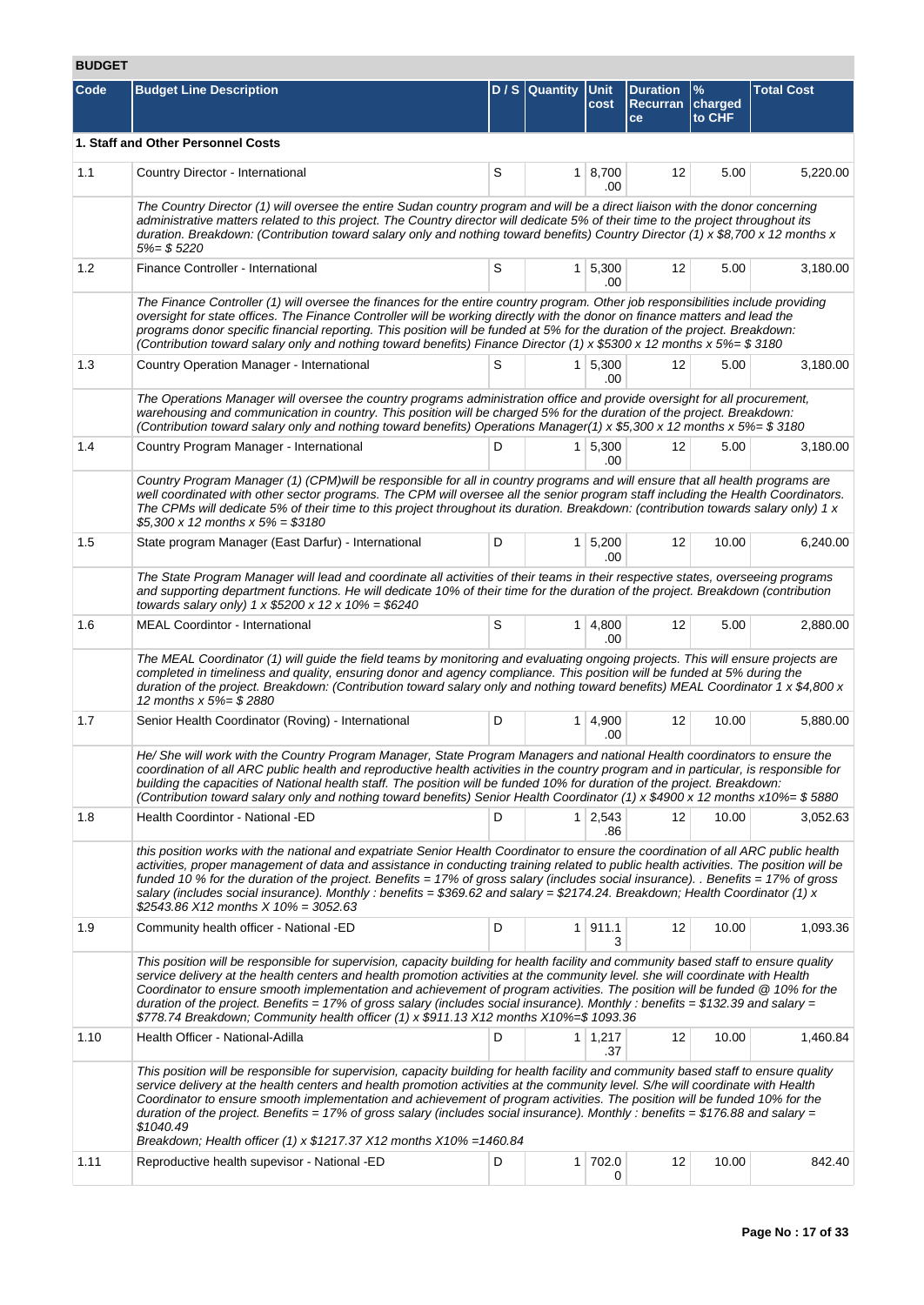|      | This position will be responsible for supervision, capacity building for health facility and community based staff to ensure quality<br>service delivery at the health centers and health promotion activities at the community level. she will coordinate with Health<br>Coordinator to ensure smooth implementation and achievement of program activities. The position will be funded 10% for the<br>duration of the project. Benefits = 17% of gross salary (includes social insurance). Monthly: benefits = \$102 and salary = \$60<br>Breakdown; RH supervisor (1) x $$702$ X12 months X10% = \$842.40                                                                                                                                                                                              |   |                |                       |    |        |           |
|------|-----------------------------------------------------------------------------------------------------------------------------------------------------------------------------------------------------------------------------------------------------------------------------------------------------------------------------------------------------------------------------------------------------------------------------------------------------------------------------------------------------------------------------------------------------------------------------------------------------------------------------------------------------------------------------------------------------------------------------------------------------------------------------------------------------------|---|----------------|-----------------------|----|--------|-----------|
| 1.12 | Community Feedback Accountability Assistants - National ED                                                                                                                                                                                                                                                                                                                                                                                                                                                                                                                                                                                                                                                                                                                                                | D |                | $1 \mid 421.2$<br>0   | 12 | 100.00 | 5,054.40  |
|      | This position will be responsible to take lead on accountability to beneficiary's system, will ensure that complaints are logged in<br>Accountability database and addressed in a professional and timely manner and that serious complaints relating to abuse,<br>exploitation and corruption and referred appropriately. Conduct frequent field visit to orient targeted communities on ARC<br>accountability to beneficiary's system. The position will be charged100% for the duration of the project. The unit cost include<br>gross salary and benefits (Social insurance). Benefits = 17% of gross salary (\$360) = \$61.2 and monthly salary= \$360.<br>Breakdown: Accountability Assistant (1) x 421.2 x12x 100% = $$5054.40$                                                                    |   |                |                       |    |        |           |
| 1.13 | <b>Medical Assistant - Adilla</b>                                                                                                                                                                                                                                                                                                                                                                                                                                                                                                                                                                                                                                                                                                                                                                         | D |                | 1 776.9<br>0          | 12 | 10.00  | 932.28    |
|      | This will perform clinical diagnosis and treatment for cases admitted in the PHCC and daily follow up. These positions will be 10%<br>funded for the duration of the project. The unit cost includes the gross salary + 17% social insurance.Monthly : benefits = \$112.88<br>and salary = $$664.02$ .<br>Breakdown; Medical Assistants (1) x $$776.9$ X12 months X 10% = \$932.28                                                                                                                                                                                                                                                                                                                                                                                                                        |   |                |                       |    |        |           |
| 1.14 | Nurses - Adila                                                                                                                                                                                                                                                                                                                                                                                                                                                                                                                                                                                                                                                                                                                                                                                            | D |                | 2 597.6<br>2          | 12 | 10.00  | 1,434.29  |
|      | This positions will provide support for treatment of cases admitted in the PHCC and daily follow up. These positions will be 10%<br>funded for the duration of the project. The unit cost includes the gross salary + 17% social insurance. Monthly : benefits = \$86.83<br>and salary = $$510.78$ .<br>Breakdown; Nurses (2) x \$597.62 X12 months X 10% = \$1439.29                                                                                                                                                                                                                                                                                                                                                                                                                                     |   |                |                       |    |        |           |
| 1.15 | Midwives - Adila                                                                                                                                                                                                                                                                                                                                                                                                                                                                                                                                                                                                                                                                                                                                                                                          | D |                | 2 448.2<br>1          | 12 | 10.00  | 1,075.70  |
|      | This positions will provide BEmONC services for cases admitted in the PHCC and daily follow up. These positions will be 10%<br>funded for the duration of the project. The unit cost includes the gross salary + 17% social insurance. Monthly : benefits = \$65.13<br>and salary = $$383.09$ .<br>Breakdown; Midwives (2) x $$448.21$ X12 months X 10% = \$1075.7                                                                                                                                                                                                                                                                                                                                                                                                                                        |   |                |                       |    |        |           |
| 1.16 | Senior WASH coordinator - Roving - Natioanal                                                                                                                                                                                                                                                                                                                                                                                                                                                                                                                                                                                                                                                                                                                                                              | D |                | $1 \mid 2,825$<br>.55 | 12 | 5.00   | 1,695.33  |
|      | his position (based in Nyala) supervises the implementation of all WASH activities in East and South Darfur. He/ She will give<br>technical support and ensure the implementation of the project activities under SHF are in line with national guidelines or<br>protocols. He/ she will also build the capacity of other WASH national staffs, prepare and submit program narrative reports and<br>strengthen coordination with local partners, IOs, authorities, and public sector partners. The position will be funded 5% for the<br>duration of the project. Benefits = 17% of total cost (includes social insurance, vacation, health). Monthly: benefits = 413.87 and<br>salary = \$2,411.68 for total monthly \$2825.55 Breakdown: WASH Coordinator (1) x 12 months x \$ 2825.55 x 5% = \$1695.33 |   |                |                       |    |        |           |
| 1.17 | WASH Manager East Darfur                                                                                                                                                                                                                                                                                                                                                                                                                                                                                                                                                                                                                                                                                                                                                                                  | D |                | $1 \mid 1,474$<br>.20 | 12 | 15.00  | 2,653.56  |
|      | This position (Based in Eldein) will oversee the WASH project activities implementation, conduct monitoring and evaluation the<br>program sites and liaise closely with the WASH sector at the state level. The position will be funded 15% for the duration of the<br>project. Benefits = 17% of total cost (includes social insurance, vacation, health). Monthly: benefits = 250.61 and salary =<br>$$1223.59$ for total monthly $$1474.2$ Breakdown: WASH Manager (1) x 12 months x $$1474.2$ x 15% = $$2653.56$                                                                                                                                                                                                                                                                                      |   |                |                       |    |        |           |
| 1.18 | <b>WASH Officer East Darfur</b>                                                                                                                                                                                                                                                                                                                                                                                                                                                                                                                                                                                                                                                                                                                                                                           | D |                | $2 \mid 1,008$<br>.00 | 12 | 15.00  | 3,628.80  |
|      | this position will be the WASH technical lead in Eddaein with regular trevel to abujabra South sudanese refugee site . She/he will<br>be in charge of supervision of the water technicians, sanitation hygiene promoters in Abujabra, and identifying areas which need<br>priority attention in Abujabra and AI gora Refugee satelment area and advise the Elddeain WASH office accordingly. The position<br>will be funded 15 % for the duration of the project. Benefits = 17% of total cost (includes social insurance). Monthly: benefits<br>Breakdown: WASH officer WASH Officers (2) x 12 months x $$1008.00x 15\% = $3628.80$                                                                                                                                                                      |   |                |                       |    |        |           |
| 1.19 | Water Engineer assistant East Darfur                                                                                                                                                                                                                                                                                                                                                                                                                                                                                                                                                                                                                                                                                                                                                                      | D |                | 1 960.0<br>0          | 12 | 15.00  | 1,728.00  |
|      | this position will be the in charge of providing WASH technical input in Abujabra and Algora site, East Darfur. She/he will also<br>identify areas needing priority attention in WASH activities. The position will be funded 15 % for the duration of the project.<br>Benefits = 17% of total cost (includes social insurance)<br>Water Engineer assistant (1) x 12 months x $$960x 15\% = $1728$                                                                                                                                                                                                                                                                                                                                                                                                        |   |                |                       |    |        |           |
| 1.20 | WASH Supervisor East Darfur                                                                                                                                                                                                                                                                                                                                                                                                                                                                                                                                                                                                                                                                                                                                                                               | D |                | 1 819.0               | 12 | 100.00 | 9,828.00  |
|      | The position will be in charge of supervising the, water supply, sanitation hygiene promoters. These individuals will be<br>responsible for oversee water supply scheme and mobilizing the communities for latrine construction follow the water quality and<br>provide hygiene promotion on latrine use and cleansing. The position will be funded 100% for duration of the project.                                                                                                                                                                                                                                                                                                                                                                                                                     |   |                | 0                     |    |        |           |
|      | Breakdown: WASH (1) x 12 months' x $$819X 100 \% = $9828$                                                                                                                                                                                                                                                                                                                                                                                                                                                                                                                                                                                                                                                                                                                                                 |   |                |                       |    |        |           |
|      | <b>Section Total</b>                                                                                                                                                                                                                                                                                                                                                                                                                                                                                                                                                                                                                                                                                                                                                                                      |   |                |                       |    |        | 64,239.59 |
|      | 2. Supplies, Commodities, Materials                                                                                                                                                                                                                                                                                                                                                                                                                                                                                                                                                                                                                                                                                                                                                                       |   |                |                       |    |        |           |
| 2.1  | Incentive for PHC and outreach teams (for mobile medical<br>teams)                                                                                                                                                                                                                                                                                                                                                                                                                                                                                                                                                                                                                                                                                                                                        | D | 1 <sup>1</sup> | 52,22<br>4.00         | 1  | 100.00 | 52,224.00 |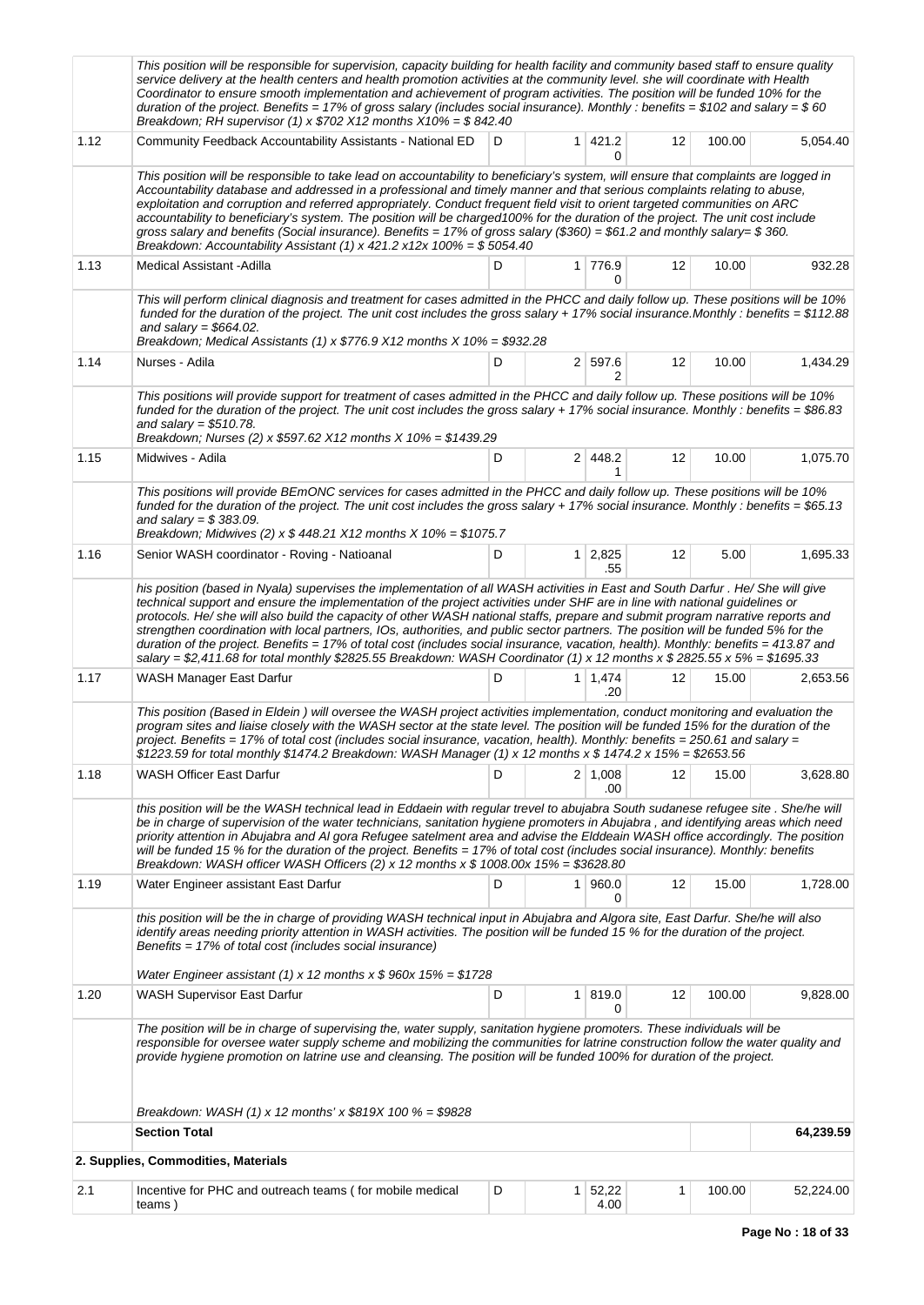|     | This head covers the cost of salaries and incentives for selected PHCC and outreach team members. Average of 27 team<br>members in the project (two mobile clinic and AL Gora basic health unit) is calculates @ USD 161.19 per member per month.<br>NURSES: This position will work with the mobile clinic and in AI Gora Health Unit will be responsible of giving nursing care to<br>patients and administer drugs to patients according to the doctor's/Medical Assistant's prescription. The position will be funded<br>100% for the duration of the project. Breakdown: $4 \times 91 \times 12 = $4,368$<br>MIDWIVES: The position will joint the mobile clinic will be conducting Antenatal consultation and early detection of pregnant<br>women with risk factors and conduct safe and clean deliveries. The position will be funded 100% for the duration of the project.<br>Breakdown: $4 \times 91 \times 12 = $4,368$<br>MEDICAL ASSISTANTS: This position will be in charge of mobile clinic and AI Gora Basic Health unit, are responsible for overall<br>management and reporting. In addition, tasks include performing consultations, treatment of patients and supervising activities in<br>public health, EPI, and reproductive health. The position will be funded 100% for the duration of the project, due to unavailability<br>of enough staff in this cadre in East Darfur, these medical assistants will be recruited from open market Breakdown: 3<br>x\$700x12=\$25200<br>VACCINATORS: The position will be responsible for administering vaccines according to EPI schedule and emphasize the<br>importance of completing the vaccination as per schedule. This position will be funded 100% for the duration of the project<br>Breakdown: $3 \times 72 \times 12 = $2592$<br>REGISTRAR: This position report to the Medical Assistant. with mobile clinic or AL Gora basic health unit. Primary<br>responsibilities include keeping records of all patients entering the facilities, assisting the medical personnel with data collection<br>for reports and compiling statistical data, such as admissions, discharges, deaths, births, and types of treatment given. The<br>Position will be funded 100% for the duration of the project Breakdown: $3 \times 72 \times 12 = $2592$<br>Psychosocial Counsellor: 1 Psychosocial counsellor, will provide psychosocial counselling to Rape and GBV survivors especially<br>among the refugees. This Psychosocial counsellor will also liaise community structures (Health committees) with provide<br>sensitization and raise awareness on Gender issues in the target areas. these positions are covered @ 100%. Costs include<br>benefits @17% Breakdown 01 counsellorsx\$450x12=\$5,400<br>Health Educators: This position will be responsible for health education activities and awareness raising campaigns and<br>mobilization of communities for mobile clinic and around Adila PHCC, the position will be funded 100% for the duration of the<br>project. Breakdown: 6 Educators (3 male/3 female) x 72 x 12 = \$5184<br>Guard AI Gora Basic Health Unit: The position is responsible of security of clinic assets including the safety of staff and all the<br>vehicles parked on the premises. The position will be funded 100% for the duration of the project. 2 x 70 x 12 = \$1680<br>Cleaner AI Gora Basic Health Unit: Responsible for the general cleanliness of the AI Gora basic health unit. They are under the<br>direct responsibility of the Medical Assistant. These positions will be funded at 100% for the duration of project. 1 x 70 x 12 = \$840 |   |                       |    |        |          |
|-----|--------------------------------------------------------------------------------------------------------------------------------------------------------------------------------------------------------------------------------------------------------------------------------------------------------------------------------------------------------------------------------------------------------------------------------------------------------------------------------------------------------------------------------------------------------------------------------------------------------------------------------------------------------------------------------------------------------------------------------------------------------------------------------------------------------------------------------------------------------------------------------------------------------------------------------------------------------------------------------------------------------------------------------------------------------------------------------------------------------------------------------------------------------------------------------------------------------------------------------------------------------------------------------------------------------------------------------------------------------------------------------------------------------------------------------------------------------------------------------------------------------------------------------------------------------------------------------------------------------------------------------------------------------------------------------------------------------------------------------------------------------------------------------------------------------------------------------------------------------------------------------------------------------------------------------------------------------------------------------------------------------------------------------------------------------------------------------------------------------------------------------------------------------------------------------------------------------------------------------------------------------------------------------------------------------------------------------------------------------------------------------------------------------------------------------------------------------------------------------------------------------------------------------------------------------------------------------------------------------------------------------------------------------------------------------------------------------------------------------------------------------------------------------------------------------------------------------------------------------------------------------------------------------------------------------------------------------------------------------------------------------------------------------------------------------------------------------------------------------------------------------------------------------------------------------------------------------------------------------------------------------------------------------------------------------------------------------------------------------------------------------------------------------------------------------------------------------------------------------------------------------------------------------------------------------------------------------------------------------------------------------------------------------------|---|-----------------------|----|--------|----------|
| 2.2 | Mobile clinic and PHCC supplies                                                                                                                                                                                                                                                                                                                                                                                                                                                                                                                                                                                                                                                                                                                                                                                                                                                                                                                                                                                                                                                                                                                                                                                                                                                                                                                                                                                                                                                                                                                                                                                                                                                                                                                                                                                                                                                                                                                                                                                                                                                                                                                                                                                                                                                                                                                                                                                                                                                                                                                                                                                                                                                                                                                                                                                                                                                                                                                                                                                                                                                                                                                                                                                                                                                                                                                                                                                                                                                                                                                                                                                                                              | D | 4 200.0<br>$\Omega$   | 12 | 100.00 | 9,600.00 |
|     | To maintain quality service delivery, in addition, ARC will provide consumable supplies (Soap, cleaning detergents/materials<br>& stationery) to the PHCC. This cost will be funded at 100% for the duration of the project. Breakdown: 2 mobile clinics+<br>1PHCC + 1 Basic Health Unit x $$200 \times 12$ months x $100\% = $9600$                                                                                                                                                                                                                                                                                                                                                                                                                                                                                                                                                                                                                                                                                                                                                                                                                                                                                                                                                                                                                                                                                                                                                                                                                                                                                                                                                                                                                                                                                                                                                                                                                                                                                                                                                                                                                                                                                                                                                                                                                                                                                                                                                                                                                                                                                                                                                                                                                                                                                                                                                                                                                                                                                                                                                                                                                                                                                                                                                                                                                                                                                                                                                                                                                                                                                                                         |   |                       |    |        |          |
| 2.3 | Training of Clinical Staff on IMCI, EmONC, HMIS, Rational use   D<br>of durgs                                                                                                                                                                                                                                                                                                                                                                                                                                                                                                                                                                                                                                                                                                                                                                                                                                                                                                                                                                                                                                                                                                                                                                                                                                                                                                                                                                                                                                                                                                                                                                                                                                                                                                                                                                                                                                                                                                                                                                                                                                                                                                                                                                                                                                                                                                                                                                                                                                                                                                                                                                                                                                                                                                                                                                                                                                                                                                                                                                                                                                                                                                                                                                                                                                                                                                                                                                                                                                                                                                                                                                                |   | $1 \mid 4.076$<br>.00 | 1  | 100.00 | 4,076.00 |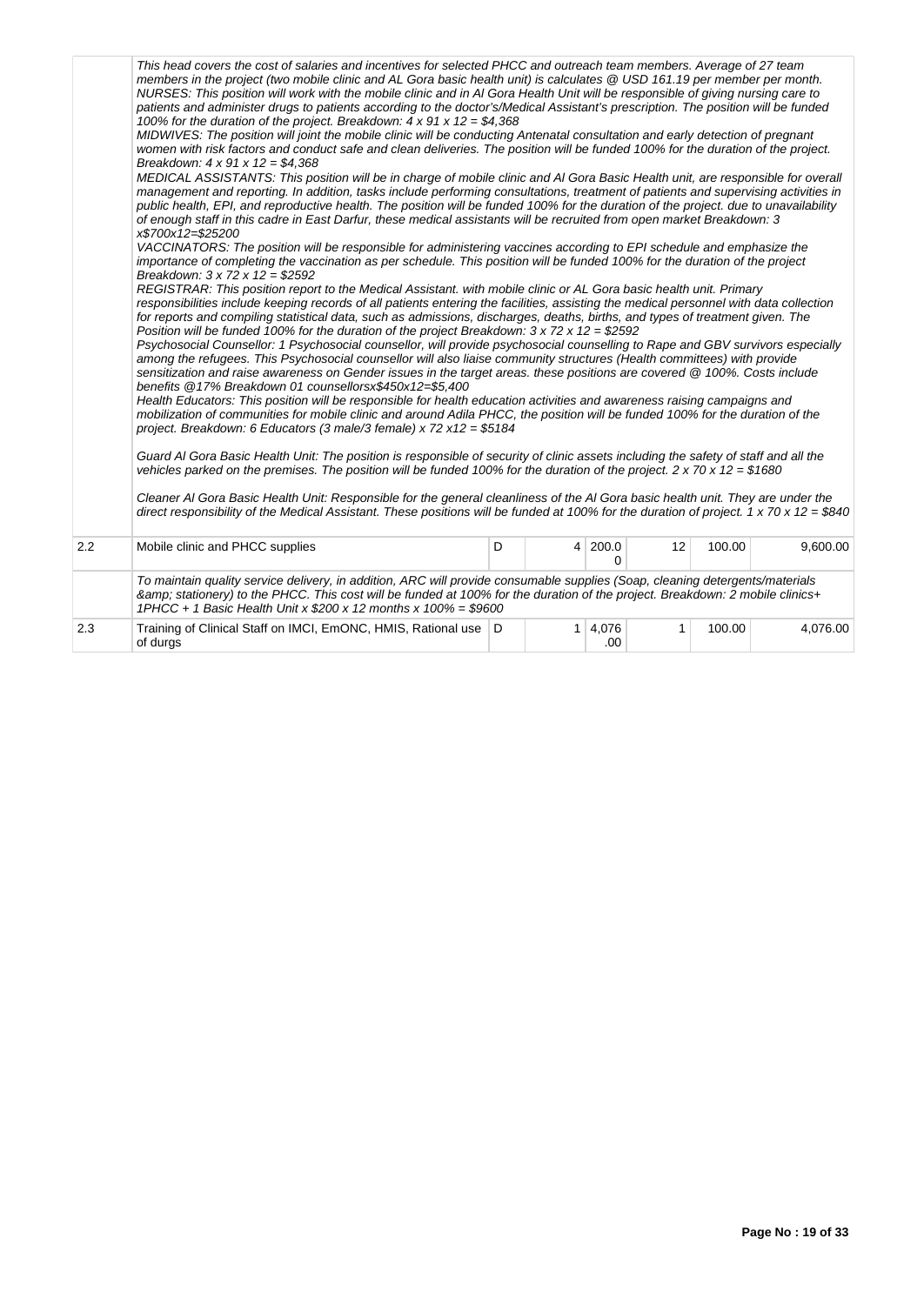|     | 04 different training will be conducted for capacity building of clinical staff on various topics.                                                                                                                                                                                                                                                                                                                                                                                                                                                                                                                                                                                                                                                                                                                                                                                                                                                                                                                                                                                                                                                                                                                                                                                                                                                                                                                                                                                                                                            |   |                        |              |        |           |
|-----|-----------------------------------------------------------------------------------------------------------------------------------------------------------------------------------------------------------------------------------------------------------------------------------------------------------------------------------------------------------------------------------------------------------------------------------------------------------------------------------------------------------------------------------------------------------------------------------------------------------------------------------------------------------------------------------------------------------------------------------------------------------------------------------------------------------------------------------------------------------------------------------------------------------------------------------------------------------------------------------------------------------------------------------------------------------------------------------------------------------------------------------------------------------------------------------------------------------------------------------------------------------------------------------------------------------------------------------------------------------------------------------------------------------------------------------------------------------------------------------------------------------------------------------------------|---|------------------------|--------------|--------|-----------|
|     | Break down<br><b>IMCI</b><br>Trainings<br>Item Unit Qty Unit Cost (SDG) Duration (days)<br>1 Incentive for participants Staff 8 9 4 288<br>2 Incentive for HAC Representative Staff 1 8 1 8<br>3 Food, soft drinks, water, tea, coffee Staff 11 8 4 352<br>4 Small vehicle rental Vehicle 1 18 4 72                                                                                                                                                                                                                                                                                                                                                                                                                                                                                                                                                                                                                                                                                                                                                                                                                                                                                                                                                                                                                                                                                                                                                                                                                                           |   |                        |              |        |           |
|     | 5 Incentive for facilitators Facilitators 2 18 4 144<br>6 Hall rental Hall 1 36 4 144<br>7 Transportation for participants Participant5 2 2 20<br>8 Stationery Participants 8 2 1 16<br>9 Banners Banners 1 20 1 20                                                                                                                                                                                                                                                                                                                                                                                                                                                                                                                                                                                                                                                                                                                                                                                                                                                                                                                                                                                                                                                                                                                                                                                                                                                                                                                           |   |                        |              |        |           |
|     | Total \$1064<br>Emoc<br>Trainings<br>Item Unit Qty Unit Cost (SDG) Duration (days)<br>1 Incentive for participants Staff 7 9 4 252<br>2 Incentive for HAC Representative Staff 1 8 1 8<br>3 Food, soft drinks, water, tea, coffee Staff 10 8 4 320<br>4 Small vehicle rental Vehicle 1 18 4 72<br>5 Incentive for facilitators Facilitators 2 18 4 144<br>6 Hall rental Hall 1 36 4 144<br>7 Transportation for participants Participants 2 2 2 8<br>8 Stationery Participants 7 2 1 14<br>9 Banners Banners 1 20 1 20<br>Total \$982<br>HMIS<br>Trainings<br>Item Unit Qty Unit Cost (SDG) Duration (days)<br>1 Incentive for participants Staff 9 9 4 324<br>2 Incentive for HAC Representative Staff 1 8 1 8<br>3 Food, soft drinks, water, tea, coffee Staff 12 8 4 384<br>4 Small vehicle rental Vehicle 1 18 4 72<br>5 Incentive for facilitators Facilitators 2 18 4 144<br>6 Hall rental Hall 1 36 4 144<br>7 Transportation for participants Participants 2 2 2 8<br>8 Stationery Participants 9 2 1 18<br>9 Banners Banners 1 20 1 20<br>Total \$1122<br>Rational Use of drugs<br>Item Unit Qty Unit Cost (SDG) Duration (days)<br>1 Incentive for participants Staff 6 9 4 216<br>2 Incentive for HAC Representative Staff 1 8 1 8<br>3 Food, soft drinks, water, tea, coffee Staff 9 8 4 288<br>4 Small vehicle rental Vehicle 1 18 4 72<br>5 Incentive for facilitators Facilitators 2 18 4 144<br>6 Hall rental Hall 1 36 4 144<br>7 Transportation for participants Participants 1 2 2 4<br>8 Stationery Participants 6 2 1 12 |   |                        |              |        |           |
|     | 9 Banners Banners 1 20 1 20<br>Total 908                                                                                                                                                                                                                                                                                                                                                                                                                                                                                                                                                                                                                                                                                                                                                                                                                                                                                                                                                                                                                                                                                                                                                                                                                                                                                                                                                                                                                                                                                                      |   |                        |              |        |           |
| 2.4 | Training of Clinical Staff on Clinical Management of Rape                                                                                                                                                                                                                                                                                                                                                                                                                                                                                                                                                                                                                                                                                                                                                                                                                                                                                                                                                                                                                                                                                                                                                                                                                                                                                                                                                                                                                                                                                     | D | $1 \, 945.0$<br>0      | $\mathbf{1}$ | 100.00 | 945.00    |
|     | ARC will conduct a training of clinical and psychosocial counseling staff on Clinical Management of Rape. One training round will<br>cost \$945. The stationary cost =\$150, 1 rental car * \$15* 3days =\$45, training hall =1*\$40*3 =\$120, transportation cost =20 staff*<br>\$2*3days =\$120, refreshment =20*\$5*3 =\$300, HAC incentive =1*\$5*3 =\$15, SMoH facilitator =3*\$20*3 = \$180 and banner =<br>\$15.                                                                                                                                                                                                                                                                                                                                                                                                                                                                                                                                                                                                                                                                                                                                                                                                                                                                                                                                                                                                                                                                                                                       |   |                        |              |        |           |
| 2.5 | Training on Psychosocial First Aid (PFA) and gender issues                                                                                                                                                                                                                                                                                                                                                                                                                                                                                                                                                                                                                                                                                                                                                                                                                                                                                                                                                                                                                                                                                                                                                                                                                                                                                                                                                                                                                                                                                    | D | 1   825.0<br>0         | $\mathbf{1}$ | 100.00 | 825.00    |
|     | Psychosocial Counselors and Outreach staff (Health Educators, midwifes and clinical staff on counseling, basic concepts on<br>gender based violence associated with refugees and displaced population. This training will be conducted in coordination with<br>UNHCR and State ministry of social welfare. One training will cost \$900. The stationary cost =\$150, 1 rental car * \$15* 3days =<br>\$45, training hall =1*\$40*3 =\$120, transportation cost =20 staff*\$2*3days =\$120, refreshment =20*\$5*3 =\$300, HAC incentive<br>$=1*5*3=15$ , facilitator $=2*10*3=160$ and banner $=15.$ Total \$825                                                                                                                                                                                                                                                                                                                                                                                                                                                                                                                                                                                                                                                                                                                                                                                                                                                                                                                               |   |                        |              |        |           |
| 2.6 | Support referral for complicated cases to secondary care                                                                                                                                                                                                                                                                                                                                                                                                                                                                                                                                                                                                                                                                                                                                                                                                                                                                                                                                                                                                                                                                                                                                                                                                                                                                                                                                                                                                                                                                                      | D | $1 \mid 20,77$<br>2.00 | 1            | 100.00 | 20,772.00 |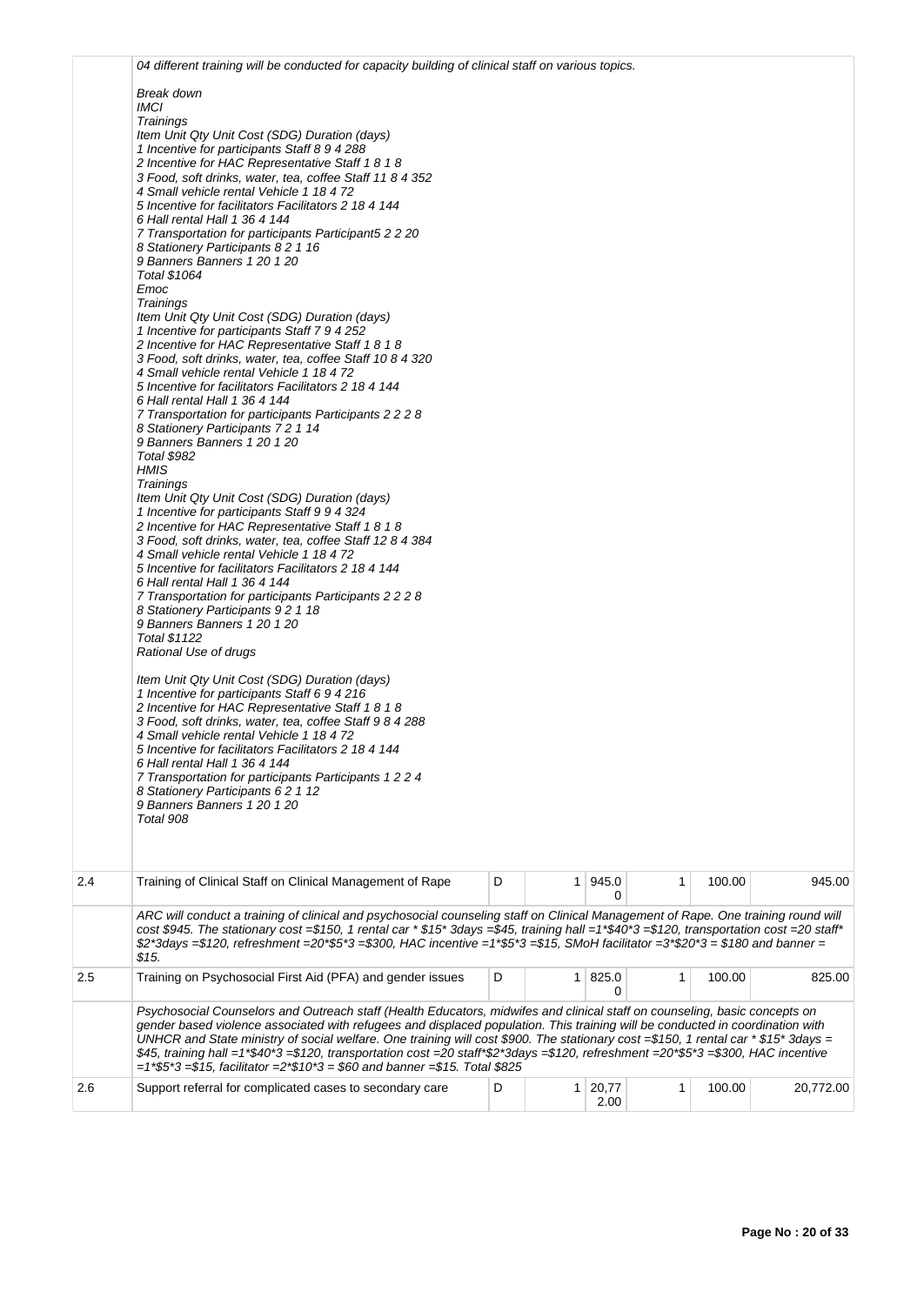|      | ARC supports referral of patients from primary facilities to secondary facilities; an average of 10 cases is referred per month. The<br>cost will Food allowance on the way/hospital the first day of admission and simple medical procedures such as lab tests. Each<br>referral case will be supported with \$19.<br>Breakdown: 10 referrals cases/per month x 12 x x $$19 x 100\% = $2280$<br>Hire of Ambulance 24/7: ARC will hire an ambulance 24/7 for per month. This will be stationed in Adila PHCC for any medical,<br>maternity, paediatric or surgical emergency will be referred from community to PHCC/Adilla hospital. The cost is estimated as<br>per the current market price.<br>Break down 1 vehicles $*$ 1541\$ $*$ 12 months = \$18492                                                                                                                                                                                                                                                                                                                                                                                   |   |                |                        |              |        |           |  |  |
|------|-----------------------------------------------------------------------------------------------------------------------------------------------------------------------------------------------------------------------------------------------------------------------------------------------------------------------------------------------------------------------------------------------------------------------------------------------------------------------------------------------------------------------------------------------------------------------------------------------------------------------------------------------------------------------------------------------------------------------------------------------------------------------------------------------------------------------------------------------------------------------------------------------------------------------------------------------------------------------------------------------------------------------------------------------------------------------------------------------------------------------------------------------|---|----------------|------------------------|--------------|--------|-----------|--|--|
| 2.7  | Support SMOH with accelerated campaigns                                                                                                                                                                                                                                                                                                                                                                                                                                                                                                                                                                                                                                                                                                                                                                                                                                                                                                                                                                                                                                                                                                       | D |                | $2 \mid 1,302$<br>.00. | $\mathbf{1}$ | 30.00  | 781.20    |  |  |
|      | ARC will support two accelerated campaigns in the Camp to increase the coverage of measles, Polio and Vitamin A. ARC will<br>support SMoH through availing logistics, hiring of vehicles for supervisors and community mobilization and incentive for outreach<br>vaccinators an established unit cost of campaign \$1302. The cost will be funded 30% for the duration of the project.<br>Cost for campaign Hire vehicles Pieces (2) x 7 days per campaign x 1 campaign x $@$ \$53 = \$742; Incentives for outreach<br>vaccinators @\$20 x2 vaccinator x7 days/ per campaign =\$560                                                                                                                                                                                                                                                                                                                                                                                                                                                                                                                                                          |   |                |                        |              |        |           |  |  |
| 2.8  | Support community outreach vaccination actvities                                                                                                                                                                                                                                                                                                                                                                                                                                                                                                                                                                                                                                                                                                                                                                                                                                                                                                                                                                                                                                                                                              | D |                | 2 125.0<br>∩           | 12           | 100.00 | 3,000.00  |  |  |
|      | ARC will conduct monthly immunization outreach activities to scale up immunization coverage. Two sessions will be conducted<br>on monthly basis. The budget will cover transportation of vaccines mainly from the state capital to main PHCCs @ \$85 the cost<br>include vehicle hire and payment of incentives for two vaccinators @\$20/person/session. This will be funded 100% by the grant.<br>Breakdown; Vehicle hire& 2 vaccinator incentive/month- \$125 x 12 months x 2 sessions x 100%= \$3000                                                                                                                                                                                                                                                                                                                                                                                                                                                                                                                                                                                                                                      |   |                |                        |              |        |           |  |  |
| 2.9  | Procure clean delivery kits and newborn baby kits                                                                                                                                                                                                                                                                                                                                                                                                                                                                                                                                                                                                                                                                                                                                                                                                                                                                                                                                                                                                                                                                                             | D |                | 800 13.92              | $\mathbf{1}$ | 100.00 | 11,136.00 |  |  |
|      | ARC is targeting overall a total of 800 pregnant women their third trimester to receive CDKs in target catchment area in East<br>Darfur. Under this grant, ARC will procure CDKs in order to supplement what is received from UNFPA. This will promote safe and<br>clean delivery for pregnant mothers who are not able to make it to the health facilities that is in line with MoH quidelines.<br>Breakdown; Dumuria roll 80 @\$25= \$ 2000, Carbolic soap 800 @ \$0.3 = \$700, PVC red sheet 22 rolls @ \$50 = \$1100, Razor<br>blade 800 pcs @ \$0.01 = \$8, Examination gloves 22 boxes (100pcs/box) @ \$8 = \$176, PVC white423roll @ \$50= 1150, Sterilize<br>Gauze 19 box @ \$10= \$190, Plastic Sack 20 Pcs @ 0.5 = \$10, Plastic Bag for collection 10 packet @ \$1= \$10, Medical Cotton<br>170 roll @ 1.5= \$255, Umbilical Clips 800 Pcs @ \$1= \$800, Labour cost packing Pcs @ \$1= \$800. Total cost \$6736<br>ARC will make 800 new born babies to prevent hypothermia . One kit is estimated @ \$5.5 which includes wrapping sheet@ \$2<br>and cotton clothes \$1, Mat @\$2, baby soap/powder @\$1.5 800 kit x\$5.5=\$4,400 |   |                |                        |              |        |           |  |  |
| 2.10 | Rehabilitation; Algora BHU, temporary shelter in settlements<br>for mobile clinics/health education and counselling room (semi<br>perminant) in PHCC for Psychosocial counseling services                                                                                                                                                                                                                                                                                                                                                                                                                                                                                                                                                                                                                                                                                                                                                                                                                                                                                                                                                     | D | 1 <sup>1</sup> | 8,311<br>.18           | 1            | 100.00 | 8,311.18  |  |  |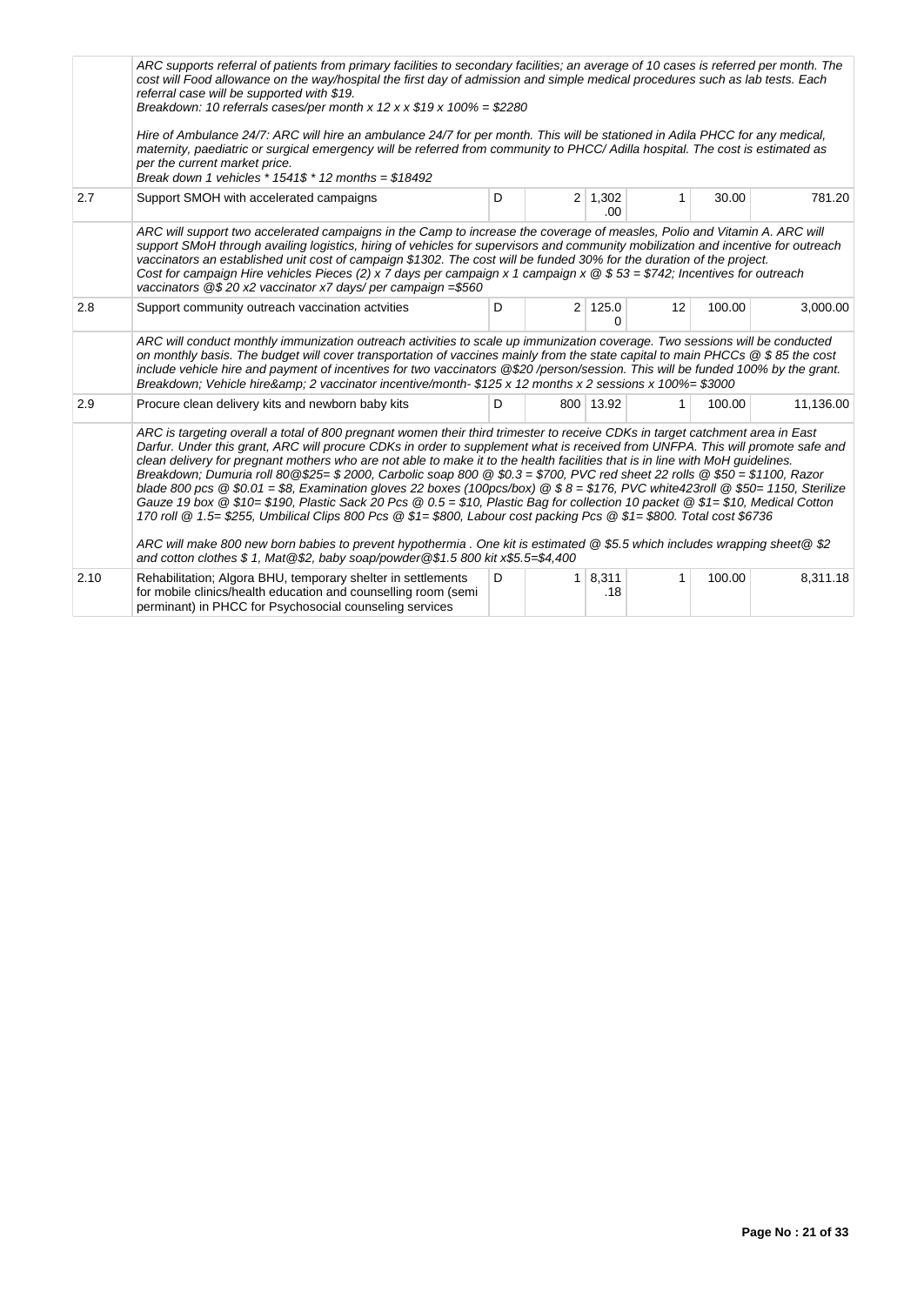|      | Estimated cost for rehabilitation of AI Gora Basic Health Unit roof, floor, painting, windows and door repairs, for the consultation,<br>dressing and EPI rooms. This will be funded 100% by the grant<br>Rehabilitation cost of Algora Basic Health Unit:                                                                                                                                                                                                                                                                                                                                                                                                                                                                                                                                                                                                                                                                                                                                                                                                                                                                                                                                                                                                                                                                                                                                                                                                                                                              |   |   |                       |   |        |          |
|------|-------------------------------------------------------------------------------------------------------------------------------------------------------------------------------------------------------------------------------------------------------------------------------------------------------------------------------------------------------------------------------------------------------------------------------------------------------------------------------------------------------------------------------------------------------------------------------------------------------------------------------------------------------------------------------------------------------------------------------------------------------------------------------------------------------------------------------------------------------------------------------------------------------------------------------------------------------------------------------------------------------------------------------------------------------------------------------------------------------------------------------------------------------------------------------------------------------------------------------------------------------------------------------------------------------------------------------------------------------------------------------------------------------------------------------------------------------------------------------------------------------------------------|---|---|-----------------------|---|--------|----------|
|      | 1 red brick 1# class 1000 per PKG, $40 \times 20 = $800$<br>2 Cement for plastering and construction of floor, Bag 10 $x$ 24 = \$240<br>3 Zinc sheet for roof repair and extension PCE 11 x $15 = $165$<br>4 Iron Bar PCE 12 x 10 x \$ 120<br>5 paint PKT 19.5 x 10 = $$195$<br>6 Damoria Heavy type $4mx4m$ roll 200 x $1 = $200$<br>7 Labor cost for rehabilitation Lump sum 2000 x $1 = $2000$<br>8 sand for maintenance of wall crack M3 51 $x$ 4 = \$204<br>9 Gravel maintenance of floor M3 34 $x$ 2 = \$68<br>10 provision of new door, welding and repair of doors and windows lumpsum 319 x 1 = $$319$<br>total rehabilitation $cost = $4311$                                                                                                                                                                                                                                                                                                                                                                                                                                                                                                                                                                                                                                                                                                                                                                                                                                                                  |   |   |                       |   |        |          |
|      | Break down (Temporary shelter):<br>The two mobile clinic will go out to five village with refugee out of camp around Adila, shelters with local materials need to be<br>build in the any settlement for team work and patient waiting. Construction of Shelter for Mobile clinic 8*6 meters with local<br>materials. This will be funded $@$ 100%.<br>Y shaped poles= $5x$3=15$<br>wooden beam=6x\$4=24<br>$Sticks = 10x$3 = $30$<br>Plastic Sheet= $4x$14=56$<br>Black roll= $4x$6=24$<br>Bamboo sheet= 6x\$8=\$48<br>Floor local bricks and cement = $1x500$<br>Labor= \$100<br>Total=\$697                                                                                                                                                                                                                                                                                                                                                                                                                                                                                                                                                                                                                                                                                                                                                                                                                                                                                                                           |   |   |                       |   |        |          |
|      | Breakdown (Counseling room):Estimated cost for Rehabilitation of small Shelter 6x4 with semi-permanent at Adila PHCC. This<br>will be funded 100% by the grant                                                                                                                                                                                                                                                                                                                                                                                                                                                                                                                                                                                                                                                                                                                                                                                                                                                                                                                                                                                                                                                                                                                                                                                                                                                                                                                                                          |   |   |                       |   |        |          |
|      | Details:<br>S/N Description of work unit QTY Unit price (USD) Total price (USD)<br>1 provide and fabrication of hollow metal pipe 3inch vertically depth 60 cm and high 3m heavy type (1mm thickness) NO 6 12.53<br>75.18<br>2 Provide & amp; digging of foundation (50*50) cm ml 20 2.51 50.2<br>3 Provide & amp; construction of foundation with stone using sand ml 20 21.93 438.6<br>4 Provide & construction of wall 1,5 bricks thickness and 30cm over the foundation building using mud mortar M2 20 18.8<br>376<br>5 Provide & construction of building one brick thickness one and half meter high from the foundation level using clay mortar<br>and bricks grade one m2 20 17.23 344.6<br>6 provide and & welding the truss mad with heavy metal pipe (4*6)cm for the room including painting pcs 3 125.31 375.93<br>7 Provide &fix of roof with good sloping using bamboo sheet with shragna at less five rows and support on heavy type metal<br>pipe (4*6)cm and distance not more than 100cm M2 40 14.1 564<br>8 Ditto but for wall sides M2 20 14.1 282<br>9 provide & make plastic sheet first class and using good necessary ropes to complete the roof M2 30 3.13 93.9<br>10 Provide & fixing the heavy steel door 2,2*1 m mad with metal pipe (3*6)cm and steel sheet, 5mm heavy type including<br>painting pcs 1 125.31 125.31<br>11 Ditoo but for window (1*1.2) pcs 3 93.98 281.94<br>12 Provide & amp; make lime paint for internal & amp; external walls m2 104 1.88 195.52<br>Total \$3203.18 |   |   |                       |   |        |          |
| 2.11 | Safe Motherhood campaigns                                                                                                                                                                                                                                                                                                                                                                                                                                                                                                                                                                                                                                                                                                                                                                                                                                                                                                                                                                                                                                                                                                                                                                                                                                                                                                                                                                                                                                                                                               | D |   | $2 \mid 1,330$<br>.00 | 1 | 100.00 | 2,660.00 |
|      | Two motherhood campaigns, Community Health Promoters and health educators will disseminate key health messages during<br>these activities. The line head will cover the cost of IEC material, additional transportation/mobility costs and in kind incentives for<br>50 community health promoters estimated at \$1180 This will be charged 100% on this line during the entire grant period.<br>Breakdown: 2 campaigns $x$ \$1330 $x1 = $2660$<br>1 vehicles*\$30*3days= \$90, CHP incentives=50*\$3*3=\$450, banner=1*\$30=\$30, IEC Material \$0.1*1000=\$100 refreshment<br>during the campaign =50*\$4*3= \$600 and SMoH facilitator=2*\$30*1=\$60. Total = \$ 1330.                                                                                                                                                                                                                                                                                                                                                                                                                                                                                                                                                                                                                                                                                                                                                                                                                                               |   |   |                       |   |        |          |
| 2.12 | Training for vaccinators on EPI and vaccine management                                                                                                                                                                                                                                                                                                                                                                                                                                                                                                                                                                                                                                                                                                                                                                                                                                                                                                                                                                                                                                                                                                                                                                                                                                                                                                                                                                                                                                                                  | D | 1 | 1,165<br>.00          | 1 | 100.00 | 1,165.00 |
|      | Five days training for four vaccinators from AI Gora and Adila and mobile clinic vaccinators, on vaccination management, cool<br>chain, information and reporting thus to support EPI outreach and acceleration campaigns, the cost including training materials<br>and facilitators. This will be charged 100% on this line during the entire grant period. Breakdown: The stationary cost =\$150, 1<br>rental car * \$15* 5days =\$75, training hall =1*\$40*5 =\$200, transportation cost =20 staff*\$2*4days =\$160, refreshment =25*\$5*4<br>$= $500$ , HAC incentive $= 1* $5*3 = $15$ , SMoH facilitator $= 1* $10*5 = $50$ and banner $= $15$ . Total $= $1165$                                                                                                                                                                                                                                                                                                                                                                                                                                                                                                                                                                                                                                                                                                                                                                                                                                                 |   |   |                       |   |        |          |
| 2.13 | Construction of 1 solid waste final disposal sites                                                                                                                                                                                                                                                                                                                                                                                                                                                                                                                                                                                                                                                                                                                                                                                                                                                                                                                                                                                                                                                                                                                                                                                                                                                                                                                                                                                                                                                                      | D | 1 | 5,125<br>.00          | 1 | 100.00 | 5,125.00 |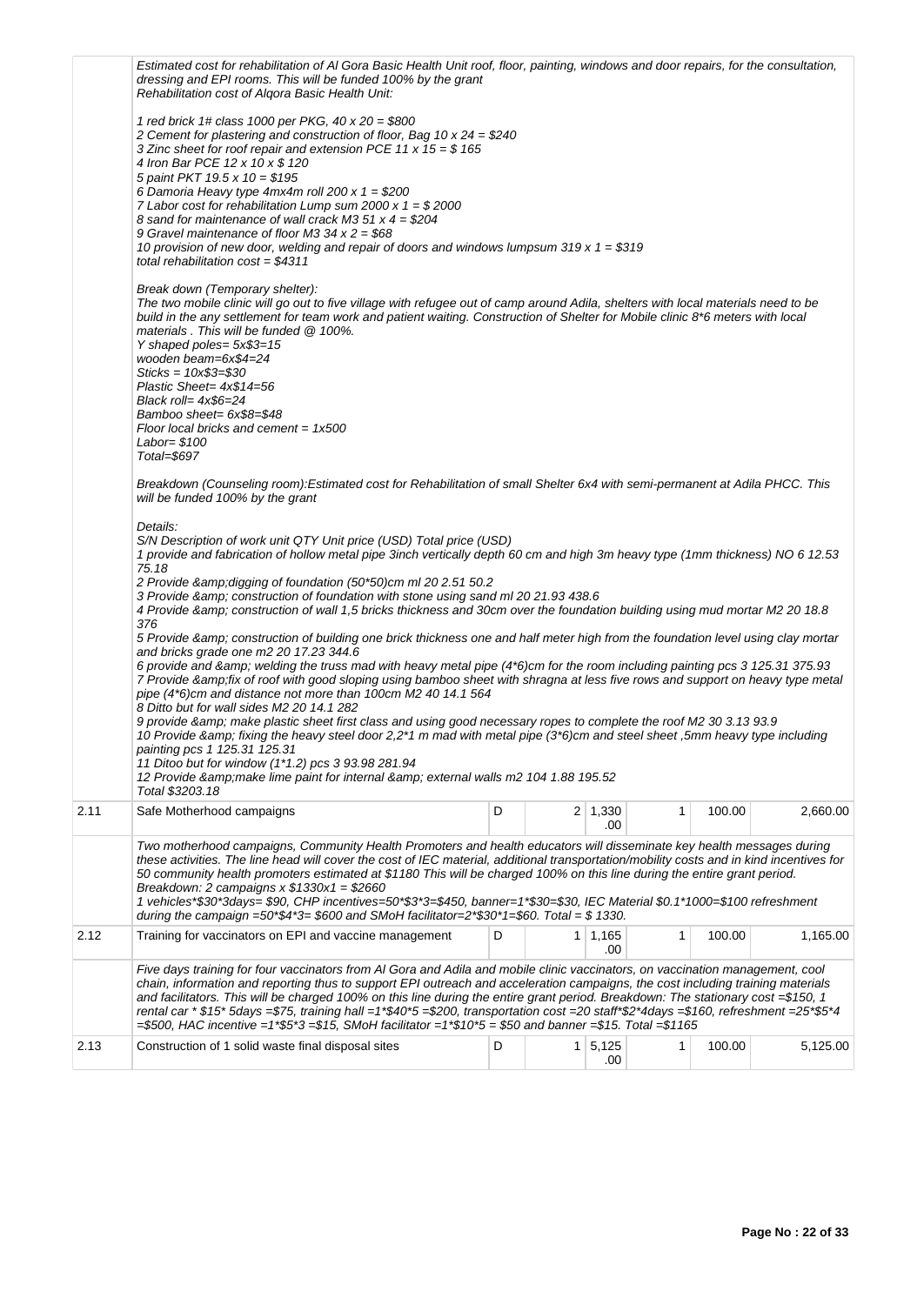|      | Under this project ARC will construct one final disposal sites, in Adilla and. The pits will be 10m long x 6m wide x 2m deep, and<br>will be made from cement bricks. ARC will mobilize the host community and out of camp refugees to provide the land, and safe<br>guard and manage the disposal pits/sites. The disposal sites will be constructed outside of the populated areas, a minimum of<br>200 meters away from the nearest household dwellings, ARC will fence those sites to protect/prevent children and avoid any risk<br>associated with unauthorized access.<br>and this activity will be funded 100% through SHF project lfetime.<br>materials Unit Quantity Unit cost % Total cost US\$<br>1 Carry out digging of pits 6 m wide *10 m long*2 m depth m3 60 \$15.00 100% \$900.00<br>2 Cement 50 kg equivalent to Portland Bag 30 \$12.30 100% \$369.00<br>3 Cement Bricks with daimention 0.2*0.2*0.4 width, high and long PCE 1000 \$1.60 100% \$1,600.00<br>4 Gravel 3/4 inch clean m3 2 \$70.00 100% \$140.00<br>5 Sand medium size clean m3 10 \$65.00 100% \$650.00<br>6 Water for construction and curing site 1 \$63.00 100% \$63.00<br>7 Labor cost for construction 1site @\$1403=\$1403 Site 1 \$1,403.00 100% \$1,403.00<br>Breakdown \$5,125.00                                                                                                                                                                                                                                                                                                                                                                                             |   |                |                       |   |        |           |
|------|----------------------------------------------------------------------------------------------------------------------------------------------------------------------------------------------------------------------------------------------------------------------------------------------------------------------------------------------------------------------------------------------------------------------------------------------------------------------------------------------------------------------------------------------------------------------------------------------------------------------------------------------------------------------------------------------------------------------------------------------------------------------------------------------------------------------------------------------------------------------------------------------------------------------------------------------------------------------------------------------------------------------------------------------------------------------------------------------------------------------------------------------------------------------------------------------------------------------------------------------------------------------------------------------------------------------------------------------------------------------------------------------------------------------------------------------------------------------------------------------------------------------------------------------------------------------------------------------------------------------------------------------------------------------------|---|----------------|-----------------------|---|--------|-----------|
| 2.14 | Purchasing Of Essential Drugs & amp; Medical Equipments                                                                                                                                                                                                                                                                                                                                                                                                                                                                                                                                                                                                                                                                                                                                                                                                                                                                                                                                                                                                                                                                                                                                                                                                                                                                                                                                                                                                                                                                                                                                                                                                                    | D | 1 <sup>1</sup> | 32,40                 | 1 | 100.00 | 32,406.03 |
|      | ARC anticipates reduction in supplies of essential drugs and laboratory supplies from other stakeholders. In the past ARC has<br>experience delays and inadequate supplies from WHO and therefore will use this funds to procure assorted supplementary buffer<br>stock of essential drugs according to MOH essential drugs guideline. This will also include laboratory supplies and reagents<br>missing in the RRKs. To Adila PHCC, AI Gora Basic Health Unit and the two mobile clinics The cost will be charged 100%. Lab<br>supplies<br>Hemocure cuve 4 bottle @ 22.30=\$ 89.2<br>Stool container (100 pieces) 5 sac @2.549=\$12.7<br>Urine container (100 pieces) 5 sac $@$ 2.549= \$12.7<br>Yellow tips (1000 pieces) 5 sac $@1.593 = $7.95$<br>Blue tips (500 pieces) 5 sac @1.593= \$7.95<br>TWBCs solution 3 litter @1.2745= \$3.81<br>Microscope oil 5 bottle $@$ 1.2745=\$ 3.81<br>Giemsa stain 5 litter @9.56=\$47.8<br>$Total = $166.7$<br>Assorted Essential drugs and medical supplies:<br>Amoxicillin 125 mg syrup 4299 bott @0.77= \$3310<br>Amoxicillin 200mg syrup, 4299 bott @0.77= \$3310<br>Metronidazole 125mg syrup 3000 bott@\$0.77/bottle=\$2310<br>Metronidazole 200mg syrup 3000 bott@ 0.77= \$2310<br>Metronidazole 250mg tablet 4000 strip @0.48=\$1,920<br>Co-trimoxazol syrup 3000 bott @ 0.769= \$2,307<br>Co-trimoxazol 480 tablet 5000 strip @ 0.31= \$1550<br>Paracetamol syrup 3000 bott @ 0.63= \$1,890<br>ORS 580 box @ \$11.152= @\$6468.2<br>Fefol 5000 strip @ 1.21= \$6050<br>folic acid 5000 strip @0.159=\$795<br>Coartem 2 tablets, Coartem 3 tablets, Coartem4 tablets, Paracetamol suspension/syrup<br>$Total = $30443.2$ |   |                | 6.03                  |   |        |           |
| 2.15 | Furniture for PHCCs & Mobile clinic                                                                                                                                                                                                                                                                                                                                                                                                                                                                                                                                                                                                                                                                                                                                                                                                                                                                                                                                                                                                                                                                                                                                                                                                                                                                                                                                                                                                                                                                                                                                                                                                                                        | D |                | $1 \mid 4,852$<br>.00 | 1 | 100.00 | 4,852.00  |
| 2.16 | This line will be used to procure furniture to two mobile teams (plastic chairs and tables etc.) Adila PHCC and AI Gora Basic<br>Health Unit (recycle bins, delivery and examination beds cupboards dressing sets and dress). This will be funded 100% by the<br>grant. Breakdown:<br>NO Discription Unit UNIT cost QTY total<br>1 Plastic chairs Dozen 62 4 248<br>2 Plastic Tables PCE 21 6 126<br>Office Table PCE 236 4 944<br>3 Metallic seat PCE 56 14 784<br>4 recycle bins PCE 8 10 80<br>5 deivery beds PCE 170 3 510<br>6 examination beds PCE 170 3 510<br>7 Cupboard PCE 250 6 1500<br>8 Derssing set Set 50 3 150<br>total cost \$4852<br>Support Relief and Development Committees & CHPs                                                                                                                                                                                                                                                                                                                                                                                                                                                                                                                                                                                                                                                                                                                                                                                                                                                                                                                                                                    | D |                | 1   9,140             | 1 | 100.00 | 9,140.00  |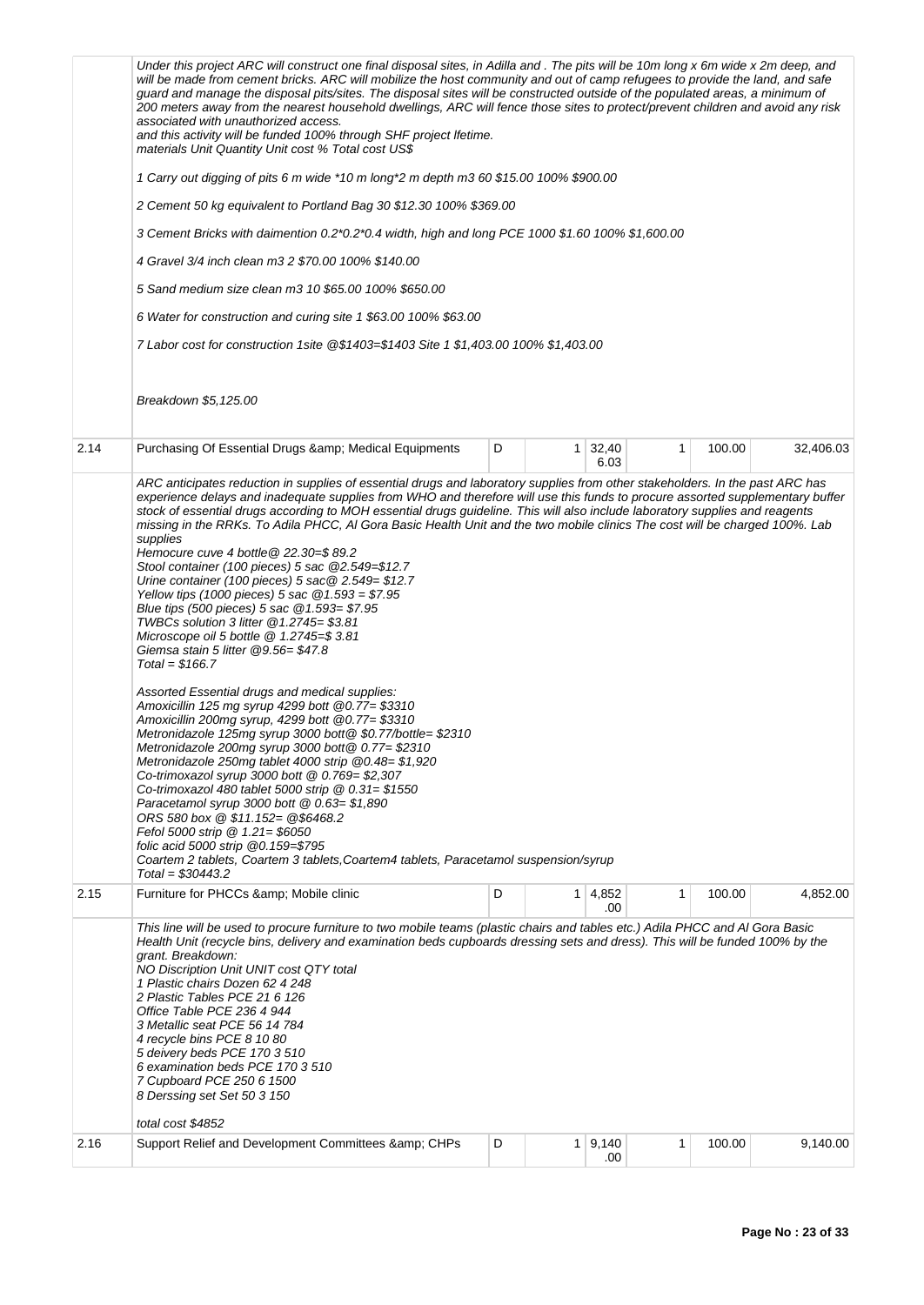|      | ARC will conduct Participatory assessment of self-assessment. This will help the community leaders and volunteers understand<br>the key hygiene and environmental risks and take ownership of the plans and activities necessary to build and sustain hygiene<br>awareness<br>ARC team, CRD Committees and volunteers will develop the plan and time table of the community hygiene activities, services<br>and events. ARC will implemeted in Adilla and Abujabra. The cost will be 100% funded under this project as per below BoQ:<br>1 Refreshment for HNW volunteers during meetings person 30 \$20.00 100% \$600.00<br>2 Cost of develop and print out stationery Set 1 200 100% \$200.00<br>Total 100% \$800.00<br>Training of CRD Committees<br>Relief and Development Committees will be trained for 3 days in basics of health, community sensitization and ways through<br>which they can support ARC to improve quality of health services.<br>Breakdown: CRD training (1) x \$1842 x100%=\$1842<br>Support Quarterly meeting of CRD committees: quarterly meetings to discuss health issues, achievements and successes<br>regarding their roles and responsibilities in their respective villages.<br>Breakdown: 2 VHCs x $$92.23$ x 4meetings/year x 100% =738 \$<br>Also ARC Support H/N/Ws with In-kind incentive including (soap, dates, sugar)<br>Breakdown 10 person $*$ \$39 $*$ 12 month = \$4680<br>Cost for printing out manuals = Design of Manual PCE 1 $$600.00 $600.00$ |   |  |                 |              |        |           |  |
|------|-----------------------------------------------------------------------------------------------------------------------------------------------------------------------------------------------------------------------------------------------------------------------------------------------------------------------------------------------------------------------------------------------------------------------------------------------------------------------------------------------------------------------------------------------------------------------------------------------------------------------------------------------------------------------------------------------------------------------------------------------------------------------------------------------------------------------------------------------------------------------------------------------------------------------------------------------------------------------------------------------------------------------------------------------------------------------------------------------------------------------------------------------------------------------------------------------------------------------------------------------------------------------------------------------------------------------------------------------------------------------------------------------------------------------------------------------------------------------------------------------------|---|--|-----------------|--------------|--------|-----------|--|
|      | 2 Print Out of Manuals PCE 80 \$6.00 \$480.00                                                                                                                                                                                                                                                                                                                                                                                                                                                                                                                                                                                                                                                                                                                                                                                                                                                                                                                                                                                                                                                                                                                                                                                                                                                                                                                                                                                                                                                       |   |  |                 |              |        |           |  |
|      | Total cost \$1,080.00                                                                                                                                                                                                                                                                                                                                                                                                                                                                                                                                                                                                                                                                                                                                                                                                                                                                                                                                                                                                                                                                                                                                                                                                                                                                                                                                                                                                                                                                               |   |  |                 |              |        |           |  |
| 2.17 | Incentives for WES and SMOH staff                                                                                                                                                                                                                                                                                                                                                                                                                                                                                                                                                                                                                                                                                                                                                                                                                                                                                                                                                                                                                                                                                                                                                                                                                                                                                                                                                                                                                                                                   | D |  | 6 100.0<br>0    | 12           | 100.00 | 7,200.00  |  |
|      | Through out this project life ARC will support 6 persons from line minstries seconded Staff 2 in Adilla and 4 in Abujabra (3 water<br>technician from WES and 3 hygiene and sanitation technician from SMOH) to provide technical guidelines to community and<br>community structure in implementing and quality monitoring WASH activities. person x \$100 /month x 12 months x 100 % = \$<br>7200                                                                                                                                                                                                                                                                                                                                                                                                                                                                                                                                                                                                                                                                                                                                                                                                                                                                                                                                                                                                                                                                                                 |   |  |                 |              |        |           |  |
| 2.18 | Provision of dignity kits and family (hygiene kits)                                                                                                                                                                                                                                                                                                                                                                                                                                                                                                                                                                                                                                                                                                                                                                                                                                                                                                                                                                                                                                                                                                                                                                                                                                                                                                                                                                                                                                                 | D |  | 1 60,36<br>7.50 | $\mathbf{1}$ | 100.00 | 60,367.50 |  |
|      | Under this line ARC will distribute dignity hygiene kits for 4,000 (2480 in Abujabra &1520 in Adilla) adolescent girls and<br>women in reproductive age living in, the dignity kits kits will include Sanitary pads, Underwear, Hand soap, Toothbrushes, Tooth<br>paste and BoQ as Following<br>No Item Unit Quantity Unit cost Total Cost<br>1 Sanitary pads Roll 8000 \$1.00 \$8,000.00<br>2 Underwear PCE 4000 \$2.00 \$8,000.00<br>3 Hand Soap PCE 4000 \$1.00 \$4,000.00<br>4 Toothbrushes PCE 4000 \$1.00 \$4,000.00<br>5 tooth paste PCE 4000 \$1.00 \$4,000.00<br>Total \$28,000.00<br>Under this line ARC will distribute hygiene kits including empty jerrican 20 liters capacity, soap : ARC will distribute 6670 empty<br>jerrican 20 liters capacity and and 1655 carton of soap 3.2 keg per cartoon for 3335 (2635 in Abujabra and 700 in Adilla)<br>household, two jerrican per household. the jerricans will be only one time during the project lifetime while the soap will be 5 PCS<br>per household for three time during the project live times<br>ARC will assure that women headed household, pregnant and lactating women, elderly and people with disability will be<br>prioritize in jerrican distribution.<br>Breakdown (Family hygiene kits)<br>No Item Unit Quantity Unit cost Total Cost<br>1 plastic Jerry Can size 20 Litre PCE 6670 \$1.90 \$12673<br>2 Bar Soap 180 Gram Per PCE, 45 PCE per carton. CTN 1655 \$11.90 \$19,694.50<br>Total \$32367.5              |   |  |                 |              |        |           |  |
| 2.19 | Construction of 300 household latrines                                                                                                                                                                                                                                                                                                                                                                                                                                                                                                                                                                                                                                                                                                                                                                                                                                                                                                                                                                                                                                                                                                                                                                                                                                                                                                                                                                                                                                                              | D |  | 300 139.3<br>8  | 1            | 100.00 | 41,814.00 |  |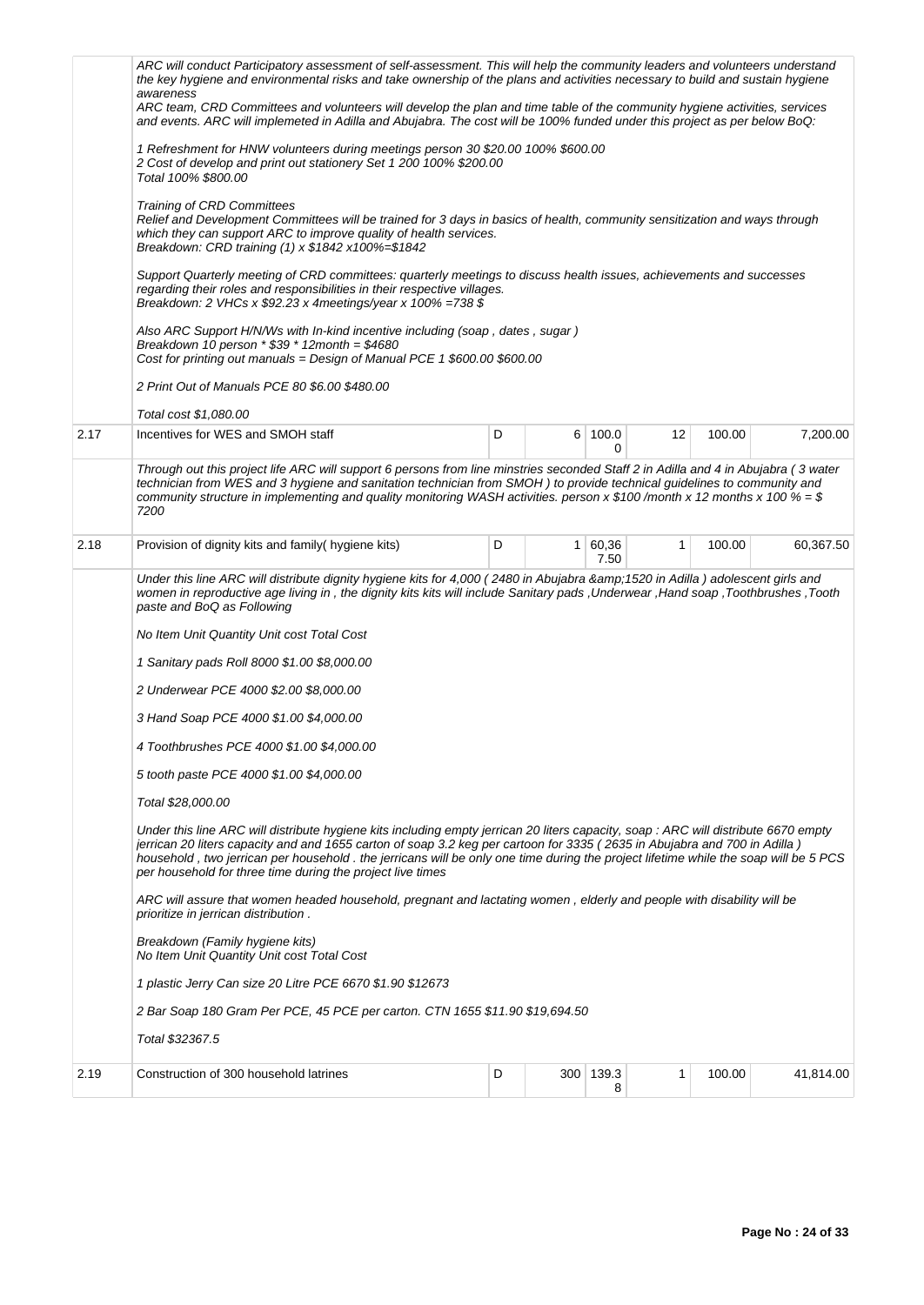|      | Through this project ARC will construct 300 household latrines from locally available materials and will be charged 100% under<br>this project. and this include including concrete slab 0.8m wide x 0.8m length x 0.05 m thickness with foot rest and downward<br>lining of latrines with sand filled sack for stabilization of the latrine, 100 in Adilla 200 in Abujabra for out of camp refugees. ARC<br>will provide the latrine materials, including the sanitary slab, superstructure elements such as wooden poles and bamboo<br>screens, the sanitary slab hole cover and ebrig (the hand washing facility), and will also identify sites for latrines. 6000 indvidual<br>will be benifited from this activities.<br>this including 1 Screen/Superstructure |  |
|------|----------------------------------------------------------------------------------------------------------------------------------------------------------------------------------------------------------------------------------------------------------------------------------------------------------------------------------------------------------------------------------------------------------------------------------------------------------------------------------------------------------------------------------------------------------------------------------------------------------------------------------------------------------------------------------------------------------------------------------------------------------------------|--|
|      | 2 Bamboo Sheets with good texture , Size 1.5 meter long * 2 height. PCs 3 \$5.00 100% \$15.00                                                                                                                                                                                                                                                                                                                                                                                                                                                                                                                                                                                                                                                                        |  |
|      | 3 Bamboo Sheets with good texture Size 0.8 meter long(Width) *2meter height PCs 1 \$5.00 100% \$5.00                                                                                                                                                                                                                                                                                                                                                                                                                                                                                                                                                                                                                                                                 |  |
|      | 4 Bamboo Sheets with good texture with Size 0.7 meter long * 2 height. PCs 1 \$5.00 100% \$5.00                                                                                                                                                                                                                                                                                                                                                                                                                                                                                                                                                                                                                                                                      |  |
|      | 5 Wood pole 2 inch dimeter *2.5 meter long) PCs 8 \$2.41 100% \$19.28                                                                                                                                                                                                                                                                                                                                                                                                                                                                                                                                                                                                                                                                                                |  |
|      | 6 Empty plastic sack for slab placing sack 4 \$0.63 100% \$2.52                                                                                                                                                                                                                                                                                                                                                                                                                                                                                                                                                                                                                                                                                                      |  |
|      | 7 provision of empty jute sack PCs 4 \$0.74 100% \$2.96                                                                                                                                                                                                                                                                                                                                                                                                                                                                                                                                                                                                                                                                                                              |  |
|      | 8 provision of bamboo stick 4 meter long for erection the superstructure PCs 5 \$0.50 100% \$2.50                                                                                                                                                                                                                                                                                                                                                                                                                                                                                                                                                                                                                                                                    |  |
|      | 9 Cost of materials transportation Item 1 \$1.22 100% \$1.22                                                                                                                                                                                                                                                                                                                                                                                                                                                                                                                                                                                                                                                                                                         |  |
|      | 10 Fabricated Bamboo cylinder 0.8 meter diameter and 2.5 meter long for lining the pit PCs 1 \$9.26 100% \$9.26                                                                                                                                                                                                                                                                                                                                                                                                                                                                                                                                                                                                                                                      |  |
|      | 11 Plastic Rope Kg 0.3 \$2.41 100% \$0.72                                                                                                                                                                                                                                                                                                                                                                                                                                                                                                                                                                                                                                                                                                                            |  |
|      | 0<br>12 Hand Washing facilities Ebrig Pcs 1 \$0.74 100% \$0.74                                                                                                                                                                                                                                                                                                                                                                                                                                                                                                                                                                                                                                                                                                       |  |
|      | 13 Hand washing soap CTN 1.3 \$12.59 100% \$16.37                                                                                                                                                                                                                                                                                                                                                                                                                                                                                                                                                                                                                                                                                                                    |  |
|      | 13 Squat Hole Cover Pcs 1 \$5.19 100% \$5.19                                                                                                                                                                                                                                                                                                                                                                                                                                                                                                                                                                                                                                                                                                                         |  |
|      | Total Panels in USD \$85.76                                                                                                                                                                                                                                                                                                                                                                                                                                                                                                                                                                                                                                                                                                                                          |  |
|      | \$-                                                                                                                                                                                                                                                                                                                                                                                                                                                                                                                                                                                                                                                                                                                                                                  |  |
|      | 2 Slab Plus two supported bam                                                                                                                                                                                                                                                                                                                                                                                                                                                                                                                                                                                                                                                                                                                                        |  |
|      | 2.01 Cement Bag 0.7 \$11.00 100% \$7.70                                                                                                                                                                                                                                                                                                                                                                                                                                                                                                                                                                                                                                                                                                                              |  |
|      | 2.02 Gravel M3 0.05 \$80.00 100% \$4.00                                                                                                                                                                                                                                                                                                                                                                                                                                                                                                                                                                                                                                                                                                                              |  |
|      | 2.03 Sand M3 0.04 \$80.00 100% \$3.20                                                                                                                                                                                                                                                                                                                                                                                                                                                                                                                                                                                                                                                                                                                                |  |
|      | 2.04 10mm reinforcement bars -12m Length Pcs 1.5 \$15.00 100% \$22.50                                                                                                                                                                                                                                                                                                                                                                                                                                                                                                                                                                                                                                                                                                |  |
|      | 2.05 Binding ware Kg 0.4 \$5.56 100% \$2.22                                                                                                                                                                                                                                                                                                                                                                                                                                                                                                                                                                                                                                                                                                                          |  |
|      | 2.06 Unskilled and Skilled Labor Item 1 \$14.00 100% \$14.00                                                                                                                                                                                                                                                                                                                                                                                                                                                                                                                                                                                                                                                                                                         |  |
|      | Total Slab \$53.62                                                                                                                                                                                                                                                                                                                                                                                                                                                                                                                                                                                                                                                                                                                                                   |  |
|      | total Latrine cost = $$53.62 + $85.76 = $139.38$                                                                                                                                                                                                                                                                                                                                                                                                                                                                                                                                                                                                                                                                                                                     |  |
|      |                                                                                                                                                                                                                                                                                                                                                                                                                                                                                                                                                                                                                                                                                                                                                                      |  |
| 2.20 | 1 17,69<br>construction of 2 new water points and rehablitation of one<br>D<br>100.00<br>17,698.00<br>1<br>8.00<br>existing water points                                                                                                                                                                                                                                                                                                                                                                                                                                                                                                                                                                                                                             |  |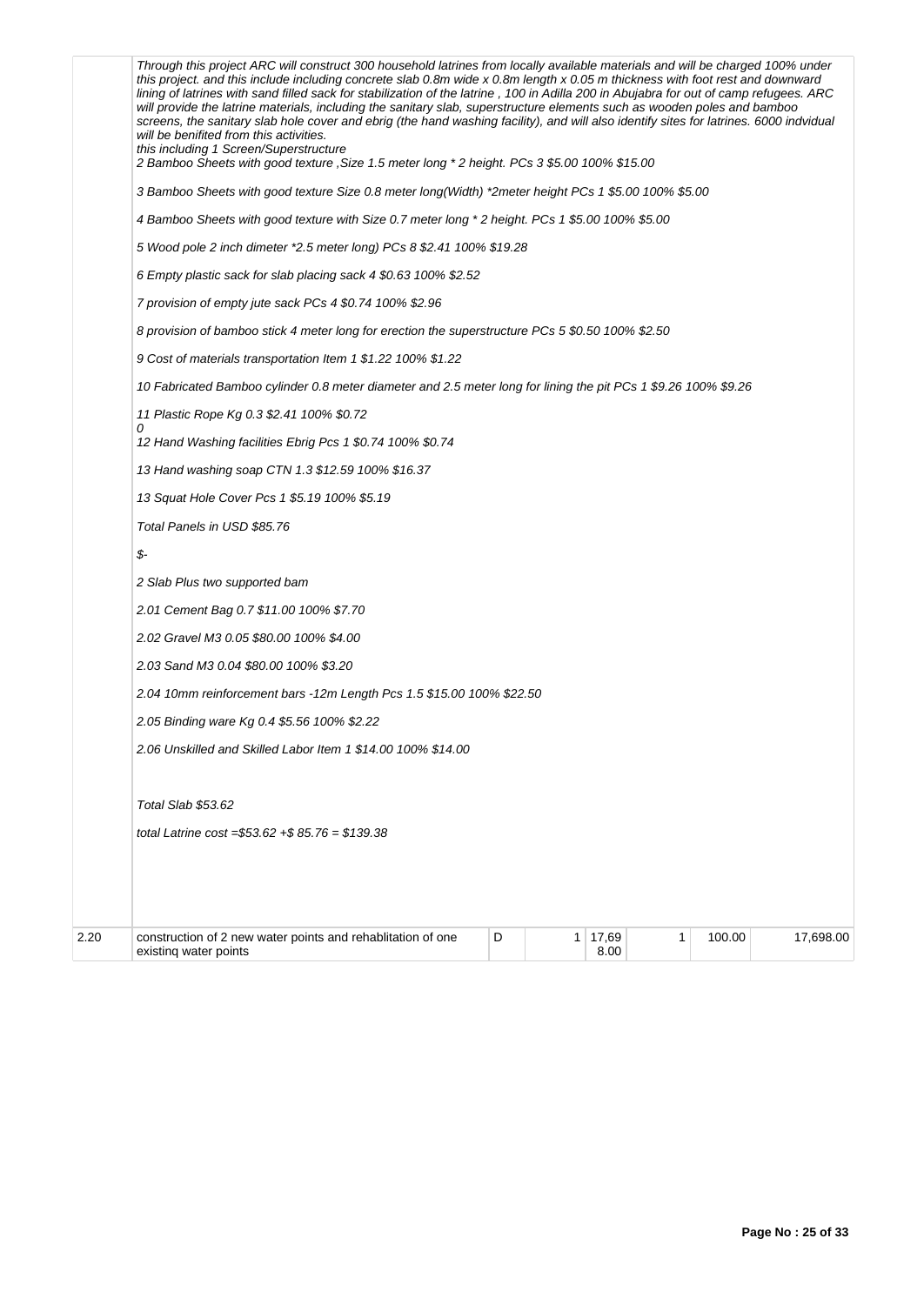|      | Through the project Lifetime ARC will construct 2 water points in Adilla through provision of water storage tanks/Bladder 15M3<br>capacity, equipped with tap stands, 6 taps per each including construction of platform from cement brick, the platform will be<br>properly dumped stabilized.<br>No discription unit Qty Unit cost % Total cost                                                                                                                                                                                                                |   |  |                             |   |        |            |  |  |  |
|------|------------------------------------------------------------------------------------------------------------------------------------------------------------------------------------------------------------------------------------------------------------------------------------------------------------------------------------------------------------------------------------------------------------------------------------------------------------------------------------------------------------------------------------------------------------------|---|--|-----------------------------|---|--------|------------|--|--|--|
|      | 1 water points PCE 1 750.0 100% 750                                                                                                                                                                                                                                                                                                                                                                                                                                                                                                                              |   |  |                             |   |        |            |  |  |  |
|      | 2 Polythine 2 inch 90 meter long per roll roll 20 148.1 100% 2963                                                                                                                                                                                                                                                                                                                                                                                                                                                                                                |   |  |                             |   |        |            |  |  |  |
|      | 3 Plastic storage tank Tiga capacity of 10 M3 PCE 3 2407.4 100% 7222                                                                                                                                                                                                                                                                                                                                                                                                                                                                                             |   |  |                             |   |        |            |  |  |  |
|      | 4 GL iron pipe 2 inch 6 meter long PCE 6 148.1 100% 889                                                                                                                                                                                                                                                                                                                                                                                                                                                                                                          |   |  |                             |   |        |            |  |  |  |
|      | 5 fittings kits 20 3.7 100% 74                                                                                                                                                                                                                                                                                                                                                                                                                                                                                                                                   |   |  |                             |   |        |            |  |  |  |
|      | 6 briks for construction of storage base 1000 1500 0.9 100% 1389                                                                                                                                                                                                                                                                                                                                                                                                                                                                                                 |   |  |                             |   |        |            |  |  |  |
|      | 7 cements bag 42 11.1 100% 467                                                                                                                                                                                                                                                                                                                                                                                                                                                                                                                                   |   |  |                             |   |        |            |  |  |  |
|      | 8 Gravel M3 9 92.6 100% 833                                                                                                                                                                                                                                                                                                                                                                                                                                                                                                                                      |   |  |                             |   |        |            |  |  |  |
|      | 9 sand M3 12 74.1 100% 889                                                                                                                                                                                                                                                                                                                                                                                                                                                                                                                                       |   |  |                             |   |        |            |  |  |  |
|      | 10 Skilled and unskilled labor cost work 3 740.7 100% 2222                                                                                                                                                                                                                                                                                                                                                                                                                                                                                                       |   |  |                             |   |        |            |  |  |  |
|      | total in USD 17698                                                                                                                                                                                                                                                                                                                                                                                                                                                                                                                                               |   |  |                             |   |        |            |  |  |  |
|      |                                                                                                                                                                                                                                                                                                                                                                                                                                                                                                                                                                  |   |  |                             |   |        |            |  |  |  |
| 2.21 | Conduct one vector control campaigns                                                                                                                                                                                                                                                                                                                                                                                                                                                                                                                             | D |  | $2 \mid 1,418$<br>.00       | 1 | 100.00 | 2,836.00   |  |  |  |
|      | under this project ARC will Provide logistic and financial support to SMOH to conduct larvicidal /and indoor residual spraying<br>activities in Abujabra and Adilla to reduce the flies and insect density and reduce the public health threats/risk of vector bore<br>diseases. ARC will provide the fund will the SMOH will provide the chemical, protective clothes and necessarily technical and<br>semiskilled workers<br>1 Residual Indopr Spary Unit Unit Cost Quantity total Cost<br>1.1 Rent vehicle - 1 cars for three days Vehicle \$58.00 3 \$174.00 |   |  |                             |   |        |            |  |  |  |
|      | 1.2 Incentive for sprayers for three days person \$20.00 30 \$600.00                                                                                                                                                                                                                                                                                                                                                                                                                                                                                             |   |  |                             |   |        |            |  |  |  |
|      | 1.3 Incentive for Supervisor form SMOH 2 person person \$30.00 2 \$60.00                                                                                                                                                                                                                                                                                                                                                                                                                                                                                         |   |  |                             |   |        |            |  |  |  |
|      | 2 Larva spray                                                                                                                                                                                                                                                                                                                                                                                                                                                                                                                                                    |   |  |                             |   |        |            |  |  |  |
|      | 2.1 Refresh Training 10 Person person \$40.00 10 \$400.00                                                                                                                                                                                                                                                                                                                                                                                                                                                                                                        |   |  |                             |   |        |            |  |  |  |
|      | 2.2 Incentive for sprayers person \$10.00 10 \$100.00                                                                                                                                                                                                                                                                                                                                                                                                                                                                                                            |   |  |                             |   |        |            |  |  |  |
|      | 2.3 Bucket 25 Pcs size 20 litters PCE \$2.00 12 \$24.00                                                                                                                                                                                                                                                                                                                                                                                                                                                                                                          |   |  |                             |   |        |            |  |  |  |
|      | 2.4 Incentive for Supervisor form SMOH 5 Persons person 30 2 \$60.00                                                                                                                                                                                                                                                                                                                                                                                                                                                                                             |   |  |                             |   |        |            |  |  |  |
|      | Total cost \$1,418                                                                                                                                                                                                                                                                                                                                                                                                                                                                                                                                               |   |  |                             |   |        |            |  |  |  |
| 2.22 | Inception and Review Meetings                                                                                                                                                                                                                                                                                                                                                                                                                                                                                                                                    | D |  | $2 \mid 1,845$<br>.00       | 1 | 100.00 | 3,690.00   |  |  |  |
|      | ARC will conduct an inception and a mid term program review meeting of logistic, finance and program staff for planning and<br>reviewing progress of the project in Khartoum. The cost of each of both events is estimated around \$1845 each, which includes<br>Lunch \$15x 20 staff x 2 days =\$600; Meeting Hall rental \$50 x 2 days = \$100, Stationary @ \$5 for 20 persons once; 03 Banners<br>@ \$15 each; Return Travel for 5 employees (Khartoum-Eddaein) @ 200 each                                                                                   |   |  |                             |   |        |            |  |  |  |
| 2.23 | Rehabilaition of five boreholes 2 in Abujabra and 3 in Adilla<br>localities                                                                                                                                                                                                                                                                                                                                                                                                                                                                                      | D |  | $5 \mid 37,69 \mid$<br>1.50 | 1 | 100.00 | 188,457.50 |  |  |  |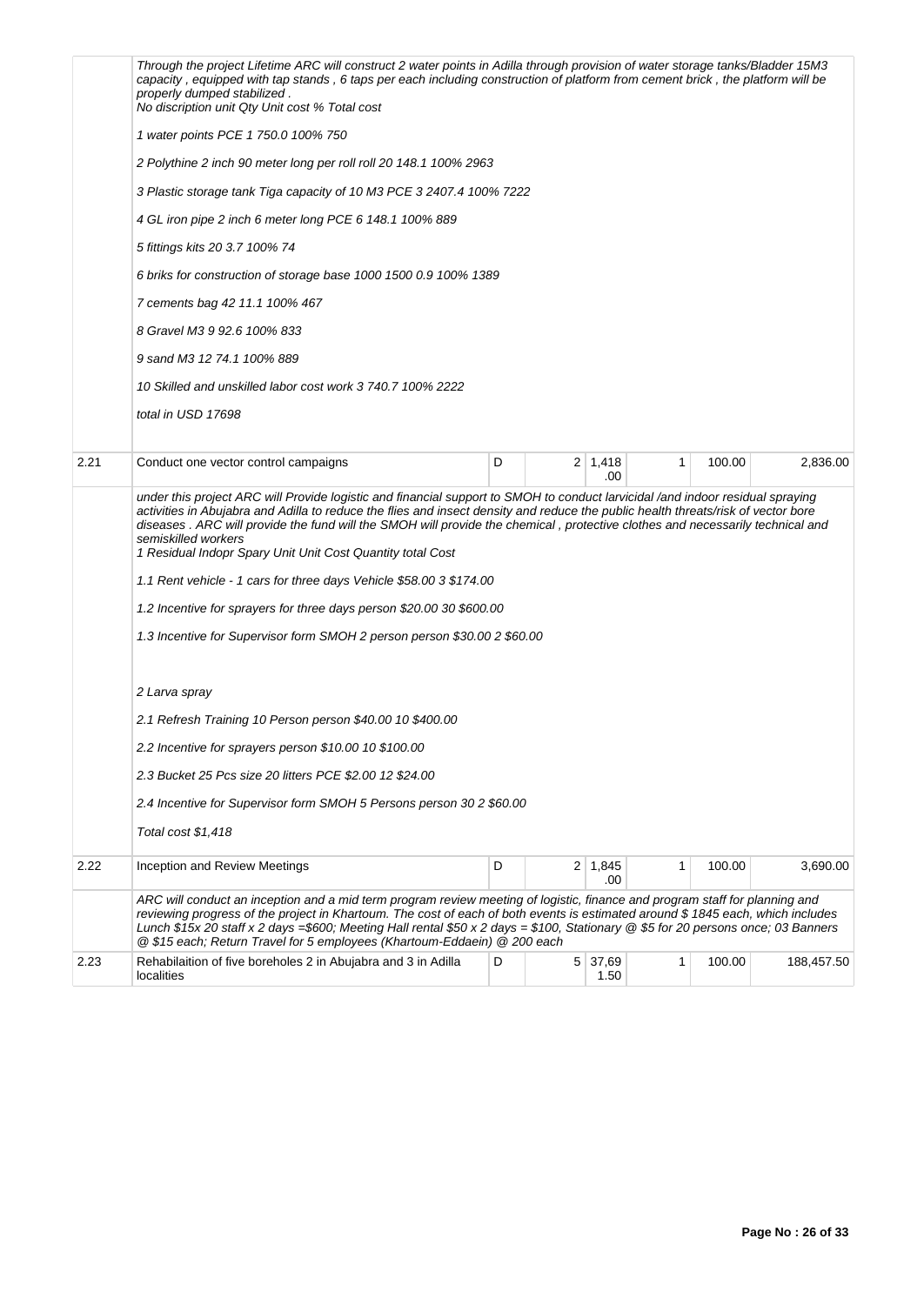|      | No Description Unit Quantity Unit Cost Total (USD)<br>1 Water Source fencing<br>1.01 FS Foundation: Provide labor to dig the Foundation trench 0.5 m wide and 0.5 m deep, 60m x 40 m. m2 160 \$4.00 \$640.00<br>1.02 Wall construction: Provide labors and bricks to construct brick masonry walls using 1.5 brick of approved quality m2 350<br>\$12.00 \$4,200.00<br>1.03 § Plastering: Provision of labor for cement and sand plastering of the water points walls: m2 735 \$7.00 \$5,145.00<br>1.04 § Provide and Install the metallic door, 2.4 m x 1.8 m made of 3mm thick metallic sheet mesh, pcs 1 \$477.00 \$477.00<br>1.05 § Wall construction: Provide labor and brick for constructing the brick masonry walls using 1.5 brick of approved quality, kiln<br>burnt bricks in clay mortar including raking of joints, scaffolding etc. m2 110 \$27.00 \$2,970.00<br>2 two Public Tap stand<br>2.01 § Dig foundation pit with dimension 4 m*2m *0.2 m length wide and thickness respectively and remove the soil away from<br>the site to lay the concrete base of the tap stand pit 2 \$503.00 \$1,006.00<br>2.02 § Provide materials and construct one brick thick wall 1m high*2.5m long *1.2 m wide using bricks and mortar mix. 1:6 as<br>shown in the drawings and according to specifications. slab 2 \$526.00 \$1,052.00<br>2.03 § Provide materials and construct one brick thick wall 1m high*2.5m long *1.2 m wide using bricks and mortar mix. 1:6 as<br>shown in the drawings and according to specifications. wall 2 \$737.00 \$1,474.00<br>2.04 § Provide construction materials and construct 0.05m layer thickness of mass concrete (1:3:6) on the top of brick wall of the<br>tap stand with slope to let water slab 2 \$970.00 \$1,940.00 |   |  |                |    |        |           |  |  |  |
|------|------------------------------------------------------------------------------------------------------------------------------------------------------------------------------------------------------------------------------------------------------------------------------------------------------------------------------------------------------------------------------------------------------------------------------------------------------------------------------------------------------------------------------------------------------------------------------------------------------------------------------------------------------------------------------------------------------------------------------------------------------------------------------------------------------------------------------------------------------------------------------------------------------------------------------------------------------------------------------------------------------------------------------------------------------------------------------------------------------------------------------------------------------------------------------------------------------------------------------------------------------------------------------------------------------------------------------------------------------------------------------------------------------------------------------------------------------------------------------------------------------------------------------------------------------------------------------------------------------------------------------------------------------------------------------------------------------------------------------------------------------------------------|---|--|----------------|----|--------|-----------|--|--|--|
|      | 2.05 § Provide distribution network GL Pipe 3"with necessary fittings, valves and carry out plumbing work to fix in let (elevated<br>tank) and connected with outlet GL 4 \$108.00 \$432.00<br>2.06 Provide and Install 20 taps of 1 " (inch) diameter on the distribution pipe above. Tap 20 \$11.00 \$220.00                                                                                                                                                                                                                                                                                                                                                                                                                                                                                                                                                                                                                                                                                                                                                                                                                                                                                                                                                                                                                                                                                                                                                                                                                                                                                                                                                                                                                                                         |   |  |                |    |        |           |  |  |  |
|      | 2.07 Construct trench of the soak away pit filed with broken red brick with dimension 2m *2m *1 m; wide, PCs 1 \$900.00 \$900.00<br>3 Reinforcement concrete slab<br>3.01 § Dig pit with dimension 25 meter long *3.5 meter wide *0.5 meter deep and take the soil away Pit 1 \$256.00 \$256.00<br>3.02 Provide materials and construct floor using red brick 3.5 meter wide* 25 meter long *0.25 meter thickness work 1 \$934.00<br>\$934.00<br>3.03 Provide materials and construct a reinforced concrete slab with dimension 25 meter long m3 18 \$16.00 \$288.00<br>3.04 § Cure the reinforced concrete slab for 7 days work 1 \$488.00 \$488.00<br>4 Distribution System<br>4.01 Provide GI pipe 3 inch and all necessary fittings to replace any damage or leakage in the pipe network and extension<br>required Pipe 3 \$158.00 \$474.00<br>4.02 § Install two-donkey container filling 2 meter height using galvanized pipe 2 " and install separate valve. work 1 \$316.00<br>\$316.00<br>5 Elevated Steel tank<br>5.01 Replace existing flow meter elevated tank outlet 3" and carry out the plumbing work. PCs 1 \$400.00 \$400.00<br>5.02 Repair tank body including welding, painting (tank bottom, roof and tank side) and repainting any leakages or defect. Job 1<br>\$500.00 \$500.00<br>6 bore hole<br>6.01 § Dismantle the old submersible pump with new one the pump should be 2" capacity 18-25, with average of 150 m pump<br>head including the changing the cable if required Pump and Job 1 \$2,000.00 \$2,000.00                                                                                                                                                                                                                             |   |  |                |    |        |           |  |  |  |
|      | 7.01 Purchasing of new Generators KF Perkins 27 KVA Generator 1 \$10,451.50 \$10,451.50<br>7.02 § Repair of generator pump house including replacement of the zinc sheets Spare part and Job/Generator 1 \$1,128.00<br>\$1,128.00<br>Total \$37,691.50                                                                                                                                                                                                                                                                                                                                                                                                                                                                                                                                                                                                                                                                                                                                                                                                                                                                                                                                                                                                                                                                                                                                                                                                                                                                                                                                                                                                                                                                                                                 |   |  |                |    |        |           |  |  |  |
| 2.24 | Operation and maintenance of two existing boreholes, (1) in                                                                                                                                                                                                                                                                                                                                                                                                                                                                                                                                                                                                                                                                                                                                                                                                                                                                                                                                                                                                                                                                                                                                                                                                                                                                                                                                                                                                                                                                                                                                                                                                                                                                                                            | D |  | $2 \mid 1,440$ | 12 | 100.00 | 34,560.00 |  |  |  |
|      | Adilla and (1) in Abujabra<br>.00<br>Through this project ARC will provide fuel, lubricants, fittings, and technical guidance and support for the maintenance and<br>operation of two existing boreholes, one in Adilla and the other in Abujabra and will be 100% funded under this SHF priect.<br>No Item Unit Quantity Unit cost % Total in USD<br>$2x1440x12x100% = 34560$ USD<br>No Item Unit Quantity Unit cost % Total in USD<br>1 Fuel 198 liters per drum for daily system Operation (5 liters per/hour*8 hours per day *30 day in month Drum 6 150 100% 900<br>2 Engine oil 4 litters per gallon (8 letters per month) Gallon 2 20 100% 40<br>3 Fitting (1oil, fuel and Air filter per month respectively) Kit 1 100 100% 100<br>4 Water taps and regular maintenance of water pipelines Item 1 200 100% 200<br>6 Contribution for Water management committee operational cost Months 1 200 100% 200<br>Total Cost in USD 1,440                                                                                                                                                                                                                                                                                                                                                                                                                                                                                                                                                                                                                                                                                                                                                                                                                              |   |  |                |    |        |           |  |  |  |
| 2.25 | Water Qaulity monitoring, survallance and water treatment                                                                                                                                                                                                                                                                                                                                                                                                                                                                                                                                                                                                                                                                                                                                                                                                                                                                                                                                                                                                                                                                                                                                                                                                                                                                                                                                                                                                                                                                                                                                                                                                                                                                                                              | D |  | 1 100.0<br>0   | 12 | 100.00 | 1,200.00  |  |  |  |
|      |                                                                                                                                                                                                                                                                                                                                                                                                                                                                                                                                                                                                                                                                                                                                                                                                                                                                                                                                                                                                                                                                                                                                                                                                                                                                                                                                                                                                                                                                                                                                                                                                                                                                                                                                                                        |   |  |                |    |        |           |  |  |  |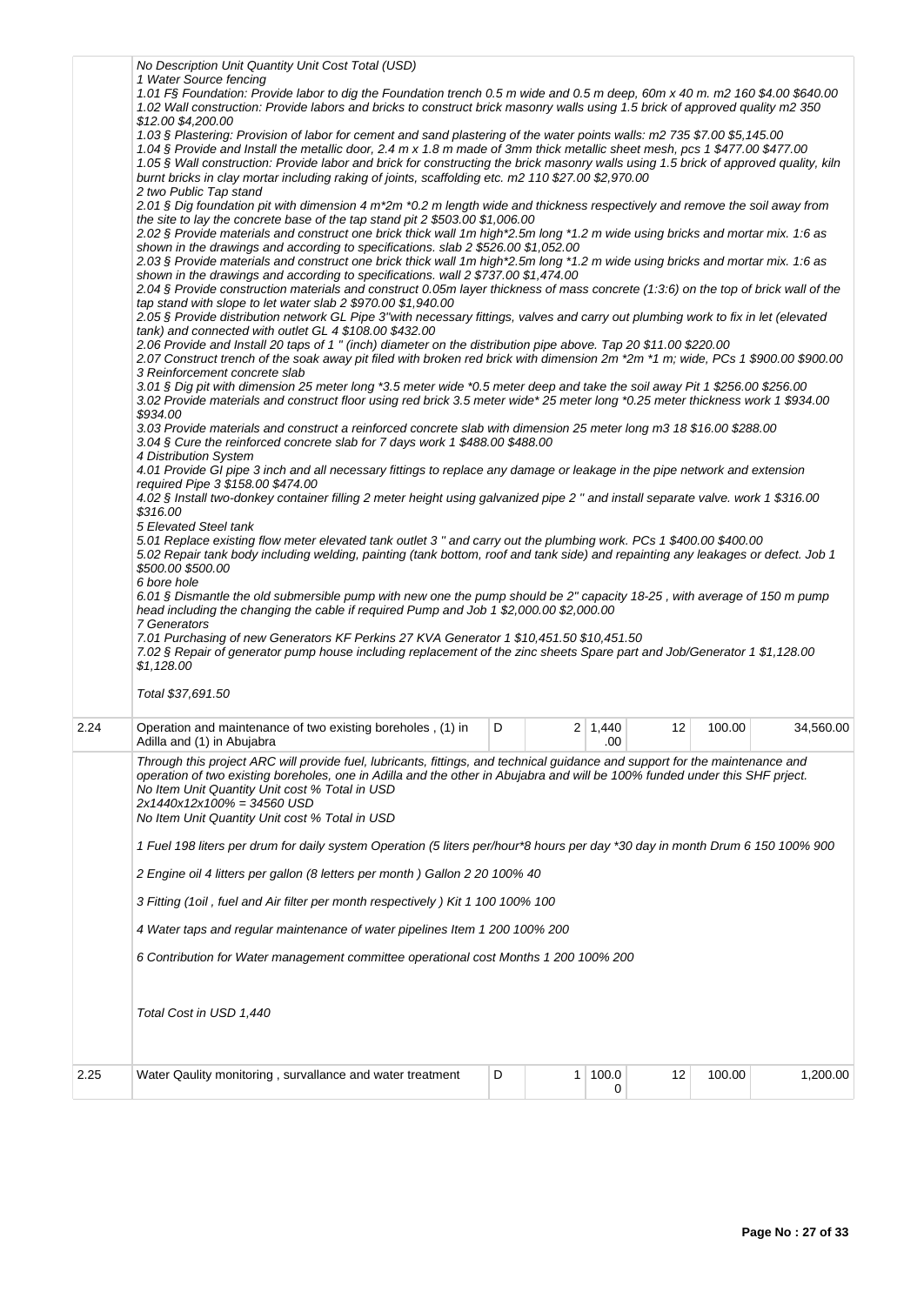|      | ARC will conduct a biological test for fecal coliform bacteria to ensure the water is free from any harmful pathogens<br>Under this line ARC will support WASH management to do water qualiy monitoring biological test to ensure the water is free from<br>any harmful. the unit cost including in kind incentive for the enumerators and water quality consumable :<br>Unit cost QTY % Total cost<br>1x100x12x100% 1200 USD<br>No Discription Unit Unit cost QTY % Total<br>1 in kind incentive for the enumerators person 2 \$5.00 100% \$10.00<br>2 water quality consumable: PKT 10 9 100% \$90.00<br>Total \$100.00                                                                                                                                                                                                                                                                                                                                                                                                                                                                                                                                                                                                                                                                                                                                                                                                                                                                                                                                                                                                                                                                                                                                                                                                                                                                                                                                                                            |   |  |                       |              |        |          |  |  |
|------|------------------------------------------------------------------------------------------------------------------------------------------------------------------------------------------------------------------------------------------------------------------------------------------------------------------------------------------------------------------------------------------------------------------------------------------------------------------------------------------------------------------------------------------------------------------------------------------------------------------------------------------------------------------------------------------------------------------------------------------------------------------------------------------------------------------------------------------------------------------------------------------------------------------------------------------------------------------------------------------------------------------------------------------------------------------------------------------------------------------------------------------------------------------------------------------------------------------------------------------------------------------------------------------------------------------------------------------------------------------------------------------------------------------------------------------------------------------------------------------------------------------------------------------------------------------------------------------------------------------------------------------------------------------------------------------------------------------------------------------------------------------------------------------------------------------------------------------------------------------------------------------------------------------------------------------------------------------------------------------------------|---|--|-----------------------|--------------|--------|----------|--|--|
| 2.26 | Conduct WASH Coverage survey to assess at the beginning of D<br>the project to assess the actual gaps                                                                                                                                                                                                                                                                                                                                                                                                                                                                                                                                                                                                                                                                                                                                                                                                                                                                                                                                                                                                                                                                                                                                                                                                                                                                                                                                                                                                                                                                                                                                                                                                                                                                                                                                                                                                                                                                                                |   |  | $1 \mid 2,220$<br>.00 | $\mathbf{1}$ | 100.00 | 2,220.00 |  |  |
| 2.27 | Under this project ARC will Conduct WASH Coverage survey to assess at the beginning of the project to assess the actual gaps,<br>before ending of the project to assess the quality of the implementation and the project progress and the possible outcomes.<br>NO Item UNIT Quantity Unit Price USD Total<br>1 Photo coping of WASH Coverage survey questionnaire PC 300 \$0.40 \$120.00<br>2 Enumerators incentives /data collection cost Item 20 \$30.00 \$600.00<br>3 meal for 30 personx5 days during training and Data collection Item 20 \$15.00 \$300.00<br>4 Refreshment /soda for 30 personx5 days during training and Data collection PC 20 \$5.00 \$100.00<br>5 data entering cost Item 300 \$3.00 \$900.00<br>6 Abron with WASH coverage survey related messages PC 20 \$10.00 \$200.00<br>Total \$2,220.00<br>construction of 1 VIP latrine with 4 drop holes in Algura PHC<br>unit.<br>ARC will construct one latrine with 4 drop hales Algura Basic health Unit unit from permenet materials (red brick, cement, and<br>zinc roof as part of integration WASH in Health facilities and will be Funded 100% under this SHF project and 4000 individual will<br>benfited from this activity.<br>Description Unit Total Quantity Unit price USD Total price USD<br><b>MATERIALS</b><br>Iron bar 6 mm x 12 m Piece 22 10 230<br>Cement bag 50 kg Bag 24 12 290<br>Gravel m3 5 69 345<br>Sand m3 12 52 621<br>Mesh wire kg 1 10 10<br>door Piece 4 86 345<br>bricks first class 1000 bricks 22 48 1062<br>Vent pipe good materials Piece 4 69 276<br>mosquito net m2 177<br>Paint tin 2 17 34<br>Vent window Piece 4 26 103<br>Water for construction sum 1 207 207<br>Zenic sheet 12 yard good quality for Roofing Sheet 7 14 97<br><b>WORKFORCE</b><br>Contract Man 1 862 862<br>Digging Pit 5 meter long *2 meter width *3 meter depth m3 30 14 414<br>leveling the land finshing activities work 1 103 103<br>TOTAL MATERIALS 3,529.89<br>TOTAL WORKFORCE 1,379.31<br>TOTAL 4,909.20 | D |  | $1 \mid 4,909$<br>.20 | $\mathbf{1}$ | 100.00 | 4,909.20 |  |  |
| 2.28 | Replacement of 100 filled up latrines                                                                                                                                                                                                                                                                                                                                                                                                                                                                                                                                                                                                                                                                                                                                                                                                                                                                                                                                                                                                                                                                                                                                                                                                                                                                                                                                                                                                                                                                                                                                                                                                                                                                                                                                                                                                                                                                                                                                                                | D |  | 100 95.30             | 1            | 100.00 | 9,530.00 |  |  |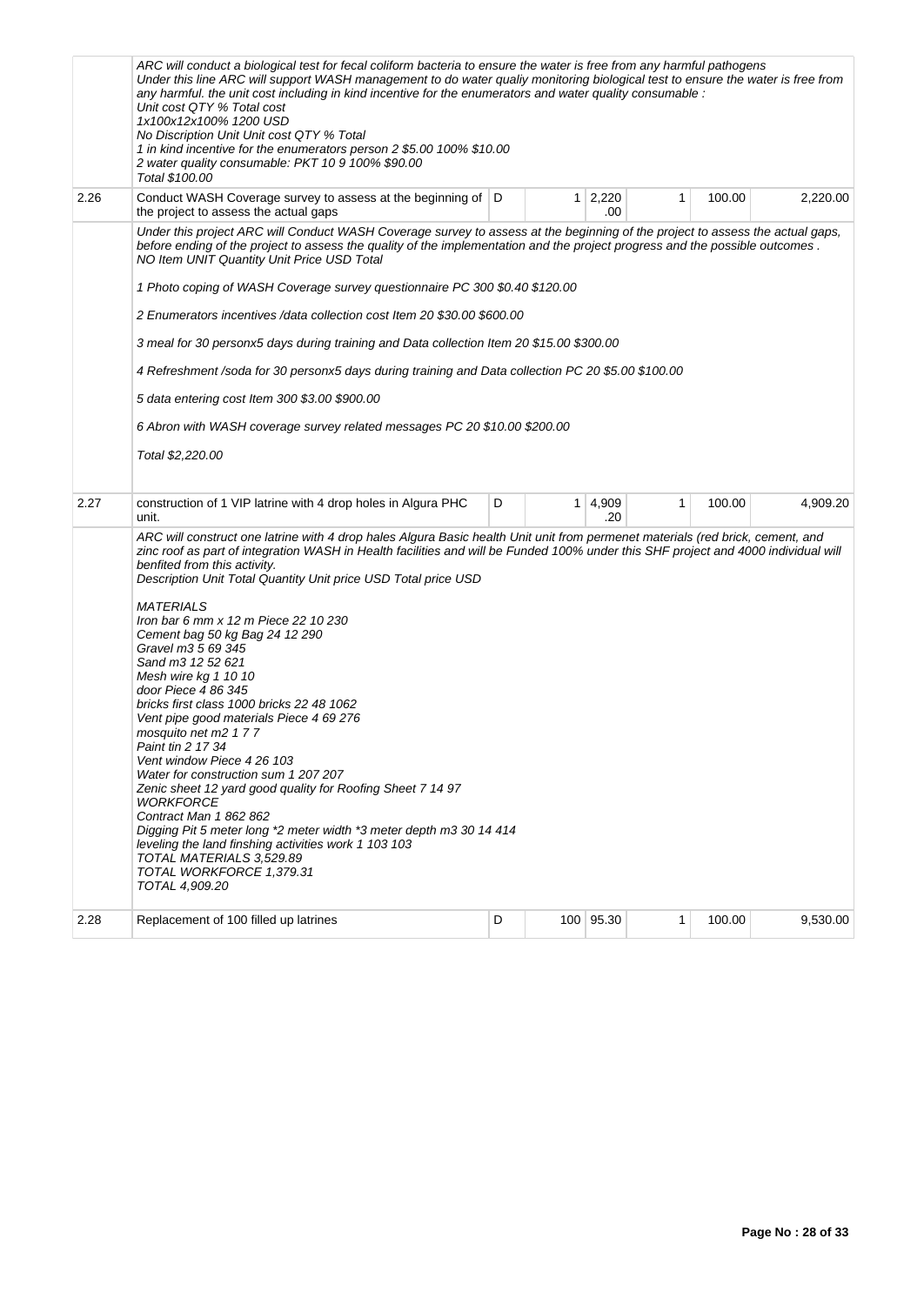|              | 02 vehicles for ARC Adilla office apportioned at 8.4% each @\$858 x12 months = 1729.73                                                                                                                                                                                                                                                                                                                                                                                                                                                                                                                                                                                                                                                                                                                                                                                                                                                                                                                                                                                                                                                                                                                                                                                                           |           |   | 0              |    |        |            |  |  |  |
|--------------|--------------------------------------------------------------------------------------------------------------------------------------------------------------------------------------------------------------------------------------------------------------------------------------------------------------------------------------------------------------------------------------------------------------------------------------------------------------------------------------------------------------------------------------------------------------------------------------------------------------------------------------------------------------------------------------------------------------------------------------------------------------------------------------------------------------------------------------------------------------------------------------------------------------------------------------------------------------------------------------------------------------------------------------------------------------------------------------------------------------------------------------------------------------------------------------------------------------------------------------------------------------------------------------------------|-----------|---|----------------|----|--------|------------|--|--|--|
| 5.1          | Rent 02 small car for Adilla office                                                                                                                                                                                                                                                                                                                                                                                                                                                                                                                                                                                                                                                                                                                                                                                                                                                                                                                                                                                                                                                                                                                                                                                                                                                              | S         |   | 2   858.0      | 12 | 8.40   | 1,729.73   |  |  |  |
| 5. Travel    |                                                                                                                                                                                                                                                                                                                                                                                                                                                                                                                                                                                                                                                                                                                                                                                                                                                                                                                                                                                                                                                                                                                                                                                                                                                                                                  |           |   |                |    |        |            |  |  |  |
|              | <b>Section Total</b>                                                                                                                                                                                                                                                                                                                                                                                                                                                                                                                                                                                                                                                                                                                                                                                                                                                                                                                                                                                                                                                                                                                                                                                                                                                                             |           |   |                |    |        | 0.00       |  |  |  |
|              | ΝA                                                                                                                                                                                                                                                                                                                                                                                                                                                                                                                                                                                                                                                                                                                                                                                                                                                                                                                                                                                                                                                                                                                                                                                                                                                                                               |           |   |                |    |        |            |  |  |  |
| ΝA           | <b>NA</b>                                                                                                                                                                                                                                                                                                                                                                                                                                                                                                                                                                                                                                                                                                                                                                                                                                                                                                                                                                                                                                                                                                                                                                                                                                                                                        | <b>NA</b> | 0 | 0.00           | 0  | 0      | 0.00       |  |  |  |
|              | 4. Contractual Services                                                                                                                                                                                                                                                                                                                                                                                                                                                                                                                                                                                                                                                                                                                                                                                                                                                                                                                                                                                                                                                                                                                                                                                                                                                                          |           |   |                |    |        |            |  |  |  |
|              | <b>Section Total</b>                                                                                                                                                                                                                                                                                                                                                                                                                                                                                                                                                                                                                                                                                                                                                                                                                                                                                                                                                                                                                                                                                                                                                                                                                                                                             |           |   |                |    |        | 2,030.00   |  |  |  |
|              | Two Laptops computers for project staff it budgeted @ \$1015 each for reporting 2 laptops x \$1015 x 100% = \$2030                                                                                                                                                                                                                                                                                                                                                                                                                                                                                                                                                                                                                                                                                                                                                                                                                                                                                                                                                                                                                                                                                                                                                                               |           |   | .00            |    |        |            |  |  |  |
| 3.1          | Computers Laptop and accessories                                                                                                                                                                                                                                                                                                                                                                                                                                                                                                                                                                                                                                                                                                                                                                                                                                                                                                                                                                                                                                                                                                                                                                                                                                                                 | D         |   | $2 \mid 1,015$ | 1  | 100.00 | 2,030.00   |  |  |  |
| 3. Equipment |                                                                                                                                                                                                                                                                                                                                                                                                                                                                                                                                                                                                                                                                                                                                                                                                                                                                                                                                                                                                                                                                                                                                                                                                                                                                                                  |           |   |                |    |        |            |  |  |  |
|              | <b>Section Total</b>                                                                                                                                                                                                                                                                                                                                                                                                                                                                                                                                                                                                                                                                                                                                                                                                                                                                                                                                                                                                                                                                                                                                                                                                                                                                             |           |   |                |    |        | 548,491.81 |  |  |  |
|              | ARC will support the WASH committees in Adilla and Abujabra to conduct 24 clean-up campaigns, 12 in Adilla and 12 in<br>Abujabra. The CRD committees will mobilize and sensitize the community to participate in the campaign, collection and<br>transportation of their garbage to the final disposal points. ARC will centralize sanitation tools kits including rakes, shovels, local<br>baskets, local brooms, and grass cutters with the CRD committees to be used during the campaign.<br>number of 16674 individual will be benifited from these campaings. this activity will be funded 100% under SHF project and<br>though project lifetime.<br>No Item Unit Quantity Unit cost % Total Cost<br>1 Provision of new wheel barrows to WASH committee in South Darfur state pcs 1 \$60.00 100% \$60.00<br>3 Provision of Rakes WASH committee in East h-Darfur state pcs 3 \$10.00 100% \$30.00<br>4 Maintenance of old f Wheel Barrow in Abujabra - East darfur pcs 10 \$20.00 25% \$50.00<br>5 Maintenance of Shovels in Abujabra pcs 10 \$3.00 25% \$7.50<br>6 Maintenance of Rakes pcs 4 \$2.90 50% \$5.80<br>7 Powder soap Sack 4 \$7.00 100% \$28.00<br>8 Provision Soap to participants for Hand washing after Carry-out of the cleaning campaigns Carton 10 \$11.00 100% \$110.00 |           |   |                |    |        |            |  |  |  |
| 2.29         | Conduct 24 clean up campaigns (12 in Abujabra and 12 in<br>Adilla                                                                                                                                                                                                                                                                                                                                                                                                                                                                                                                                                                                                                                                                                                                                                                                                                                                                                                                                                                                                                                                                                                                                                                                                                                |           |   | 2 291.3<br>0   | 12 | 100.00 | 6,991.20   |  |  |  |
|              | Total cost in USD \$95.3                                                                                                                                                                                                                                                                                                                                                                                                                                                                                                                                                                                                                                                                                                                                                                                                                                                                                                                                                                                                                                                                                                                                                                                                                                                                         | D         |   |                |    |        |            |  |  |  |
|              | 13 Squat Hole Cover Pcs 1 5.2 100% 5.2                                                                                                                                                                                                                                                                                                                                                                                                                                                                                                                                                                                                                                                                                                                                                                                                                                                                                                                                                                                                                                                                                                                                                                                                                                                           |           |   |                |    |        |            |  |  |  |
|              | 13 Hand washing soap CTN 1.3 12.6 100% 16.4                                                                                                                                                                                                                                                                                                                                                                                                                                                                                                                                                                                                                                                                                                                                                                                                                                                                                                                                                                                                                                                                                                                                                                                                                                                      |           |   |                |    |        |            |  |  |  |
|              | 12 Hand Washing facilities Ebrig Pcs 1 0.7 100% 0.7                                                                                                                                                                                                                                                                                                                                                                                                                                                                                                                                                                                                                                                                                                                                                                                                                                                                                                                                                                                                                                                                                                                                                                                                                                              |           |   |                |    |        |            |  |  |  |
|              | 11 Plastic Rope Kg 0.3 2.4 100% 0.7                                                                                                                                                                                                                                                                                                                                                                                                                                                                                                                                                                                                                                                                                                                                                                                                                                                                                                                                                                                                                                                                                                                                                                                                                                                              |           |   |                |    |        |            |  |  |  |
|              | 10 Fabricated Bamboo cylinder 0.8 meter diameter and 2.5 meter long for lining the pit PCs 1 9.3 100% 9.3                                                                                                                                                                                                                                                                                                                                                                                                                                                                                                                                                                                                                                                                                                                                                                                                                                                                                                                                                                                                                                                                                                                                                                                        |           |   |                |    |        |            |  |  |  |
|              | 9 Cost of materials transportation Item 1 1.2 100% 1.2                                                                                                                                                                                                                                                                                                                                                                                                                                                                                                                                                                                                                                                                                                                                                                                                                                                                                                                                                                                                                                                                                                                                                                                                                                           |           |   |                |    |        |            |  |  |  |
|              | 8 provision of bamboo stick 4 meter long for erection the superstructure PCs 5 0.7 100% 3.7                                                                                                                                                                                                                                                                                                                                                                                                                                                                                                                                                                                                                                                                                                                                                                                                                                                                                                                                                                                                                                                                                                                                                                                                      |           |   |                |    |        |            |  |  |  |
|              | 7 provision of empty jute sack PCs 4 0.7 100% 3.0                                                                                                                                                                                                                                                                                                                                                                                                                                                                                                                                                                                                                                                                                                                                                                                                                                                                                                                                                                                                                                                                                                                                                                                                                                                |           |   |                |    |        |            |  |  |  |
|              | 6 Empty plastic sack for slab placing sack 4 0.6 100% 2.5                                                                                                                                                                                                                                                                                                                                                                                                                                                                                                                                                                                                                                                                                                                                                                                                                                                                                                                                                                                                                                                                                                                                                                                                                                        |           |   |                |    |        |            |  |  |  |
|              | 5 Wood pole 2 inch dimeter *2.5 meter long) PCs 8 2.4 100% 19.3                                                                                                                                                                                                                                                                                                                                                                                                                                                                                                                                                                                                                                                                                                                                                                                                                                                                                                                                                                                                                                                                                                                                                                                                                                  |           |   |                |    |        |            |  |  |  |
|              | 4 Bamboo Sheets with good texture with Size 0.7 meter long * 2 height. PCs 1 5.6 100% 5.6                                                                                                                                                                                                                                                                                                                                                                                                                                                                                                                                                                                                                                                                                                                                                                                                                                                                                                                                                                                                                                                                                                                                                                                                        |           |   |                |    |        |            |  |  |  |
|              | 3 Bamboo Sheets with good texture Size 0.8 meter long(Width) *2meter height PCs 1 5.6 100% 5.6                                                                                                                                                                                                                                                                                                                                                                                                                                                                                                                                                                                                                                                                                                                                                                                                                                                                                                                                                                                                                                                                                                                                                                                                   |           |   |                |    |        |            |  |  |  |
|              | 2 Bamboo Sheets with good texture , Size 1.5 meter long * 2 height. PCs 3 7.4 100% 22.2                                                                                                                                                                                                                                                                                                                                                                                                                                                                                                                                                                                                                                                                                                                                                                                                                                                                                                                                                                                                                                                                                                                                                                                                          |           |   |                |    |        |            |  |  |  |
|              | Female-headed households, pregnant women, elderly, and people with disabilities will be prioritized in the latrine replacement.<br>and this activity will be 100% funded through this SHF project.<br>SNO Particulars Unit Quantity Rate % Amount SDG                                                                                                                                                                                                                                                                                                                                                                                                                                                                                                                                                                                                                                                                                                                                                                                                                                                                                                                                                                                                                                            |           |   |                |    |        |            |  |  |  |
|              | ARC will help the South Sudanese refugees to decommission and replace 100 filled latrines in Abujabra to serve 2000 individual.<br>ARC will provide latrine materials including downward lining of latrines with sand filled sacks, plastic sack for stabilization of<br>latrine, provide training on latrine reconstruction, and will coach the community hygiene promoters to follow up the latrine<br>replacement and provide timely feedback for improvement.                                                                                                                                                                                                                                                                                                                                                                                                                                                                                                                                                                                                                                                                                                                                                                                                                                |           |   |                |    |        |            |  |  |  |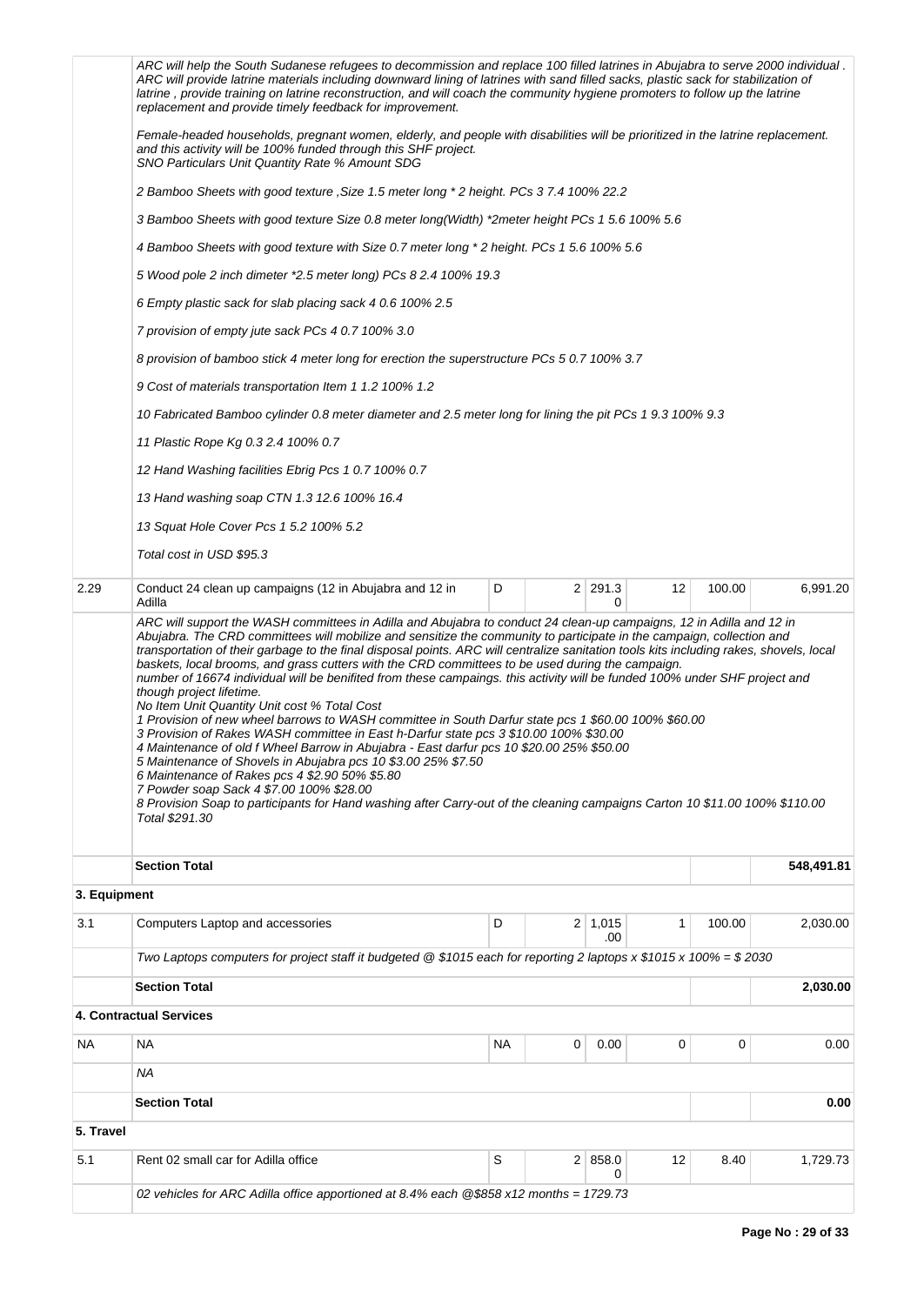| 5.2       | Domestic Air travel for program support                                                                                                                                                                                                                                                                                                                                      | S           | 6 <sup>1</sup> | 200.0                 | 1  | 100.00 | 1,200.00  |
|-----------|------------------------------------------------------------------------------------------------------------------------------------------------------------------------------------------------------------------------------------------------------------------------------------------------------------------------------------------------------------------------------|-------------|----------------|-----------------------|----|--------|-----------|
|           | 6 visits @\$ 200 to cover the cost of travel and return between Khartoum and Eddaien during one year                                                                                                                                                                                                                                                                         |             |                |                       |    |        |           |
| 5.3       | Per Diems - staff apportioned                                                                                                                                                                                                                                                                                                                                                | S           |                | 6 100.0<br>0          | 1  | 100.00 | 600.00    |
|           | Per diem for travelling Staff @\$100/visit for 6 visits                                                                                                                                                                                                                                                                                                                      |             |                |                       |    |        |           |
| 5.4       | Vehicle rental for mobile clinic                                                                                                                                                                                                                                                                                                                                             | D           |                | 2   858.0<br>0        | 12 | 35.00  | 7,207.20  |
|           | This line will be used for operational costs and cover rental of vehicles and fuel. The costing will be funded 35% by the grant. 2<br>Vehicles\$858 x12X35%=\$7207.20                                                                                                                                                                                                        |             |                |                       |    |        |           |
|           | <b>Section Total</b>                                                                                                                                                                                                                                                                                                                                                         |             |                |                       |    |        | 10,736.93 |
|           | 6. Transfers and Grants to Counterparts                                                                                                                                                                                                                                                                                                                                      |             |                |                       |    |        |           |
| <b>NA</b> | NA                                                                                                                                                                                                                                                                                                                                                                           | NA          | 0              | 0.00                  | 0  | 0      | 0.00      |
|           | <b>NA</b>                                                                                                                                                                                                                                                                                                                                                                    |             |                |                       |    |        |           |
|           | <b>Section Total</b>                                                                                                                                                                                                                                                                                                                                                         |             |                |                       |    |        | 0.00      |
|           | 7. General Operating and Other Direct Costs                                                                                                                                                                                                                                                                                                                                  |             |                |                       |    |        |           |
| 7.1       | ARC Office & amp; staff Guesthouse Rent (apportioned)                                                                                                                                                                                                                                                                                                                        | S           | 2 <sup>1</sup> | 880.0<br>0            | 12 | 10.00  | 2,112.00  |
|           | Office rent partially charged for the space/rooms used by the project staff @10%                                                                                                                                                                                                                                                                                             |             |                |                       |    |        |           |
| 7.2       | Staff guesthouse Supplies                                                                                                                                                                                                                                                                                                                                                    | S           | $\mathbf{1}$   | 492.5                 | 12 | 10.00  | 591.08    |
|           | Staff accommodation supplies used by the project staff @10%                                                                                                                                                                                                                                                                                                                  |             |                | 7                     |    |        |           |
| 7.3       | Furniture for Adilla office/GH (apportioned)                                                                                                                                                                                                                                                                                                                                 | S           | 1 <sup>1</sup> | 4,000                 | 1  | 20.00  | 800.00    |
|           | Furniture for ARC office /accommodation @ 20%                                                                                                                                                                                                                                                                                                                                |             |                | .00                   |    |        |           |
| 7.4       | Visibility                                                                                                                                                                                                                                                                                                                                                                   | S           |                | $1 \mid 3,006$        | 1  | 100.00 | 3,006.00  |
|           | Cost budgeted for Logo of donor and ARC and other partners need to disseminate widely will make stickers, banars, lab coat                                                                                                                                                                                                                                                   |             |                | .00                   |    |        |           |
| 7.5       | wearing coat with logos as well as stick the logos and banner during trainings, sign boards.<br>Sign board: $2 \times 56 \, \$ = 130\$<br>Sign boards witth health education message: $10 \times 65\$ = 650\$<br>Lab coats $30x16\$ = 484<br>Jacket cloth $60x19$$ = 1161\$<br>Break down $1 * 3006 \text{ }$ \$ $*1 = $3006$<br>Repair & Maintenance (Office & Guest house) | S           | 1              | 700.0                 | 12 | 10.00  | 840.00    |
|           |                                                                                                                                                                                                                                                                                                                                                                              |             |                | 0                     |    |        |           |
|           | Repair and Maintenance Cost of ARC office and Accomodation - approtioned at 10%                                                                                                                                                                                                                                                                                              |             |                |                       |    |        |           |
| 7.6       | Generators Maintenance & repair                                                                                                                                                                                                                                                                                                                                              | $\mathbb S$ | 1 <sup>1</sup> | 200.0<br>0            | 12 | 10.00  | 240.00    |
|           | Generator repair and maintenance in ARC office . Apportioned at 10%                                                                                                                                                                                                                                                                                                          |             |                |                       |    |        |           |
| 7.7       | Generator Fuel costs for ARC office- apportioned @ 20%                                                                                                                                                                                                                                                                                                                       | $\mathbb S$ | $\mathbf{1}$   | 100.0<br>0            | 12 | 20.00  | 240.00    |
|           | Generator Fuel costs for ARC office- apportioned @ 20% of total costs                                                                                                                                                                                                                                                                                                        |             |                |                       |    |        |           |
| 7.8       | Communication - cell phone                                                                                                                                                                                                                                                                                                                                                   | S           | 10             | 4.84                  | 12 | 20.00  | 116.16    |
|           | Cost of air time for 10 staff members of PHCC, mobile teams and ARC staff @ 4.84/staff/month- Apportioned @20 %                                                                                                                                                                                                                                                              |             |                |                       |    |        |           |
| 7.9       | Communication Internet                                                                                                                                                                                                                                                                                                                                                       | S           |                | 10 38.70              | 12 | 20.00  | 928.80    |
|           | Airtime for 10 internet sticks @ \$38.7/month/staff member for reporting and communication. Apportioned at 20%                                                                                                                                                                                                                                                               |             |                |                       |    |        |           |
| 7.10      | Software Licensing Fees                                                                                                                                                                                                                                                                                                                                                      | $\mathbb S$ |                | $1 \mid 1,500$<br>.00 | 1  | 20.00  | 300.00    |
|           | This one time cost will cover the lisencing fees of Serenic and other softwares. Apportioned @ 10%                                                                                                                                                                                                                                                                           |             |                |                       |    |        |           |
| 7.11      | <b>Bank Changes</b>                                                                                                                                                                                                                                                                                                                                                          | S           | 1              | 50.00                 | 12 | 100.00 | 600.00    |
|           | This head is budgeted to support the bank charges on transactions @\$50/month                                                                                                                                                                                                                                                                                                |             |                |                       |    |        |           |
| 7.12      | Repair and maintenance of IT Equipment                                                                                                                                                                                                                                                                                                                                       | $\mathbf s$ | $\mathbf{1}$   | 100.0<br>0            | 12 | 20.00  | 240.00    |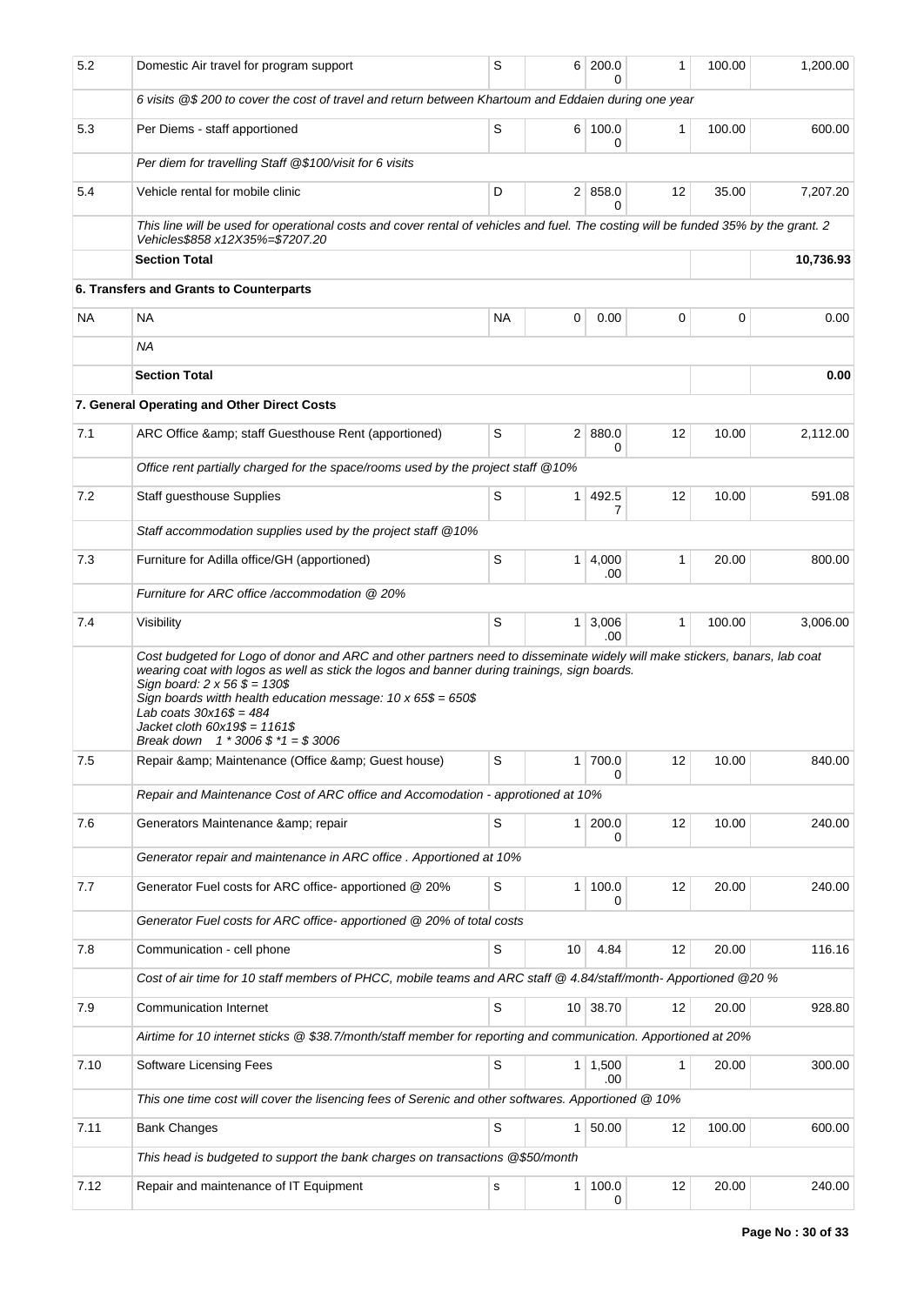|                         | Repair and mainentainence of computers and other IT equipment @ 20% |            |  |  |  |  |  |  |
|-------------------------|---------------------------------------------------------------------|------------|--|--|--|--|--|--|
| <b>Section Total</b>    |                                                                     |            |  |  |  |  |  |  |
| <b>SubTotal</b>         | 1,317.00                                                            |            |  |  |  |  |  |  |
| Direct                  | 607,508.60                                                          |            |  |  |  |  |  |  |
| Support                 | 28,003.77                                                           |            |  |  |  |  |  |  |
| <b>PSC Cost</b>         |                                                                     |            |  |  |  |  |  |  |
| <b>PSC Cost Percent</b> |                                                                     | 7.00       |  |  |  |  |  |  |
| <b>PSC Amount</b>       | 44,485.87                                                           |            |  |  |  |  |  |  |
| <b>Total Cost</b>       |                                                                     | 679,998.24 |  |  |  |  |  |  |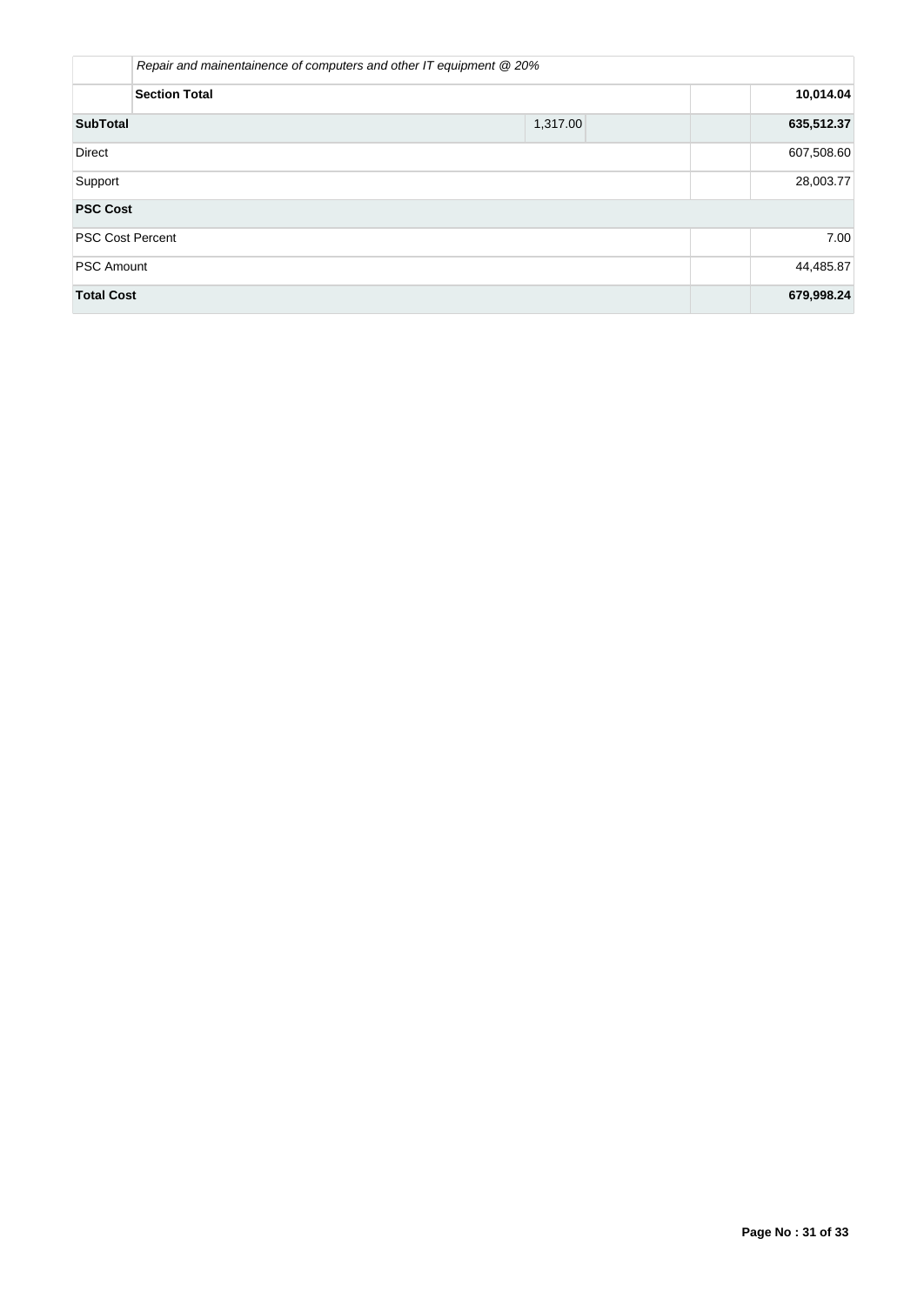# **Project Locations**

| <b>Location</b>      | <b>Estimated</b><br>percentage<br>of budget<br>for each<br><b>location</b> | <b>Estimated number of beneficiaries</b><br>for each location<br><b>Boys Girls Total</b><br>Women<br><b>Men</b> |                    |  |  |  | <b>Activity Name</b>                                                                                                                                                                                                                                                                                                                                                                                                                                                                                                                                                                                                                                                                                                                                                                                                                                                                                                                                                                                                                                                                                                                                                                                                                                                                                                                                                                                                                                                                                                                                                                                                                                                                                                                                                                                                                                                                                                                                                                                                                                                                                                                                                                                                                                                                                                                                |
|----------------------|----------------------------------------------------------------------------|-----------------------------------------------------------------------------------------------------------------|--------------------|--|--|--|-----------------------------------------------------------------------------------------------------------------------------------------------------------------------------------------------------------------------------------------------------------------------------------------------------------------------------------------------------------------------------------------------------------------------------------------------------------------------------------------------------------------------------------------------------------------------------------------------------------------------------------------------------------------------------------------------------------------------------------------------------------------------------------------------------------------------------------------------------------------------------------------------------------------------------------------------------------------------------------------------------------------------------------------------------------------------------------------------------------------------------------------------------------------------------------------------------------------------------------------------------------------------------------------------------------------------------------------------------------------------------------------------------------------------------------------------------------------------------------------------------------------------------------------------------------------------------------------------------------------------------------------------------------------------------------------------------------------------------------------------------------------------------------------------------------------------------------------------------------------------------------------------------------------------------------------------------------------------------------------------------------------------------------------------------------------------------------------------------------------------------------------------------------------------------------------------------------------------------------------------------------------------------------------------------------------------------------------------------|
|                      |                                                                            |                                                                                                                 |                    |  |  |  |                                                                                                                                                                                                                                                                                                                                                                                                                                                                                                                                                                                                                                                                                                                                                                                                                                                                                                                                                                                                                                                                                                                                                                                                                                                                                                                                                                                                                                                                                                                                                                                                                                                                                                                                                                                                                                                                                                                                                                                                                                                                                                                                                                                                                                                                                                                                                     |
| East Darfur -> Adila |                                                                            | 60 10,82<br>9                                                                                                   | 10,028 2,016 1,028 |  |  |  | 23,90 Activity 1.1.1: Essential Primary Health care<br>services through PHCC and mobile health clinics:<br>ARC will provide a basic package of primary<br>health care services to<br>Activity 1.1.2: Strengthening the capacity of<br>Health Teams:<br>Trainings of PHCC staff and mobile medical<br>teams will be conducted to improve their capacity<br>to provide<br>Activity 1.1.3: Ensure availability of essential<br>medical equipment, drugs, supplies and<br>vaccines:<br>ARC will ensure the regular provision of essential<br>drugs in the P<br>Activity 1.1.4: Establish a Functional Referral<br>System between Communities and PHCC:<br>ARC mobile and outreach teams will establish a<br>functional referral system wit<br>Activity 1.1.5: Promoting healthy behaviors<br>through outreach Health education activities:<br>ARC's health/WASH educators with liaise with<br>community leaders to mobiliz<br>Activity 1.1.6: Provision of health and referral<br>services to survivors of SGBV:<br>ARC will recruit two psychosocial counselors<br>(one in each locality) to provide psy<br>Activity 1.1.7: Training of medical staff on clinical<br>management of Rape:<br>ARC will coordinate with UNHCR, UNFPA and<br>SMoH to build the capacity of 20 technical sta<br>Activity 1.1.8: Monitoring of Facility based and<br>Outreach Health activities and collection of<br>reports<br>Activity 1.1.9: Conduct quarterly Joint supportive<br>monitoring visits with SMoH<br>Activity 2.1.1: Provide basic EMoNC services at<br>PHCC in Adila localities. These services will also<br>include basic reproductive health care services<br>including ANC, PN<br>Activity 2.1.2: Ensure availability of adequate<br>reproductive health supplies in the health facility<br>(Adilla, Habib Suleiman and Wadjoda PHCCs)<br>including clean delive<br>Activity 2.1.3: Provision of Antenatal and Post<br>Natal services and management of STIs through<br>mobile services<br>Activity 2.1.4: Establish a referral systems from<br>communities with existing 03 PHCC, 02 mobile<br>clinics and then onward to higher level facilities<br>and provide support<br>Activity 2.1.5: Prevention of communicable<br>diseases through Vaccination:<br>Vaccinators will provide vaccination services<br>through facility based and outreach operati |